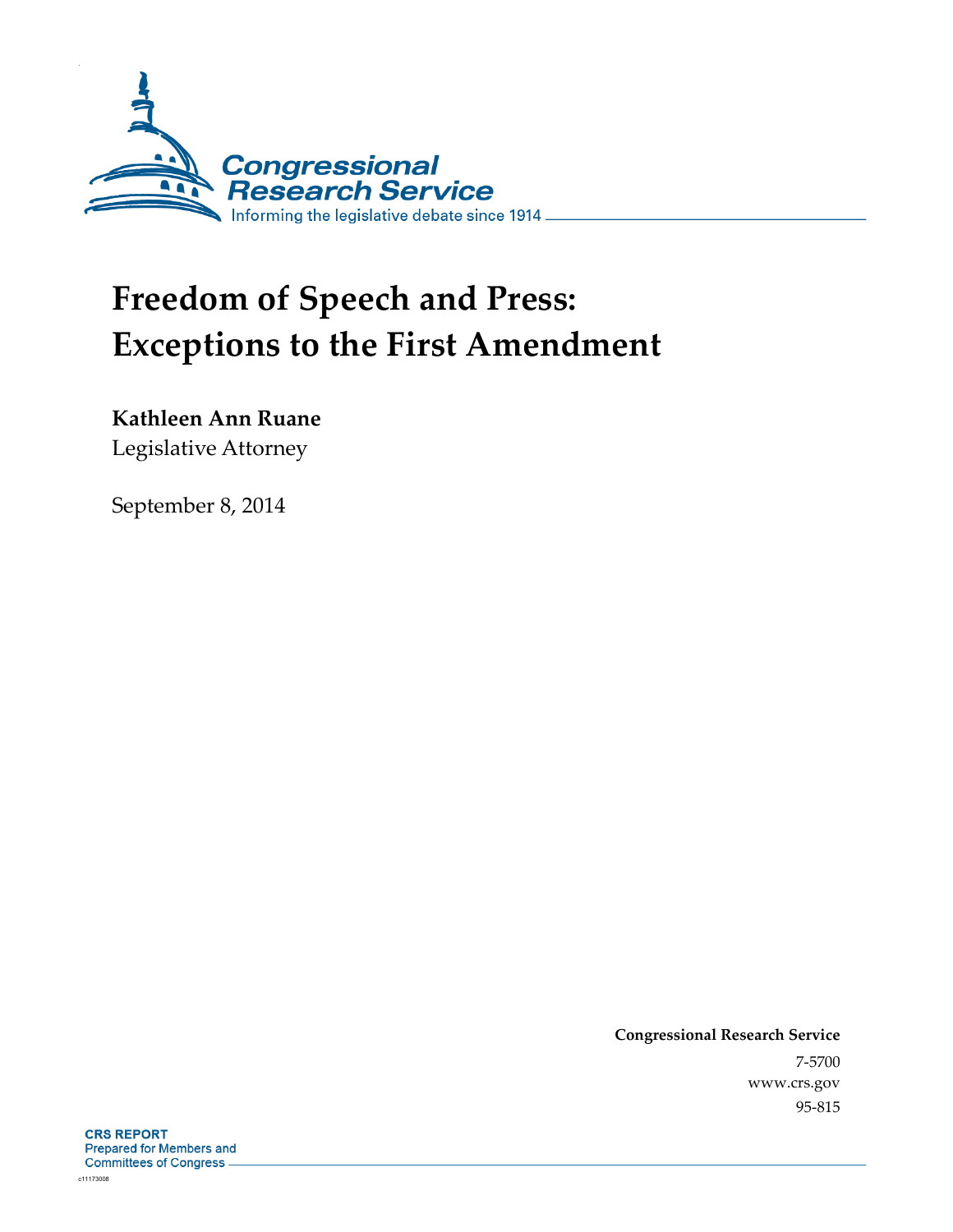## **Summary**

.

The First Amendment to the United States Constitution provides that "Congress shall make no law ... abridging the freedom of speech, or of the press." This language restricts government's ability to constrain the speech of citizens. The prohibition on abridgment of the freedom of speech is not absolute. Certain types of speech may be prohibited outright. Some types of speech may be more easily constrained than others. Furthermore, speech may be more easily regulated depending upon the location at which it takes place.

This report provides an overview of the major exceptions to the First Amendment—of the ways that the Supreme Court has interpreted the guarantee of freedom of speech and press to provide no protection or only limited protection for some types of speech. For example, the Court has decided that the First Amendment provides no protection for obscenity, child pornography, or speech that constitutes what has become widely known as "fighting words." The Court has also decided that the First Amendment provides less than full protection to commercial speech, defamation (libel and slander), speech that may be harmful to children, speech broadcast on radio and television (as opposed to speech transmitted via cable or the Internet), and public employees' speech.

Even speech that enjoys the most extensive First Amendment protection may be subject to "regulations of the time, place, and manner of expression which are content-neutral, are narrowly tailored to serve a significant government interest, and leave open ample alternative channels of communication." Furthermore, even speech that enjoys the most extensive First Amendment protection may be restricted on the basis of its content if the restriction passes "strict scrutiny" (i.e., if the government shows that the restriction serves "to promote a compelling interest" and is "the least restrictive means to further the articulated interest").

This report will outline many of the standards the government must meet when attempting to regulate speech in a constitutional manner. The report will be updated periodically to reflect new developments in the case law.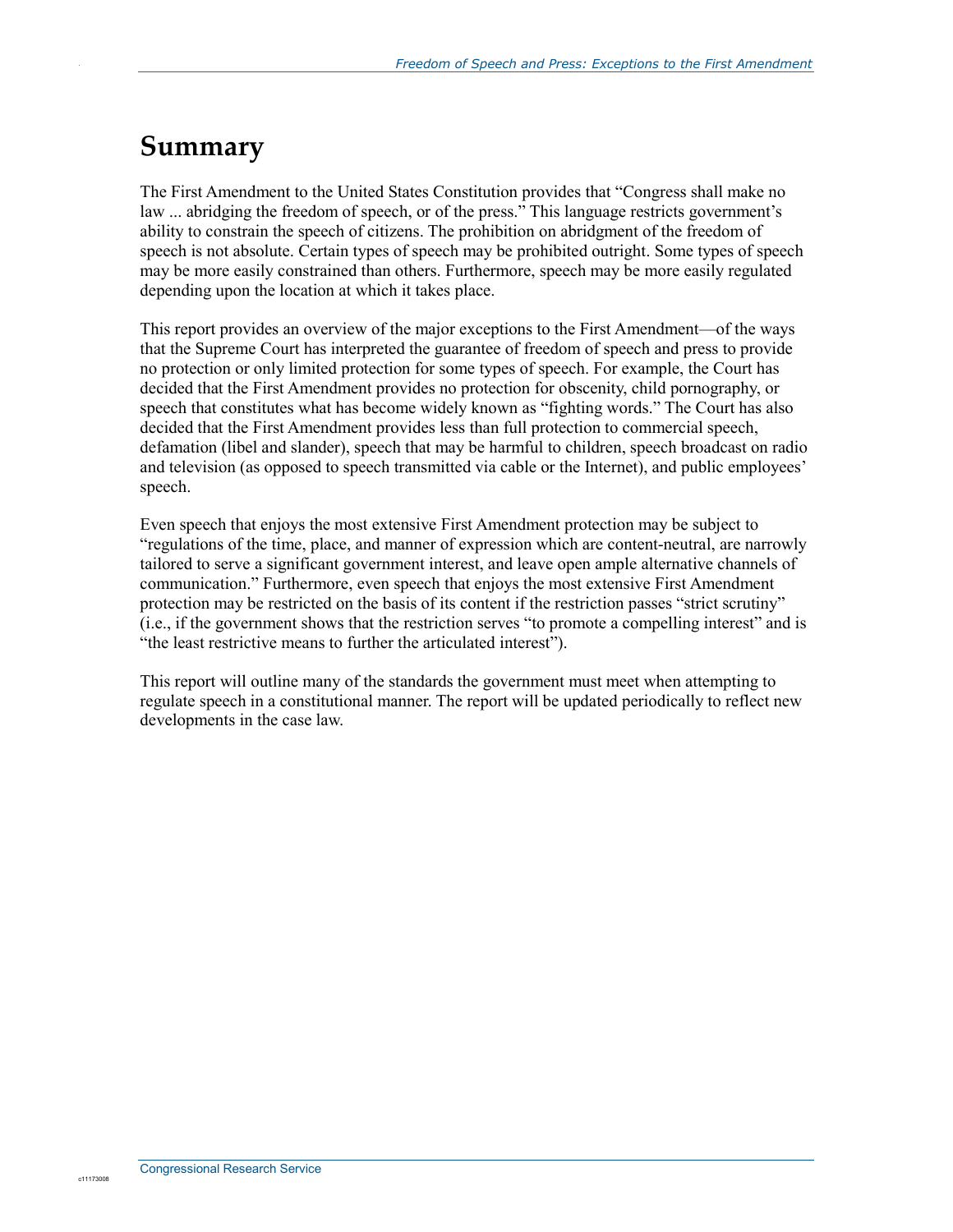## **Contents**

## Contacts

|--|--|--|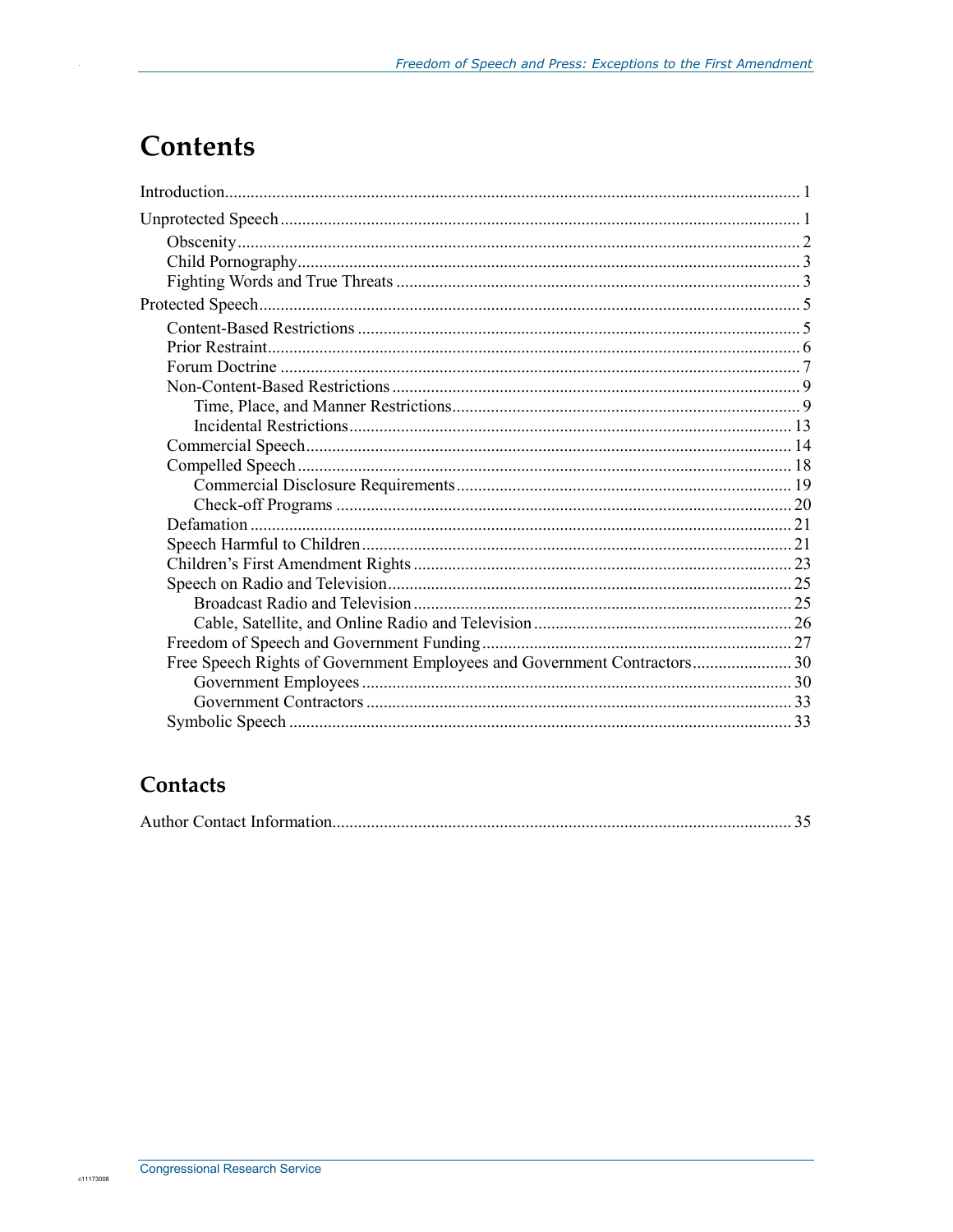## **Introduction**

.

The First Amendment to the United States Constitution provides that "Congress shall make no law ... abridging the freedom of speech, or of the press." This language restricts government's ability to constrain the speech of citizens. The prohibition on abridgment of the freedom of speech is not absolute. Certain types of speech may be prohibited outright. Some types of speech may be more easily constrained than others. Furthermore, speech may be more easily regulated depending upon the location at which it takes place.

This report provides an overview of the major exceptions to the First Amendment—of the ways that the Supreme Court has interpreted the guarantee of freedom of speech and press to provide no protection or only limited protection for some types of speech.<sup>1</sup> For example, the Court has decided that the First Amendment provides no protection for obscenity, child pornography, or speech that constitutes what has become widely known as "fighting words." The Court has also decided that the First Amendment provides less than full protection to commercial speech, defamation (libel and slander), speech that may be harmful to children, speech broadcast on radio and television (as opposed to speech transmitted via cable or the Internet), and public employees' speech.

Even speech that enjoys the most extensive First Amendment protection may be subject to "regulations of the time, place, and manner of expression which are content-neutral, are narrowly tailored to serve a significant government interest, and leave open ample alternative channels of communication." Furthermore, even speech that enjoys the most extensive First Amendment protection may be restricted on the basis of its content if the restriction passes "strict scrutiny" (i.e., if the government shows that the restriction serves "to promote a compelling interest" and is "the least restrictive means to further the articulated interest").

## **Unprotected Speech**

The Supreme Court has identified categories of speech that are unprotected by the First Amendment and may be prohibited entirely. Among them are obscenity, child pornography, and speech that constitutes so-called "fighting words" or "true threats." In a 2010 case, the Court made clear that it would not be likely to add more categories to the list of types of speech that currently fall outside the First Amendment's purview, but it did not entirely rule out the possibility that other forms of unprotected speech exist.<sup>2</sup>

 $\overline{a}$ 

<sup>&</sup>lt;sup>1</sup> Supreme Court cases supporting all the prohibitions and restrictions on speech noted in this and the next paragraph are cited in footnotes accompanying the subsequent discussion of these prohibitions and restrictions.

 $2^2$  U.S. v. Stevens, 559 U.S. 460 (2010) ("Maybe there are some categories of speech that have been historically unprotected, but have not yet been specifically identified or discussed as such in our case law. But if so, there is no evidence that "depictions of animal cruelty" is among them. We need not foreclose the future recognition of such additional categories to reject the Government's highly manipulable balancing test as a means of identifying them.").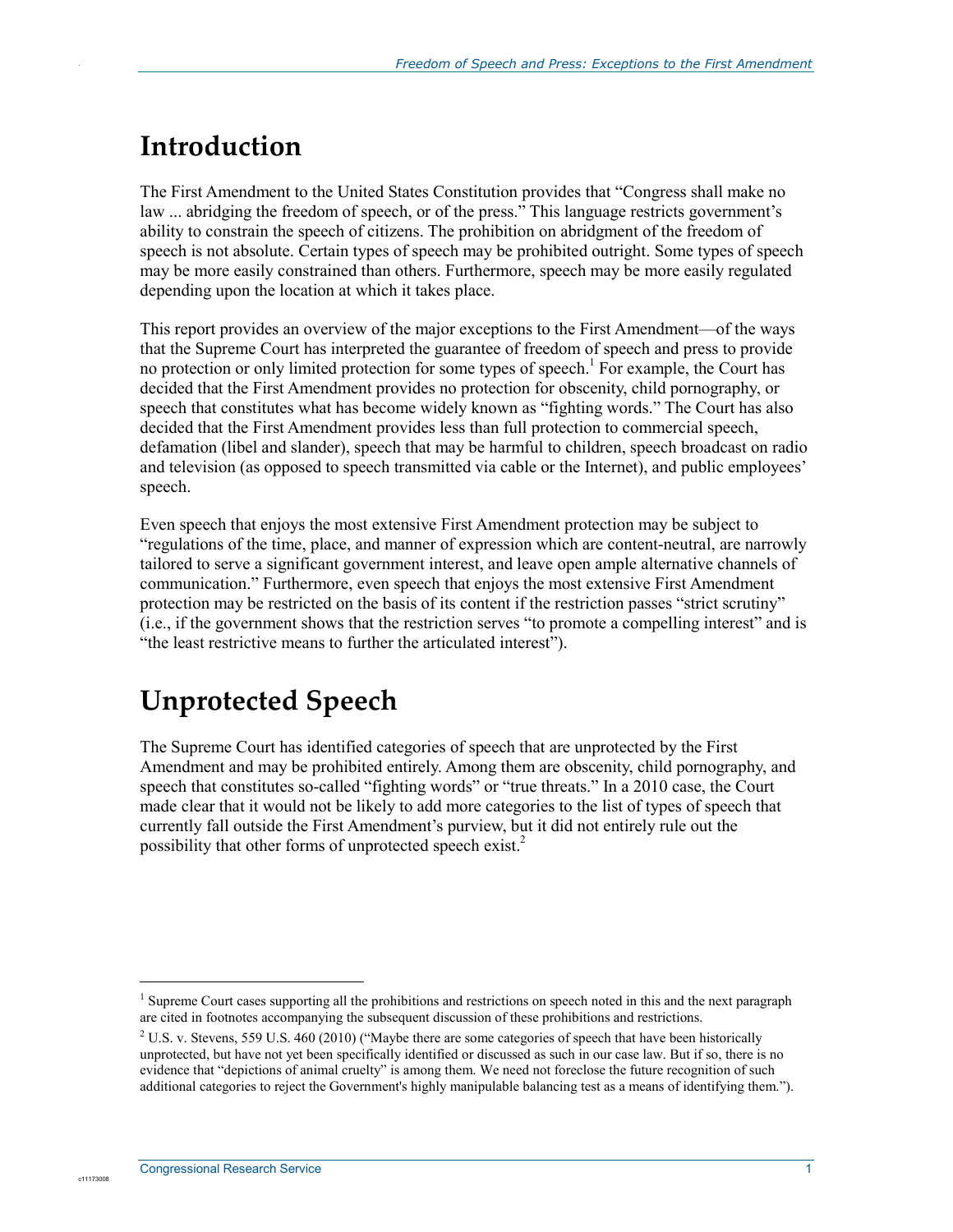#### **Obscenity3**

.

Obscenity is unique in being the only type of speech to which the Supreme Court has denied First Amendment protection without regard to whether it is harmful to individuals. According to the Court, there is evidence that, at the time of the adoption of the First Amendment, obscenity "was outside the protection intended for speech and press."4 Consequently, obscenity may be banned simply because a legislature concludes that banning it protects "the social interest in order and morality."<sup>5</sup> No actual harm, let alone compelling governmental interest, need be shown in order to ban it.

The fundamental question in obscenity cases is whether the speech at issue actually constitutes obscenity. This determination is by no means a simple one. Obscenity is not synonymous with pornography, as most pornography is not legally obscene. Most pornography, in fact, is protected by the First Amendment. To be obscene, pornography must, at a minimum, "depict or describe patently offensive 'hard core' sexual conduct."<sup>5</sup> The Supreme Court has created a three-part test, known as the *Miller* test, to determine whether a work is obscene. The *Miller* test asks:

(a) whether the "average person applying contemporary community standards" would find that the work, taken as a whole, appeals to the prurient interest; (b) whether the work depicts or describes, in a patently offensive way, sexual conduct specifically defined by the applicable state law; and (c) whether the work, taken as a whole, lacks serious literary, artistic, political, or scientific value.<sup>7</sup>

The Supreme Court has clarified that only "the first and second prongs of the *Miller* test—appeal to prurient interest and patent offensiveness—are issues of fact for the jury to determine applying contemporary community standards."<sup>8</sup> As for the third prong, "[t]he proper inquiry is not whether an ordinary member of any given community would find serious literary, artistic, political, or scientific value in allegedly obscene material, but whether a reasonable person would find such value in the material, taken as a whole."<sup>9</sup>

The Supreme Court has allowed one exception to the rule that obscenity is not protected by the First Amendment: one has a constitutional right to possess obscene material "in the privacy of his

 $\overline{a}$ 

<sup>&</sup>lt;sup>3</sup> CRS Report 98-670, *Obscenity, Child Pornography, and Indecency: Brief Background and Recent Developments*, by Kathleen Ann Ruane.

<sup>4</sup> Roth v. United States, 354 U.S. 476, 483 (1957). However, Justice Douglas, dissenting, wrote: "[T]here is no special historical evidence that literature dealing with sex was intended to be treated in a special manner by those who drafted the First Amendment." *Id.* at 514.

<sup>5</sup> *Id.* at 485.

<sup>6</sup> Miller v. California, 413 U.S. 15, 27 (1973).

<sup>&</sup>lt;sup>7</sup> *Id.* at 24 (citation omitted).

<sup>8</sup> Pope v. Illinois, 481 U.S. 497, 500 (1987). In *Hamling v. United States*, 418 U.S. 87, 105 (1974), the Court noted that a "community" was not any "precise geographic area," and suggested that it might be less than an entire state. In *Ashcroft v. American Civil Liberties Union*, 535 U.S. 564, 577 (2002), the Supreme Court recognized that "Web publishers currently lack the ability to limit access to their sites on a geographic basis," and that therefore the use of community standards to define "obscenity" "would effectively force all speakers on the Web to abide by the 'most puritan' community's standards." Nevertheless, the Court found that use of community standards "does not *by itself* render" a statute unconstitutional." *Id.* at 585 (emphasis in original).

<sup>&</sup>lt;sup>9</sup> Pope, 481 U.S. at 500-501.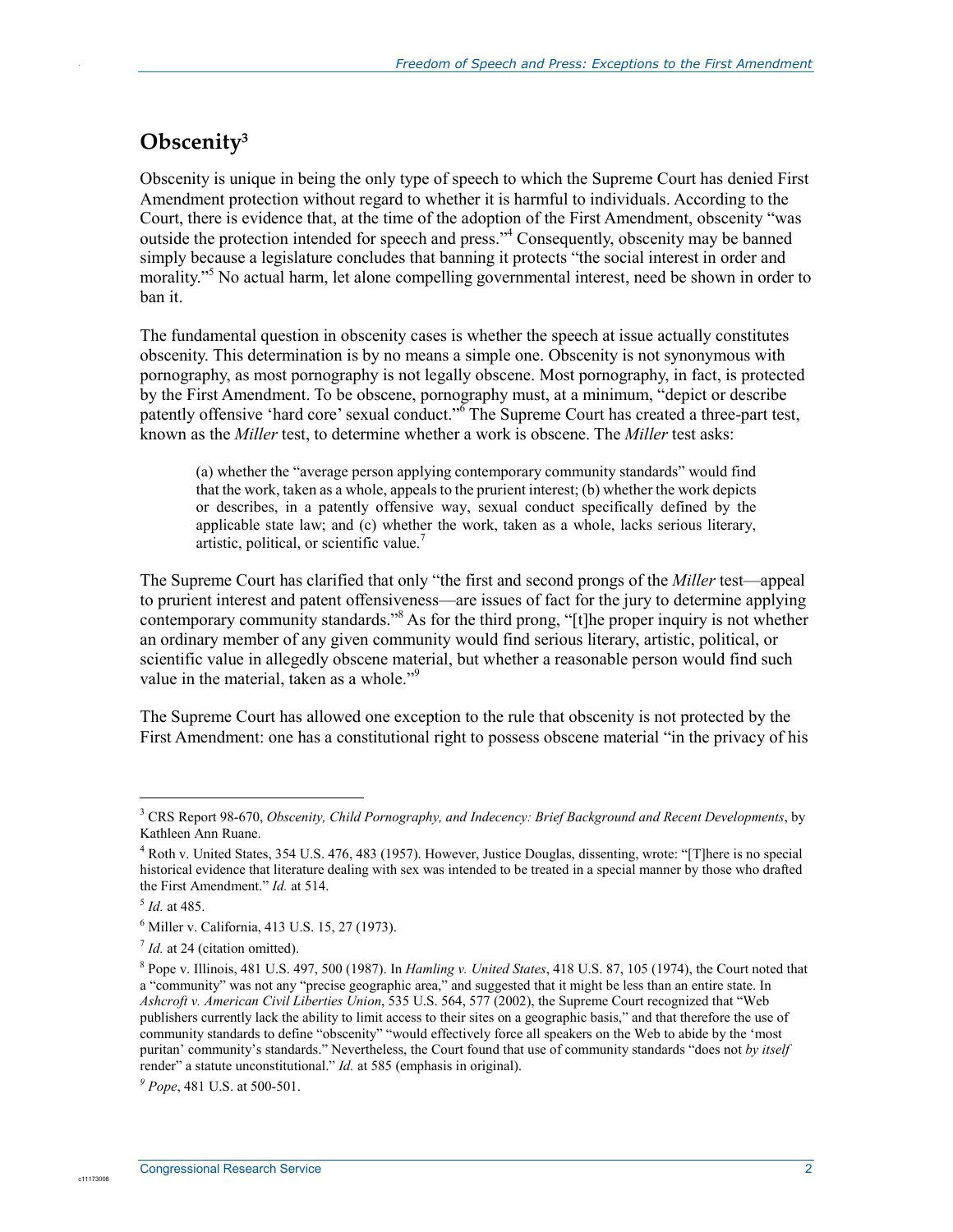own home."10 However, there is no constitutional right to provide obscene material for private use<sup>11</sup> or even to acquire it for private use.<sup>12</sup>

### **Child Pornography13**

.

Child pornography is material that visually depicts sexual conduct by children.<sup>14</sup> It is unprotected by the First Amendment even when it is not obscene; that is, child pornography need not meet the *Miller* test to be banned. Because of the legislative interest in destroying the market for the exploitative use of children, there is no constitutional right to possess child pornography even in the privacy of one's own home.<sup>15</sup>

In 1996, Congress enacted the Child Pornography Protection Act (CPPA), which defined "child pornography" to include visual depictions that *appear* to be of a minor, even if no minor is actually used. The Supreme Court, however, declared the CPPA unconstitutional to the extent that it prohibited pictures that are produced without actual minors.<sup>16</sup> Pornography that uses actual children may be banned because laws against it target "[t]he production of the work, not its content"; the CPPA, by contrast, targeted the content, not the production.<sup>17</sup> The government "may not prohibit speech because it increases the chance an unlawful act will be committed 'at some indefinite future time."<sup>18</sup> In 2003, Congress responded by enacting Title V of the PROTECT Act, P.L. 108-21, which prohibits any "digital image, computer image, or computer-generated image that is, or is indistinguishable from, that of a minor engaging in sexually explicit conduct." It also prohibits "a visual depiction of any kind, including a drawing, cartoon, sculpture, or painting, that ... depicts a minor engaging in sexually explicit conduct," and is obscene or lacks serious literary, artistic, political, or scientific value.

#### **Fighting Words and True Threats**

So-called "fighting words" also lay beyond the pale of First Amendment protection.<sup>19</sup> The "fighting words" doctrine began in *Chaplinsky v. New Hampshire*, where the Court held that fighting words, by their very utterance, inflict injury or tend to incite an immediate breach of the

c1117300

 $\overline{a}$ 

<sup>10</sup> Stanley v. Georgia, 394 U.S. 557, 568 (1969).

<sup>11</sup> United States v. Reidel, 402 U.S. 351 (1971).

<sup>12</sup> United States v. 12 200-Ft. Reels of Film, 413 U.S. 123 (1973).

<sup>13</sup> CRS Report 98-670, *Obscenity, Child Pornography, and Indecency: Brief Background and Recent Developments*, by Kathleen Ann Ruane.

<sup>&</sup>lt;sup>14</sup> New York v. Ferber, 458 U.S. 747, 764 (1982). The definition of "sexually explicit conduct" in the federal child pornography statute includes "lascivious exhibition of the genitals or pubic area of any person [under 18], and "is not limited to nude exhibitions or exhibitions in which the outlines of those areas [are] discernible through clothing." 18 U.S.C. §§ 2256(2)(A)(v), 2252 note.

<sup>15</sup> Osborne v. Ohio, 495 U.S. 103 (1990).

<sup>&</sup>lt;sup>16</sup> Ashcroft v. Free Speech Coalition, 435 U.S. 234 (2002).

<sup>17</sup> *Id.* at 249; see also, *id.* at 242.

<sup>18</sup> *Id.* at 253.

 $<sup>19</sup>$  A subset of laws that prohibit "fighting words" are laws that prohibit speech expressed with the intent to threaten.</sup> The Supreme Court has found that true threats may be punished without offending the constitution. *See* Virginia v. Black, 538 U.S. 343, 363 (2003)(finding that cross-burning is a particularly virulent form of intimidation that may be punished as a "true threat").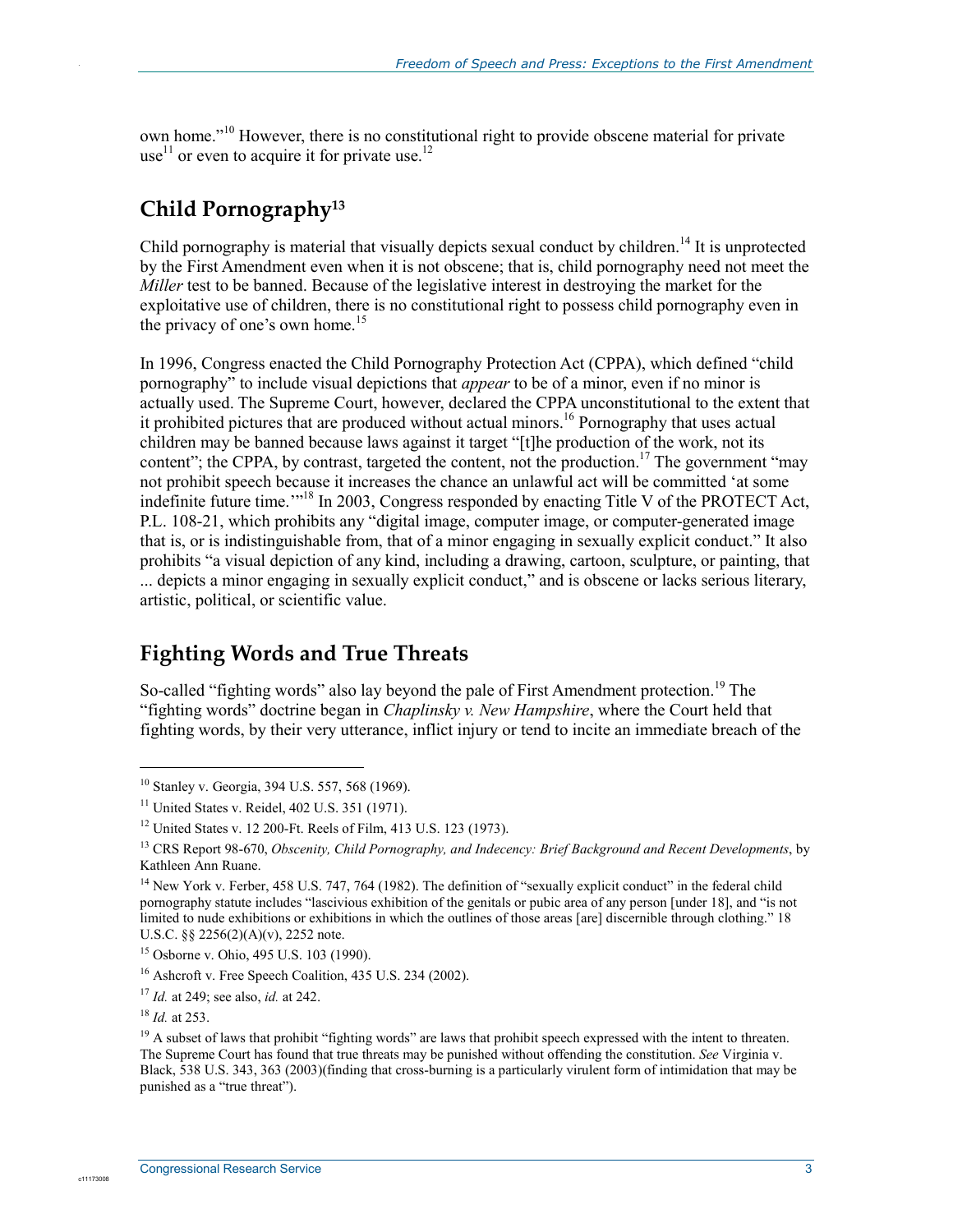peace and may be punished consistent with the First Amendment.20 In *Chaplinsky*, the Court upheld a statute which prohibited a person from addressing "any offensive, derisive or annoying word to any other person who is lawfully in any street or other public place," calling "him by any offensive or derisive name," or making "any noise or exclamation in his presence and hearing with the intent to deride, offend or annoy him, or to prevent him from pursuing his lawful business or occupation."<sup>21</sup> The state court construed the statute as forbidding only those expressions that "have a direct tendency to cause acts of violence by the person to whom, individually, the remark [was] addressed."<sup>22</sup> Given the limited scope of application, the Supreme Court held that the statute at issue did not proscribe protected expression.<sup>2</sup>

This category of proscribable speech requires the threat of an immediate breach of peace in order to be punishable. In *Cohen v. California*, the Supreme Court held that words on a t-shirt that contained an expletive were not directed at a person in particular and could not be said to incite an immediate breach of the peace.<sup>24</sup> For that reason, profane words that are not accompanied by any evidence of violence or public disturbance are not "fighting words."<sup>25</sup> The Court went on to describe the value of expression in communicating emotion.<sup>26</sup> In the Court's view, certain words, including expletives, which could in other contexts be construed as fighting words, may be indispensable in effectively communicating emotion, a form of expression protected by the First Amendment.<sup>27</sup> Particular words, such as certain expletives, in and of themselves, likely could not be universally defined as "fighting words."

In *Brandenburg v. Ohio*, the Supreme Court struck down an Ohio statute that criminalized advocating violent means to bring about social and economic change.<sup>28</sup> The Court found that the statute failed to distinguish between advocacy, which is protected by the First Amendment, and incitements to "imminent lawless action," which are not protected.<sup>29</sup> These cases illustrate that "fighting words" require an immediate risk of a breach of peace in order to be proscribable. What speech is proscribable, therefore, appears highly dependent upon the context in which it arises.<sup>30</sup>

Relatedly, Justice Holmes, in one of his most famous opinions, wrote:

 $\overline{a}$ 

.

<sup>20</sup> *Chaplinsky*, 315 U.S. at 572.

<sup>21</sup> *Id.* at 569.

<sup>22</sup> *Id.* at 572. <sup>23</sup> *Id.*  $24$  403 U.S. 15, 20 (1971). <sup>25</sup> *Id.* <sup>26</sup> *Id.* at 26.

<sup>27</sup> *Id.*

<sup>28 395</sup> U.S. 444, 446 (1969)(*per curiam*).

<sup>29</sup> *Id.* at 448.

<sup>30</sup> *See* Odem v. Mississippi, 881 So.2d 940, 948 (Miss. Ct. App. 2004)(finding that complaints and shouts of profanity from the defendant rose to the level of "fighting words" where the officer to whom he spoke did not initiate the conversation nor did the officer have the opportunity to walk away); *see also* Washington v. King, 145 P.3d 1224 (Wash. Ct. App. 2006)(noting that "it is context that makes a threat "true" or serious), Commonwealth v. Pike, 756 N.E.2d 1157, 1158-60 (Mass. App. Ct. 2001)(upholding the conviction of a woman for violation of her neighbor's civil rights where she posted signs in her yard accusing homosexuals of molesting young children and yelled insulting names as well as invitations to a physical fight because the words and conduct constituted "fighting words").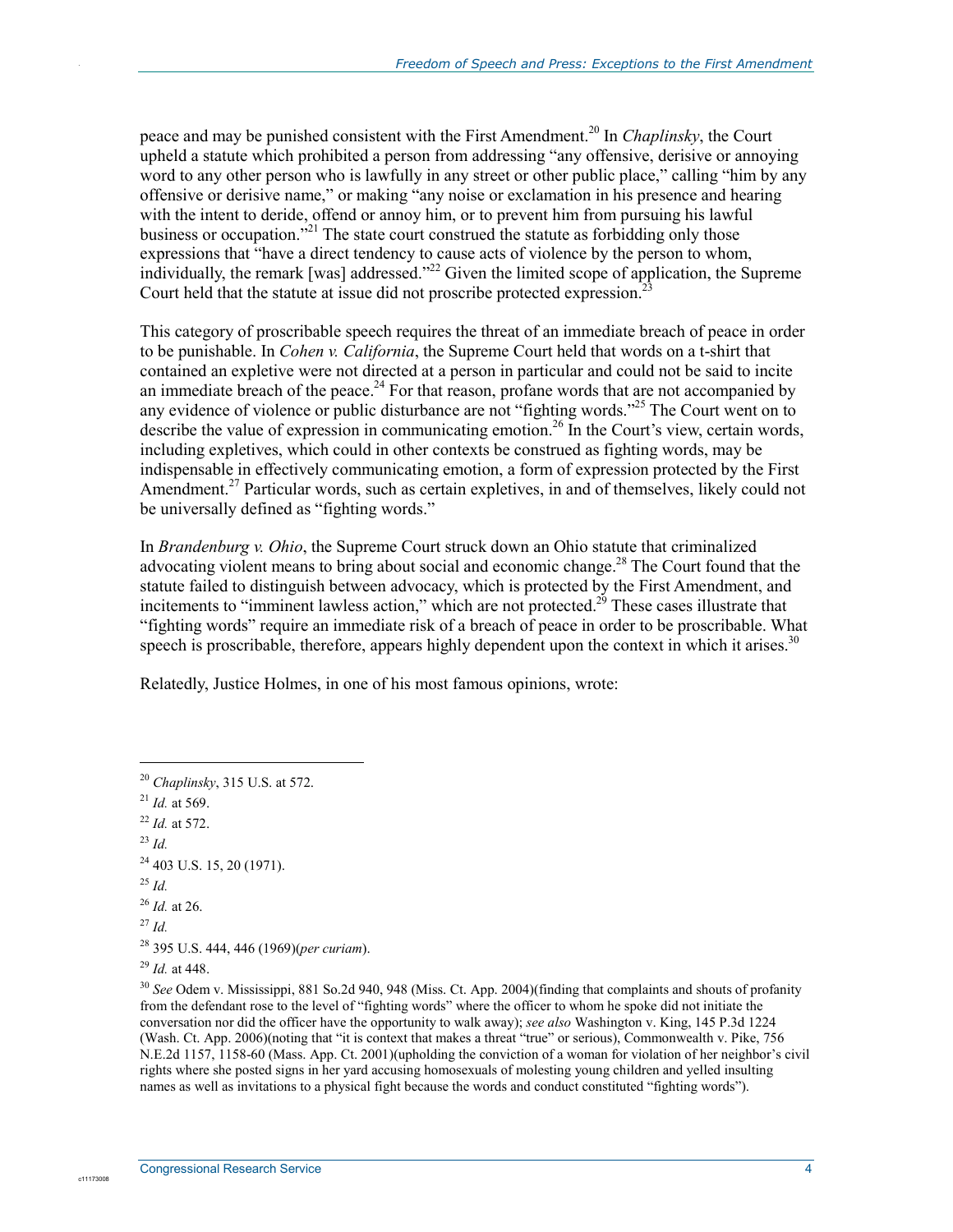The most stringent protection of free speech would not protect a man in falsely shouting fire in a theater and causing a panic.... The question in every case is whether the words used ... create a clear and present danger.<sup>31</sup>

In its current formulation of this principle, the Supreme Court held that "advocacy of the use of force or of law violation" is protected unless "such advocacy is directed to inciting or producing imminent lawless action and is likely to incite or produce such action."32 Similarly, the Court held that a statute prohibiting threats against the life of the President could be applied only against speech that constitutes a "true threat," and not against mere "political hyperbole."<sup>33</sup>

## **Protected Speech**

All other types of speech are protected by the First Amendment. In general, the government may not prohibit the citizenry from engaging in speech. However, that does not mean that speech may not be subjected to regulation. The following subsections address different ways in which the government constitutionally may place burdens upon speech that is protected, to varying degrees, by the First Amendment.

#### **Content-Based Restrictions**

In cases of content-based restrictions of speech other than fighting words or true threats, the Supreme Court applies "strict scrutiny," which means that it will uphold a content-based restriction only if it is necessary "to promote a compelling interest," and is "the least restrictive means to further the articulated interest."<sup>34</sup> Rigorous analysis is required because the government, generally, is not constitutionally allowed to favor one type of content or idea by suppressing or otherwise burdening another type of content or idea.<sup>35</sup>

Thus, it is unconstitutional for a state to proscribe a newspaper from publishing the name of a rape victim, lawfully obtained.<sup>36</sup> By contrast, " $[n]$  one would question but that a government

1

c1117300

.

35 Rosenberger v. Rector and Visitors of Univ. of Va., 515 U.S. 819 (1995):

<sup>31</sup> Schenck v. United States, 249 U.S. 47, 52 (1919).

<sup>32</sup> Brandenburg v. Ohio, 395 U.S. 444, 447 (1969). *See also*, Stewart v. McCoy, 537 U.S. 993 (2002) (Justice Stevens' statement accompanying denial of certiorari).

<sup>33</sup> Watts v. United States, 394 U.S. 705, 708 (1969). *See also*, NAACP v. Claiborne Hardware Co., 458 U.S. 886 (1982); Planned Parenthood v. American Coalition of Life Activists, 290 F.3d 1058 (9th Cir. 2002) (*en banc*), *cert. denied,* 539 U.S. 958 (2003) (the "Nuremberg Files" case); Virginia v. Black, 538 U.S. 343, 360 (2003) ("Intimidation in the constitutionally proscribable sense of the word is a type of true threat, where a speaker directs a threat to a person or group of persons with the intent of placing the victim in fear of bodily harm or death.").

<sup>34</sup> Sable Communications of California, Inc. v. Federal Communications Commission, 492 U.S. 115, 126 (1989). The Court does not apply strict scrutiny to another type of content-based restrictions—restrictions on commercial speech, which is discussed below.

Discrimination against speech because of its message is presumed to be unconstitutional. . . . When the government targets not subject matter, but particular views taken by speakers on a subject, the violation of the First Amendment is all the more blatant. Viewpoint discrimination is thus an egregious form of content discrimination. The government must abstain from regulating speech when the specific motivating ideology or the opinion or perspective of the speaker is the rationale for the restriction. *Id*. at 828-29.

 $36$  The Florida Star v. B.J.F., 491 U.S. 524 (1989). The Court left open the question "whether, in cases where information has been acquired *unlawfully* by a newspaper or by a source, the government may ever punish not only the (continued...)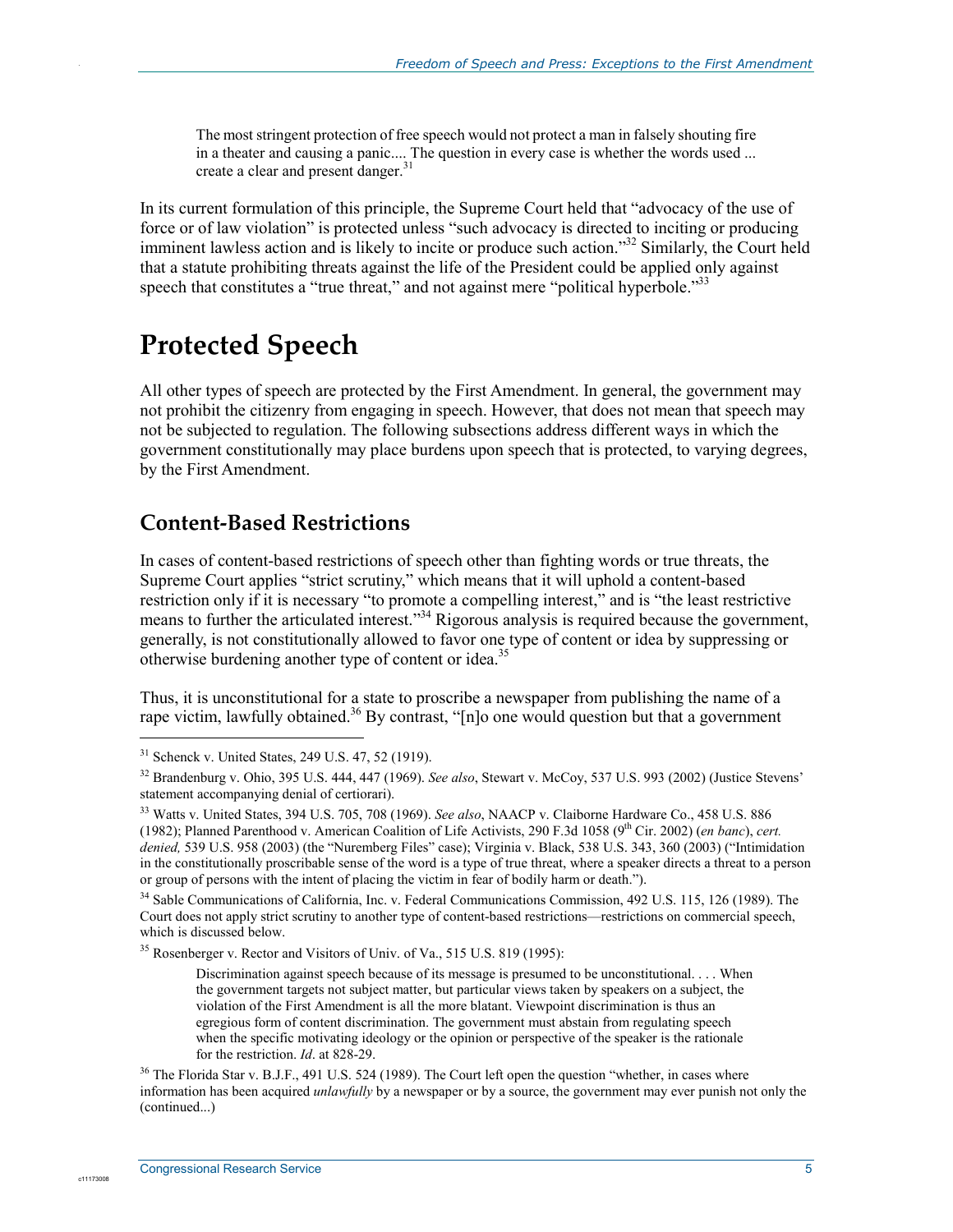might prevent actual obstruction to its recruiting service or the publication of the sailing dates of transports or the number and location of troops."37 The government, therefore, may restrict speech based upon its content, but only when the restriction satisfies the highest level of scrutiny the Court can apply.

#### **Prior Restraint**

.

There are two ways in which the government may attempt to restrict speech. The more common way is to make a particular category of speech, such as obscenity or defamation, subject to criminal prosecution or civil suit, and then, if someone engages in the proscribed category of speech, to hold a trial and impose sanctions if appropriate. The second way is by prior restraint, which may occur in two ways. First, a statute may require that a person submit the speech that he wishes to disseminate—a movie, for example—to a governmental body for a license to disseminate it—for example, to show the movie. Second, a court may issue a temporary restraining order or an injunction against engaging in particular speech—publishing the Pentagon Papers, for example.

With respect to both these types of prior restraint, the Supreme Court has written that "[a]ny system of prior restraint of expression comes to this Court bearing a heavy presumption against its constitutional validity."38 Prior restraints, it has held,

are the most serious and the least tolerable infringement on First Amendment rights.... A prior restraint ... by definition, has an immediate and irreversible sanction. If it can be said that a threat of criminal or civil sanctions after publication "chills" speech, prior restraint "freezes" it at least for the time. The damage can be particularly great when the prior restraint falls upon the communication of news and commentary on current events.<sup>39</sup>

The Supreme Court has written that "[t]he special vice of a prior restraint is that communication will be suppressed ... before an adequate determination that it is unprotected by the First Amendment.<sup>"40</sup> The prohibition on prior restraint, thus, is essentially a limitation on restraints until a final judicial determination that the restricted speech is not protected by the First Amendment. It is a limitation, for example, on temporary restraining orders and preliminary

1

<sup>(...</sup>continued)

unlawful acquisition, but the ensuing publication as well." *Id.* at 535 n.8 (emphasis in original). In *Bartnicki v. Vopper*, 532 U.S. 514 (2001), the Court held that a content-neutral statute prohibiting the publication of illegally intercepted communications (in this case a cell phone conversation) violates free speech where the person who publishes the material did not participate in the interception, and the communication concerns a public issue.

<sup>37</sup> Near v. Minnesota, 283 U.S. 697, 716 (1931).

<sup>&</sup>lt;sup>38</sup> Freedman v. Maryland, 380 U.S. 51, 57, 58 (1965) ("a noncriminal process which requires the prior submission of a film to a censor avoids constitutional infirmity only if it takes place under procedural safeguards"); New York Times Co. v. United States, 403 U.S. 713, 714 (1971) (injunction sought by United States against publication of the Pentagon Papers denied).

<sup>&</sup>lt;sup>39</sup> Nebraska Press Association v. Stuart, 427 U.S. 539, 559 (1976) (striking down a court order restraining the publication or broadcast of accounts of confessions or admissions made by the defendant at a criminal trial). Injunctions that are designed to restrict merely the time, place, or manner of a particular expression are subject to a less stringent application of First Amendment principles; see, "Time, Place, and Manner Restrictions," below.

<sup>40</sup> Pittsburgh Press Co. v. Pittsburgh Commission on Human Relations, 413 U.S. 376, 390 (1973); see also, Vance v. Universal Amusement Co., 445 U.S. 308, 315-316 (1980) ("the burden of supporting an injunction against a future exhibition [of allegedly obscene motion pictures] is even heavier than the burden of justifying the imposition of a criminal sanction for a past communication").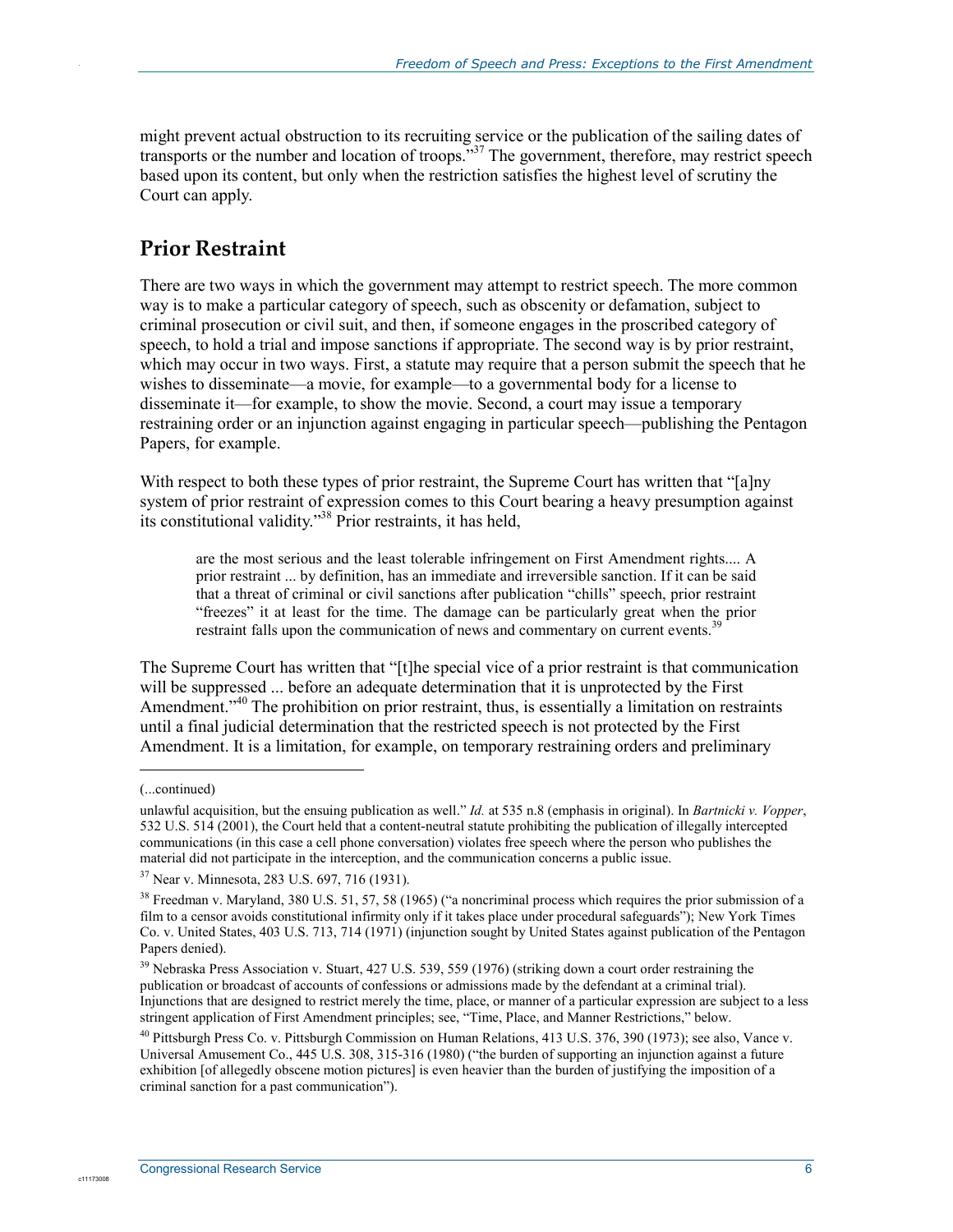injunctions pending final judgment, not on permanent injunctions after a final judgment is made that the restricted speech is not protected by the First Amendment.<sup>41</sup>

In the case of a statute that imposes prior restraint, "a prescreening arrangement can pass constitutional muster if it includes adequate procedural safeguards."42 These procedural safeguards, the Court wrote, include that "the burden of proving that the [speech] is unprotected expression must rest on the censor," and "that the censor will, within a specified brief period, either issue a license or go to court to restrain [speech]."<sup>43</sup> In the case of time, place, or manner restrictions (and presumably other forms of speech that do not receive full First Amendment protection), lesser procedural safeguards are adequate.<sup>44</sup>

Prior restraints are permitted in some circumstances. The Supreme Court has written, in dictum, "that traditional prior restraint doctrine may not apply to [commercial speech],"<sup>45</sup> and the Court has not ruled whether it does. "The vast majority of [federal] circuits ... do not apply the doctrine of prior restraint to commercial speech."46 "Some circuits [however] have explicitly indicated that the requirement of procedural safeguards in the context of a prior restraint indeed applies to commercial speech."<sup>47</sup>

Furthermore, "*only* content-based injunctions are subject to prior restraint analysis."<sup>48</sup> In addition, prior restraint is generally permitted, even in the form of preliminary injunctions, in intellectual property cases, such as those for infringements of copyright or trademark.<sup>49</sup>

#### **Forum Doctrine**

One of the first analyses in which a court will engage when examining a law that burdens protected speech is the forum analysis. The analysis is important because speech may be more easily regulated depending upon where it takes place. For example, speech that cannot be restricted in a public park may be proscribable entirely if it occurs on a military base.

The Supreme Court has identified different types of fora. Some public spaces, such as streets and parks, are known as "traditional public forums," which means that they generally are open to all people to express themselves by speech-making, demonstrating, or leafleting, and the like. The government may exclude speakers from traditional public forums "only when the exclusion is

1

c11173008

<sup>41</sup> *See*, Mark A. Lemley and Eugene Volokh, *Freedom of Speech and Injunctions in Intellectual Property Cases*, 48 Duke Law Journal 147, 169-171 (1998).

<sup>42</sup> Central Hudson Gas & Electric Corp. v. Public Service Commission of New York, 447 U.S. 557, 571 n.13 (1980).

<sup>43</sup> *Freedman*, 380 U.S. at 58, 59.

<sup>44</sup> Thomas v. Chicago Park District, 534 U.S. 316, 322-323 (2002).

<sup>45</sup> *Central Hudson*, 447 U.S. at 571 n.13.

<sup>46</sup> Bosley v. WildWetT.com, 310 F. Supp. 2d 914, 930 (N.D. Ohio 2004).

<sup>47</sup> New York Magazine v. Metropolitan Transportation Authority, 136 F.3d 123, 131 (2d Cir. 1998), *cert. denied*, 525 U.S. 824 (1998); citing as examples, Desert Outdoor Adver. v. City of Moreno Valley, 103 F.3d 814, 818 (9<sup>th</sup> Cir. 1996); In re Search of Kitty's East, 905 F.2d 1367, 1371-72 & n.4 (10th Cir. 1990).

<sup>48</sup> DVD Copy Control Association, Inc. v. Bunner, 75 P.3d 1, 17 (Cal. 2003) (a "prior restraint is a *content-based* restriction on speech *prior to its occurrence*" (italics in original)). For the test regarding content-neutral injunctions, see the section on "Time, Place, and Manner Restrictions," below.

<sup>49</sup> *Bosley*, *supra* footnote 46, at 930; Lemley and Volokh, *supra* footnote 41 (arguing that intellectual property should have the same First Amendment protection from preliminary injunctions as other speech).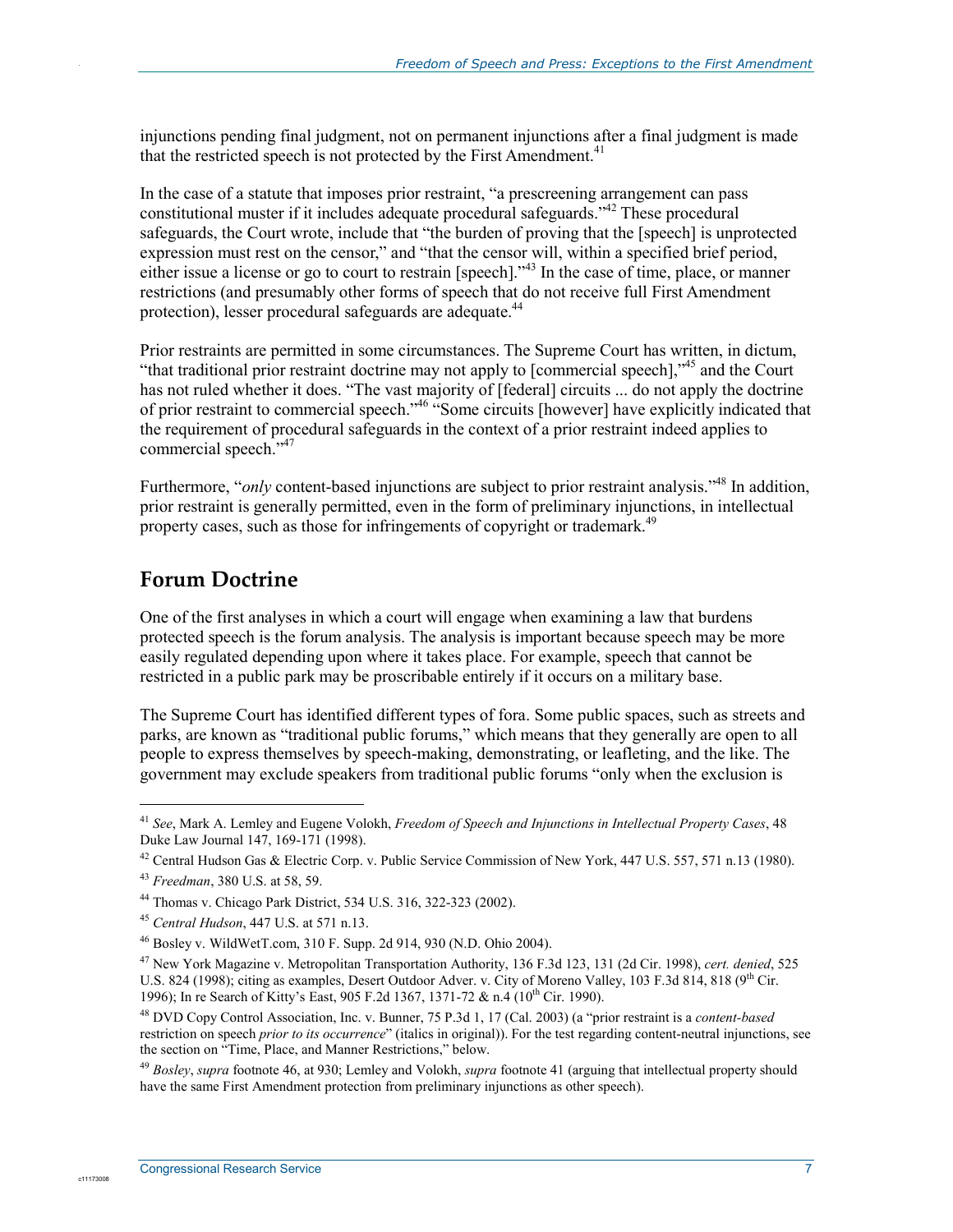necessary to serve a compelling state interest and the exclusion is narrowly drawn to achieve that interest.<sup>550</sup> Likewise, in traditional public forums, the government may limit speech on the basis of its content only if it shows "that its regulation is necessary to serve a compelling state interest and that it is narrowly drawn to achieve that end."<sup>51</sup> Thus, in traditional public forums, the exclusion of speakers or of speech based on its content is constitutional only if it satisfies what the Court calls "strict scrutiny."

In traditional public forums, the government may regulate speech as to its time, place, and manner of expression, so that, for example, two demonstrations do not occur at the same time and place. The Supreme Court will uphold "regulations of the time, place, and manner of expression which are content-neutral, are narrowly tailored to serve a significant government interest, and leave open ample alternative channels of communication."<sup>52</sup> A "significant" government interest, which is required for a time, place, or manner restriction to be constitutional, may be less vital than a "compelling" government interest, which is required for a content-based exclusion of speech from a traditional public forum to be constitutional.

A second category of public forum is the designated public forum, which "consists of public property which the State has opened for use by the public as a place for expressive activity."<sup>53</sup> Such a forum "may be created for a limited purpose such as use by certain groups" (e.g., student groups) or for the discussion of certain subjects (e.g., school board business),<sup>54</sup> but, within the framework of such legitimate limitations, "a content-based prohibition must be narrowly drawn to effectuate a compelling state interest."55 Thus, "[g]overnment restrictions on speech in a designated public forum are subject to the same strict scrutiny as restrictions in a traditional public forum."56

A third category of forum is "[p]ublic property which is not by tradition or designation a forum for public communication.... "57 The Supreme Court has held that "the First Amendment does not guarantee access to property simply because it is owned and controlled by the government.... [T]he State, no less than a private owner of property, has power to preserve the property under its control for the use to which it is lawfully dedicated.<sup>558</sup> Thus, although public streets and parks are traditional public forums, a sidewalk in front of a post office, which belongs to the post office, is not a traditional nor a dedicated public forum, and the government may prohibit solicitation on such a sidewalk, on the ground that "solicitation is inherently disruptive of the Postal Service's business."<sup>59</sup> A Court plurality found this speech restriction reasonable,<sup>60</sup> and, "[i]n such a forum, a government entity may impose restrictions on speech that are reasonable and viewpoint-

1

.

<sup>50</sup> Cornelius v. NAACP Legal Defense and Education Fund, Inc., 473 U.S. 788, 800 (1985).

<sup>51</sup> Perry Education Assn. v. Perry Local Educators' Assn., 460 U.S. 37, 45 (1983).

<sup>52</sup> *Id*.

<sup>53</sup> *Id*.

<sup>54</sup> *Id*. at 46 n.7.

<sup>55</sup> *Id*. at 46.

<sup>56</sup> Pleasant Grove City, Utah v. Summum, 129 S. Ct. 1125, 1132 (2009).

<sup>57</sup> *Perry Education Assn*., 460 U.S. at 46.

<sup>&</sup>lt;sup>58</sup> United States Postal Service v. Council of Greenburgh Civic Ass'ns, 453 U.S. 114, 129-130 (1981).

<sup>59</sup> United States v. Kokinda, 497 U.S. 720, 732 (1990).

<sup>60</sup> *Id*. at 727 ("regulation of speech activity where the Government has not dedicated its property to First Amendment activity is examined only for reasonableness").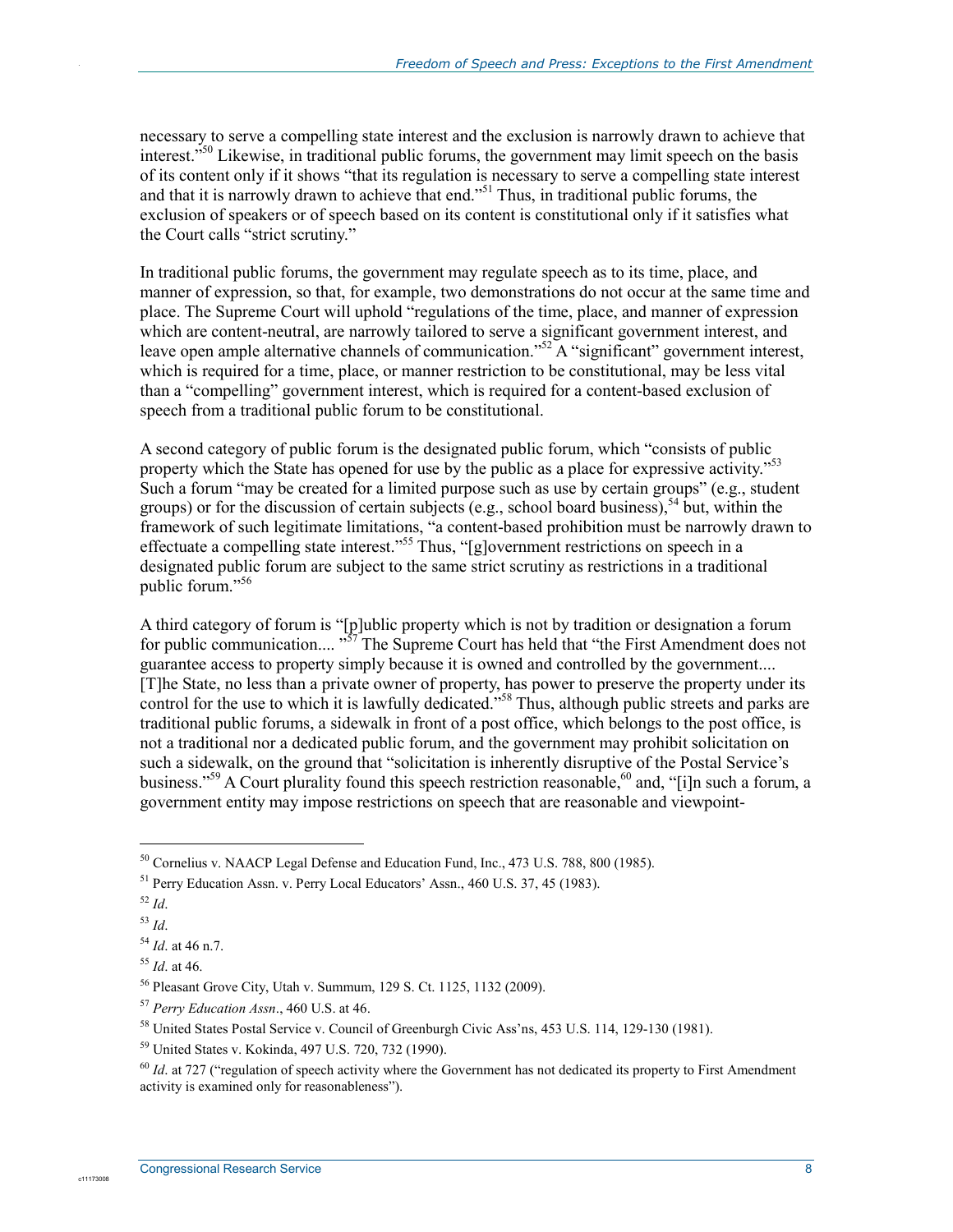neutral."<sup>61</sup> Such restrictions, in other words, need not meet strict scrutiny. Also falling into the category of nonpublic forums are military bases,  $62$  prisons,  $63$  and school mail systems. $64$ 

#### **Non-Content-Based Restrictions**

If the government limits speech, but its purpose in doing so is not based on the content of the speech, then the limitation on speech may still violate the First Amendment, but it is less likely than a content-based restriction to do so. This is because the Supreme Court applies less than "strict scrutiny" to non-content-based restrictions. With respect to non-content-based restrictions, the Court requires that the governmental interest be "significant" or "substantial" or "important," but not necessarily, as with content-based restrictions, "compelling." And, in the case of noncontent-based restrictions, the Court requires that the restriction be narrowly tailored, but not, as with content-based restrictions, that it be the least restrictive means to advance the governmental interest.

Two types of speech restrictions that receive this "intermediate" scrutiny are (1) time, place, or manner restrictions, and (2) incidental restrictions, which are restrictions aimed at conduct other than speech, but that incidentally restrict speech. This report includes separate sections on these two types of restrictions. In addition, restrictions on commercial speech, though content-based, are subject to similar intermediate scrutiny; this report also includes a separate section on commercial speech. Finally, bans on nude dancing and zoning restrictions on pornographic theaters and bookstores, although discriminating on the basis of the content of speech, receive intermediate scrutiny because, according to the Supreme Court, they are aimed at combating "secondary effects," such as crime, and not at the content of speech.

#### **Time, Place, and Manner Restrictions**

Even speech that enjoys the most extensive First Amendment protection may be subject to "regulations of the time, place, and manner of expression which are content-neutral, are narrowly tailored to serve a significant government interest, and leave open ample alternative channels of communication."65 In the case in which this language appears, the Supreme Court allowed a city ordinance that banned picketing "before or about" any residence to be enforced to prevent picketing outside the residence of a doctor who performed abortions, even though the picketing occurred on a public street. The Court noted that "[t]he First Amendment permits the government to prohibit offensive speech as intrusive when the 'captive' audience cannot avoid the objectionable speech."<sup>66</sup>

c11173008

 $\overline{a}$ 

<sup>61</sup> Pleasant Grove City, Utah v. Summum, 129 S. Ct. 1125, 1132 (2009).

<sup>62</sup> Greer v. Spock, 424 U.S. 828 (1976). See also, United States v. Apel, No. 12-1038, slip op. (2014) (holding that commanding military officers have broad statutory authority to exclude civilians from the grounds of a military base, including roads that are generally open to the public).

 $63$  Adderley v. Florida, 385 U.S. 39 (1966) (holding that a sheriff could lawfully remove protesters from a county jail, because the property was closed to the public and the removal of the protesters served a security purpose).

<sup>64</sup> Perry Educ. Ass'n v. Perry Local Educators' Ass'n, 460 U.S. 37 (1983).

<sup>65</sup> Frisby v. Schultz, 487 U.S. 474, 481 (1988).

<sup>66</sup> *Id.* at 487.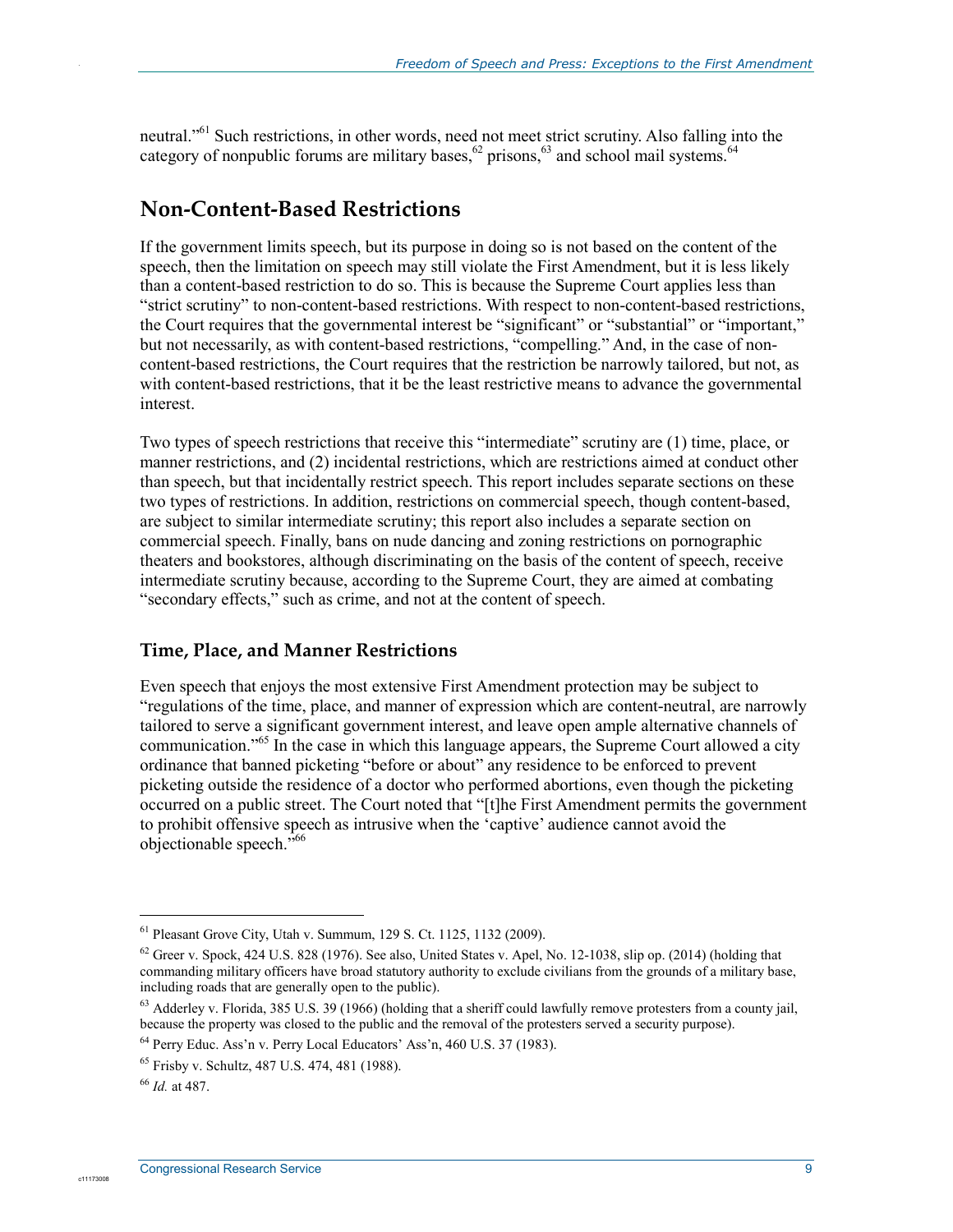Thus, the Court, while acknowledging that music, as a form of expression and communication, is protected under the First Amendment, upheld volume restrictions placed on outdoor music in order to prevent intrusion on those in the area.<sup>67</sup> Other significant governmental interests, besides protection of captive audiences, may justify content-neutral time, place, and manner restrictions. For example, in order to prevent crime and maintain property values, a city may place zoning restrictions on "adult" theaters and bookstores.<sup>68</sup> And, in order to maintain the orderly movements of crowds at a state fair, a state may limit the distribution of literature to assigned locations.<sup>69</sup>

However, a time, place, and manner restriction will not be upheld in the absence of sufficient justification or if it is not narrowly tailored. Thus, the Court held unconstitutional a total restriction on displaying flags or banners on public sidewalks surrounding the Supreme Court.<sup>70</sup> A lack of sufficiently narrow tailoring was also the reason the court struck down a statutory buffer zone prohibiting speech near abortion clinics in Massachusetts, which will be discussed further below.<sup>71</sup> Lastly, a time, place, and manner restriction will not be upheld if it fails to "leave open ample alternative channels for communication." Accordingly, the Court held unconstitutional an ordinance that prohibited the display of signs from residences, because "[d]isplaying a sign from one's own residence often carries a message quite distinct from placing the same sign someplace else $^{.,72}$ 

When a court issues an injunction that restricts the time, place, or manner of a particular form of expression, because prior restraint occurs, "a somewhat more stringent application of general First Amendment principles" is required than is required in the case of a generally applicable statute or ordinance that restricts the time, place, or manner of speech.<sup>73</sup> Instead of asking whether the restrictions are "narrowly tailored to serve a significant governmental interest," a court must ask "whether the challenged provisions of the injunction burden no more speech than necessary to serve a significant government interest."74 Applying this standard, the Supreme Court, in *Madsen v. Women's Health Center, Inc.*, upheld a state court injunction that had ordered the establishment of a 36-foot buffer zone on a public street outside a particular health clinic that performed abortions. The Court in this case also upheld an injunction against noise during particular hours, but found that a "broad prohibition on all 'images observable' burdens speech more than necessary to achieve the purpose of limiting threats to clinic patients or their families."<sup>75</sup> It also

 $^{69}$  Heffron v. International Society for Krishna Consciousness, Inc., 452 U.S. 640 (1981).

<sup>75</sup> *Id.* at 773.

c1117300

1

<sup>67</sup> Ward v. Rock Against Racism, 491 U.S. 781 (1989).

<sup>68</sup> Young v. American Mini Theaters, Inc., 427 U.S. 50 (1976); Renton v. Playtime Theaters, Inc., 475 U.S. 41 (1986). Although singling out "adult" material might appear to be a content-based distinction, the Court in *Renton* said that regulations of speech are content-neutral if they "are *justified* without reference to the content of the regulated speech." 475 U.S. at 48 (emphasis in original). Zoning restrictions are justified as measures to "prevent crime, protect the city's retail trade, maintain property values, and generally 'protec[t] and preserv[e] the quality of [the city's] neighborhoods, commercial districts, and the quality of urban life,' not to suppress the expression of unpopular views." *Id.*

<sup>70</sup> United States v. Grace, 461 U.S. 171 (1983).

<sup>71</sup> McCullen v. Coakley, No. 12-1168, slip op. (2014), available at http://www2.bloomberglaw.com/public/desktop/ document/McCullen\_v\_Coakley\_No\_121168\_US\_June\_26\_2014\_Court\_Opinion.

 $72$  City of Ladue v. Gilleo, 512 U.S. 43 (1994).

<sup>&</sup>lt;sup>73</sup> Madsen v. Women's Health Center, Inc., 512 U.S. 753, 765 (1994). In this case, the Court held that the challenged injunction was content-neutral, even though it was directed at abortion protesters, because its purpose was to protect patients, not to interfere with the protesters' message.

<sup>74</sup> *Id.* This is not "prior restraint analysis," which courts apply to content-based injunctions; *see*, "Content-Based Restrictions," *supra*.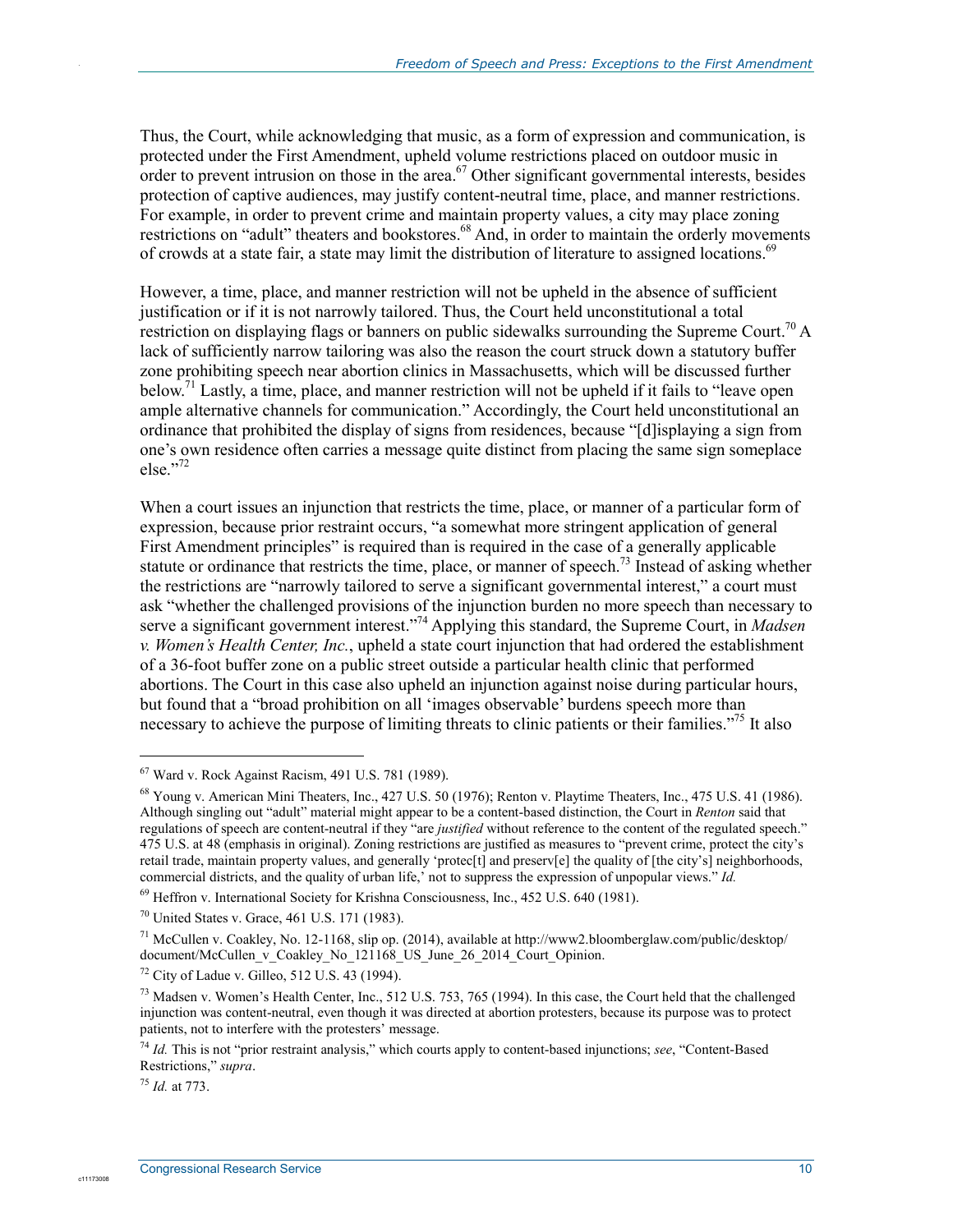struck down a prohibition on all uninvited approaches of persons seeking the services of the clinic, and a prohibition against picketing within 300 feet of the residences of clinic staff. The Court distinguished the 300-foot restriction from the ordinance it had previously upheld that banned picketing "before or about" any residence.

In *Schenck v. Pro-Choice Network of Western New York*, the Court applied *Madsen* to another injunction that placed restrictions on demonstrating outside an abortion clinic.<sup>76</sup> The Court upheld the portion of the injunction that banned "demonstrating within fifteen feet from either side or edge of, or in front of, doorways or doorway entrances, parking lot entrances, driveways and driveway entrances of such facilities"—what the Court called "fixed buffer zones." It struck down a prohibition against demonstrating "within fifteen feet of any person or vehicles seeking access to or leaving such facilities"—what it called "floating buffer zones." The Court cited "public safety and order" in upholding the fixed buffer zones, but it found that the floating buffer zones "burden more speech than is necessary to serve the relevant governmental interests" because they make it "quite difficult for a protester who wishes to engage in peaceful expressive activity to know how to remain in compliance with the injunction." The Court also upheld a "provision, specifying that once sidewalk counselors who had entered the buffer zones were required to 'cease and desist' their counseling, they had to retreat 15 feet from the people they had been counseling and had to remain outside the boundaries of the buffer zones."

In *Hill v. Colorado*, the Court upheld a Colorado statute that makes it unlawful, within 100 feet of the entrance to any health care facility, to "knowingly approach" within 8 feet of another person, without that person's consent, "for the purpose of passing a leaflet or handbill to, displaying a sign to, or engaging in oral protest, education, or counseling with such other person."<sup>77</sup> This decision is significant because it upheld a statute that applies to everyone, and not, as in *Madsen* and *Schenck*, an injunction directed at a particular situation. The Court found the statute to be a content-neutral time, place, and manner regulation of speech that "reflects an acceptable balance between the constitutionally protected rights of law-abiding speakers and the interests of unwilling listeners."<sup>78</sup> The restrictions are content-neutral because they regulate only the places where some speech may occur, and because they apply equally to all demonstrators, regardless of viewpoint. Although the restrictions do not apply to all speech, the "kind of cursory examination" that might be required to distinguish casual conversation from protest, education, or counseling is not "problematic."<sup>79</sup> The law is "narrowly tailored" to achieve the state's interests. The eight-foot restriction does not significantly impair the ability to convey messages by signs, and ordinarily allows speakers to come within a normal conversational distance of their targets. Because the statute allows the speaker to remain in one place, persons who wish to hand out leaflets may position themselves beside entrances near the path of oncoming pedestrians, and consequently are not deprived of the opportunity to get the attention of persons entering a clinic.

The constitutionality of buffer zone statutes was recently brought into question again in 2014 when the Supreme Court struck down a Massachusetts statute that banned all speech within 35 feet of the entrance to abortion clinics.<sup>80</sup> The case was captioned *McCullen v. Coakley*. The Court

 $\overline{a}$ 

c11173008

<sup>76 519</sup> U.S. 357 (1997).

<sup>77 530</sup> U.S. 703, 707 (2000).

<sup>78</sup> *Id*. at 714.

<sup>79</sup> *Id.* at 722.

<sup>80</sup> McCullen v. Coakley, No. 12-1168, slip op. (2014), available at http://www2.bloomberglaw.com/public/desktop/ document/McCullen\_v\_Coakley\_No\_121168\_US\_June\_26\_2014\_Court\_Opinion.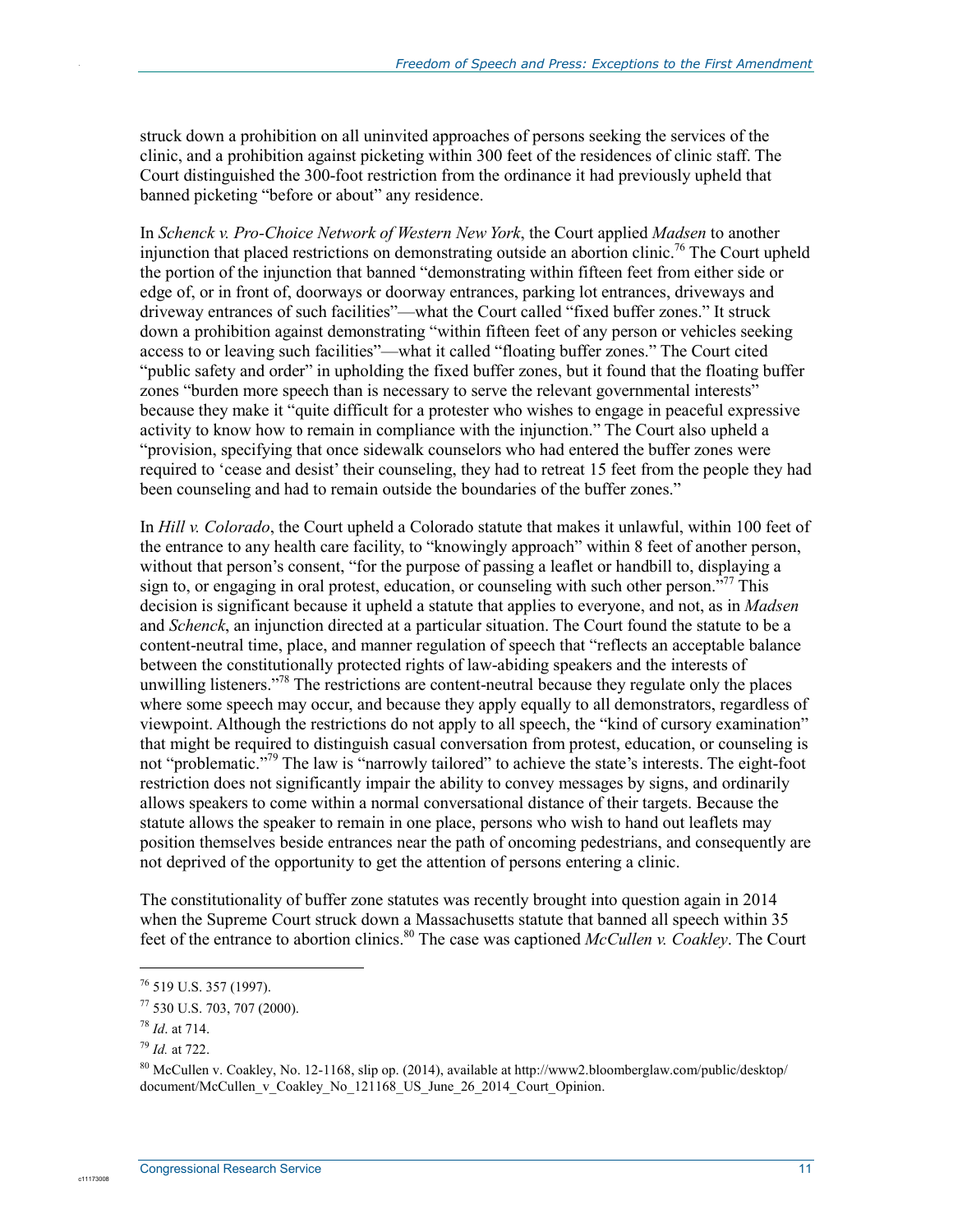did not overrule *Hill v. Colorado*, but did appear to narrow the circumstances to which buffer zones may be applied. Justice Roberts began the majority opinion in *McCullen* with a paean to speech on public sidewalks that have "immemorially been held in trust for the use of the public and, time out of mind have been used for purposes of assembly, communicating thoughts between citizens, and discussing public questions."81 Because speech on public sidewalks is so integral to public discussion, the law, though it did not reference speech specifically, was subject to First Amendment scrutiny. Though the content-neutrality of the statute was challenged, ultimately, the majority held that the law was content neutral because it was justified regardless of the content of the speech restricted and was aimed at addressing legitimate government concerns separate and apart from the suppression of speech. Namely, the law sought to protect public safety and access to clinic facilities and did not, on its face, single out speech on a certain topic for greater restriction. The Court acknowledged that because the law applied only to abortion clinics, the law had the "inevitable effect" of restricting speech about abortion more than other types of speech. However, "a facially neutral law does not become content based simply because it may disproportionately affect speech on certain topics."

The majority struck down the law, nonetheless, finding that the law was not narrowly tailored enough to withstand even the lower standard of scrutiny. The Court began this portion of the decision by discussing the plight of the petitioners in this case. Massachusetts's law is in place, ostensibly, to protect public safety, a legitimate concern. The plaintiffs, however, apparently did not pose a threat to public safety in the opinion of the Court. The plaintiffs sought to peacefully and quietly counsel women who may be seeking abortions. Of this, the Court notes, "Petitioners are not protestors. They seek not merely to express their opposition to abortion, but to inform women of various alternatives and provide help in pursuing them.<sup>382</sup> The petitioners argued that the buffer zones inhibited their communication of this message because they often could not tell, until a woman was inside a buffer zone, whether she was a woman they would wish to counsel. This fact led them to be reduced to shouting or yelling to women to attempt to gain their attention, a tactic, the Court noted, that is at odds with their intended message. In other words, the distance the plaintiffs were required to stand away from the clinic entrance changed their message in what the Court believed was a substantial way, and Massachusetts had not offered sufficient evidence to support its argument that the buffer zone was the only way that the commonwealth's goals could be achieved.

In the wake of this decision, what is clear is that generally applicable laws creating buffer zones that apply to all speech and activities in public fora with the intention of protecting public safety will be considered to be content neutral, and reviewed under the less restrictive time, place, and manner standard. However, it appears that, when reviewing whether the law is narrowly tailored to achieve the government's interests, the Court will be less inclined to accept the government's contention that the burden on otherwise protected speech created by buffer zones is necessary to preserve public safety without more evidence that the threat to public safety is ongoing and a permanent statutory prohibition remains necessary. Instead, the Court appeared to indicate that a more tailored approach to particular circumstances would be preferable. As a result, there may be a return to the use of injunctions to institute temporary buffer zones when circumstances require, instead of statutes banning speech regardless of whether a need to regulate speech in a particular location has ever been demonstrated. The Court also appeared to be sensitive to the fact that the design of the buffer zone in this case had the effect of changing the message of the plaintiffs in

1 <sup>81</sup> *Id*.

.

<sup>82</sup> *Id*.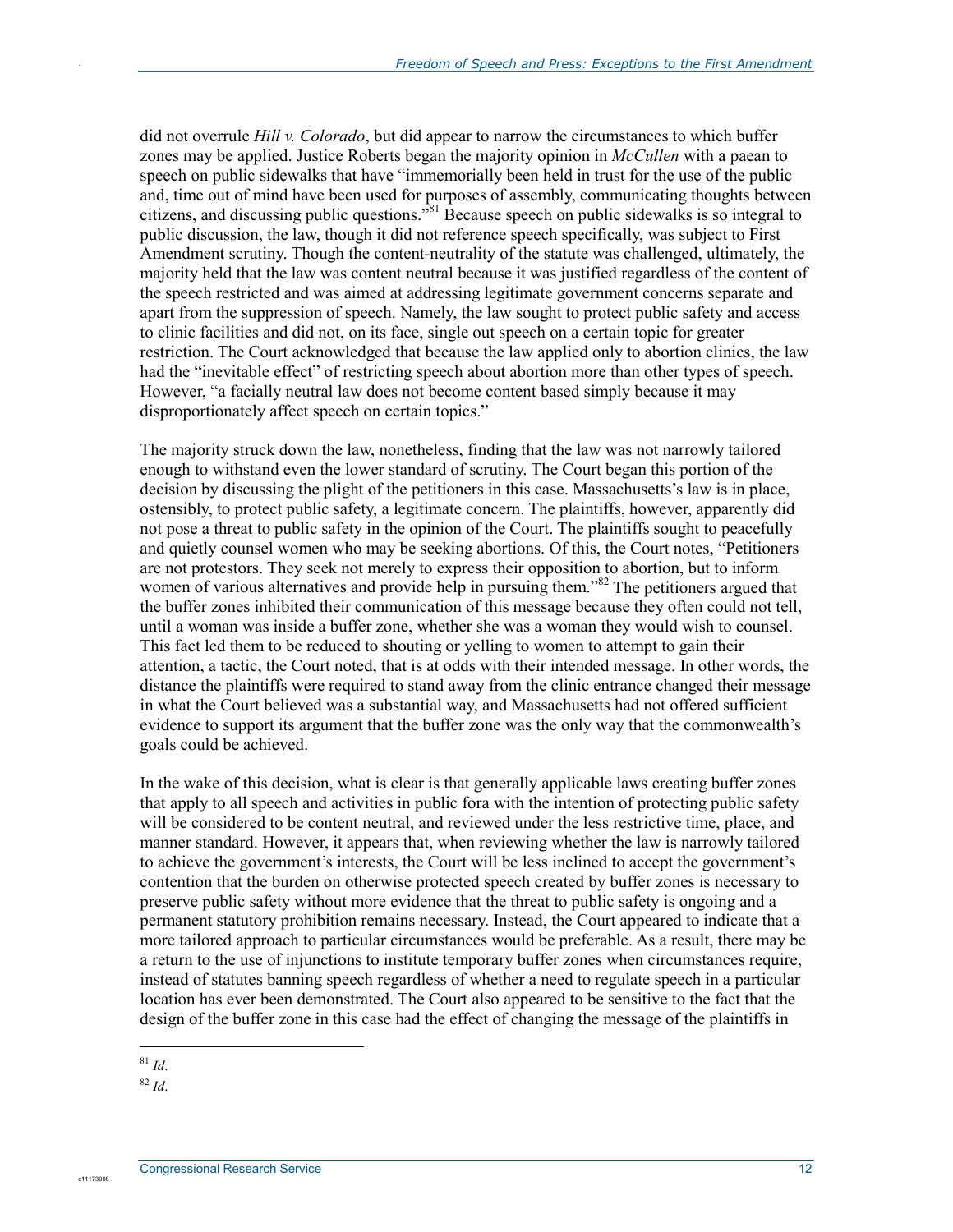*McCullen* by requiring them to shout in order to get the attention of those to whom they wished to speak. States instituting buffer zones in the future might be advised to take this into account when crafting buffer zone distances.

#### **Incidental Restrictions**

.

Some laws are not designed to limit freedom of expression, but nevertheless can have that effect. For example, when a National Park Service regulation prohibiting camping in certain parks was applied to prohibit demonstrators who were attempting to call attention to the plight of the homeless from sleeping in certain Washington, DC, parks, it had the effect of limiting the demonstrators' freedom of expression. Nevertheless, the Court found that application of the regulation did not violate the First Amendment because the regulation was content-neutral and was narrowly focused on a substantial governmental interest in maintaining parks "in an attractive and intact condition."<sup>83</sup>

The Supreme Court has said that an incidental restriction on speech is constitutional if it is not "greater than necessary to further a substantial governmental interest."84 However, the Court has made clear that an incidental restriction, unlike a content-based restriction, "need not be the least restrictive or least intrusive means" of furthering a governmental interest. Rather, the restriction must be "narrowly tailored," and "the requirement of narrow tailoring is satisfied 'so long as the ... regulation promotes a substantial governmental interest that would be achieved less effectively absent the regulation."<sup>85</sup>

The Court has noted that the standard for determining the constitutionality of an incidental restriction "in the last analysis is little, if any, different from the standard applied to time, place, or manner restrictions.<sup>786</sup> Thus, the restriction on camping may be viewed as a restriction on conduct that only incidentally affects speech, or, if one views sleeping in connection with a demonstration as expressive conduct, then the restriction may be viewed as a time, place, and manner restriction on expressive conduct. In either case, as long as the restriction is contentneutral, the same standard for assessing its constitutionality will apply.

In 1991, the Supreme Court held that the First Amendment does not prevent the government from requiring that dancers wear "pasties" and a "G-string" when they dance (non-obscenely) in "adult" entertainment establishments. Indiana sought to enforce a state statute prohibiting public nudity against two such establishments, which asserted First Amendment protection. The Court found that the statute proscribed public nudity across the board, not nude dancing as such, and therefore imposed only an incidental restriction on expression.<sup>87</sup> In 2000, the Supreme Court

 $\overline{a}$ 

<sup>83</sup> Clark v. Community for Creative Non-Violence, 468 U.S. 288 (1984).

<sup>&</sup>lt;sup>84</sup> San Francisco Arts & Athletics, Inc. v. United States Olympic Committee, 483 U.S. 522, 537 (1987). This is known as the "*O'Brien* test," which was first formulated in the case United States v. O'Brien, 391 U.S. 367, 382 (1968).**.** 

<sup>85</sup> *Ward*, 491 U.S. at 798-799. This case makes clear that, although both "strict scrutiny" and the *O'Brien* test for incidental restrictions require "narrow tailoring," "the same degree of tailoring is not required" under the two; under the *O'Brien* test, "least-restrictive-alternative analysis is wholly out of place." *Id.* at 798-799 n.6. It is also out of place in applying the *Central Hudson* commercial speech test.

<sup>86</sup> *Clark*, 468 U.S. at 298. And, "the validity of time, place, or manner restrictions is determined under standards very similar to those applicable in the commercial speech context." United States v. Edge Broadcasting Co., 509 U.S. 418, 430 (1993).

 $87$  Barnes v. Glen Theatre, Inc., 501 U.S. 560 (1991).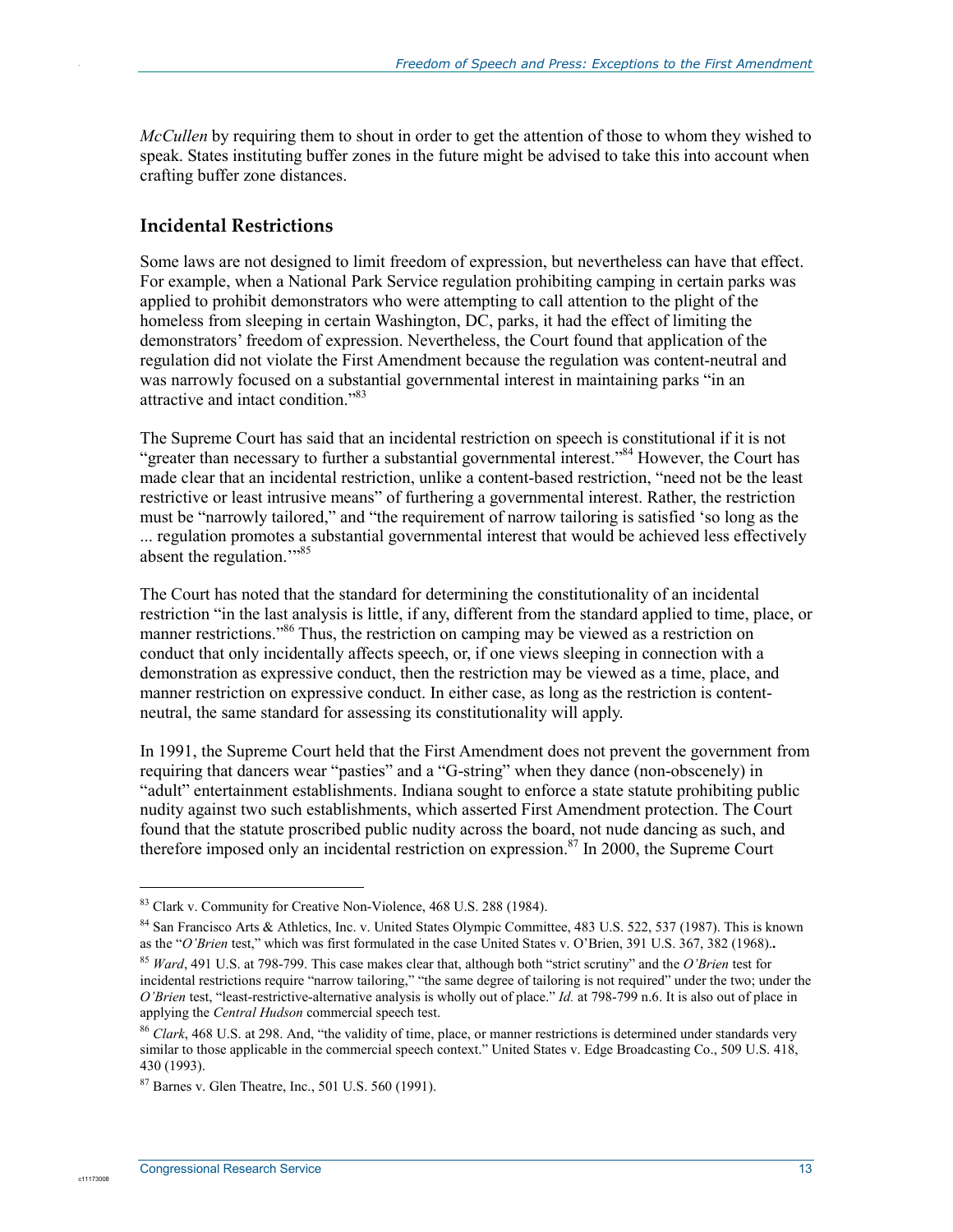again upheld the application of a statute prohibiting public nudity in an "adult" entertainment establishment. It found that the statute was intended "to combat harmful secondary effects," such as "prostitution and other criminal activity."<sup>88</sup>

In a 1994 case, the Supreme Court apparently put more teeth into the test for incidental restrictions by remanding the case for further proceedings rather than deferring to Congress's judgment as to the necessity for the "must-carry" provisions of the Cable Television Consumer Protection and Competition Act of 1992.<sup>89</sup> To justify an incidental restriction of speech, the Court wrote, the government "must demonstrate that the recited harms are real, not merely conjectural. and that the regulation will in fact alleviate these harms in a direct and material way."90 The Court added that

[its] obligation to exercise independent judgment when First Amendment rights are implicated is not a license to reweigh the evidence *de novo*, or to replace Congress' factual predictions with our own. Rather, it is to assure that, in formulating its judgments, Congress has drawn reasonable inferences based on substantial evidence.<sup>91</sup>

#### **Commercial Speech**

"The Constitution ... affords a lesser protection to commercial speech than to other constitutionally guaranteed expression."92 Commercial speech is "speech that *proposes* a commercial transaction."93 The most typical example of commercial speech is an advertisement. However, other speech related to commercial transactions may be regulated as commercial speech, too. For example, the disclosures required for the public sale of securities are commercial speech and regulated as such. However, speech itself does not become commercial speech simply because it is sold. That books and films are published and sold for profit does not make them commercial speech; that is, it does not "prevent them from being a form of expression whose liberty is safeguarded [to the maximum extent] by the First Amendment."<sup>94</sup> Important to each attempt by the government to regulate speech due to its commercial character, therefore, is the question of whether the speech is, in fact, commercial in the constitutional sense.

 $\overline{a}$ 

c11173008

<sup>88</sup> Erie v. Pap's A.M., 529 U.S. 277 (2000).

<sup>&</sup>lt;sup>89</sup> Turner Broadcasting System, Inc. v. Federal Communications Commission, 512 U.S. 622 (1994), discussed under "Radio and Television," below. David Cole describes *Turner* as "effectively giving bite to the *O'Brien* standard." He writes that, "if the Court had applied the *O'Brien* standard the way it applied that standard in *O'Brien*, it should have upheld the 'must carry' rule. The *O'Brien* standard is extremely deferential." *The Perils of Pragmatism*, LEGAL TIMES, July 25, 1994, at S27, S30.

<sup>90</sup> *Id.* at 664.

<sup>91</sup> *Id.* at 666.

*<sup>92</sup> Edge Broadcasting Co*., 509 U.S. at 418.

 $93$  Board of Trustees of the State University of New York v. Fox, 492 U.S. 469, 482 (1989) (emphasis in original). In *Nike, Inc. v. Kasky*, 45 P.3d 243 (2002), *cert. dismissed*, 539 U.S. 654 (2003), Nike was sued for unfair and deceptive practices for allegedly false statements it made concerning the working conditions under which its products were manufactured. The California Supreme Court ruled that the suit could proceed, and the Supreme Court granted certioriari, but then dismissed it as improvidently granted, with a concurring and two dissenting opinions. The issue left undecided was whether Nike's statements, though they concerned a matter of public debate and appeared in press releases and letters rather than in advertisements for its products, should be deemed "'commercial speech' because they might affect consumers' opinions about the business as a good corporate citizen and thereby affect their purchasing decisions." *Id.* at 657 (Stevens, J., concurring). Nike subsequently settled the case.

<sup>94</sup> Joseph Burstyn, Inc. v. Wilson, 343 U.S. 495, 501-502 (1952).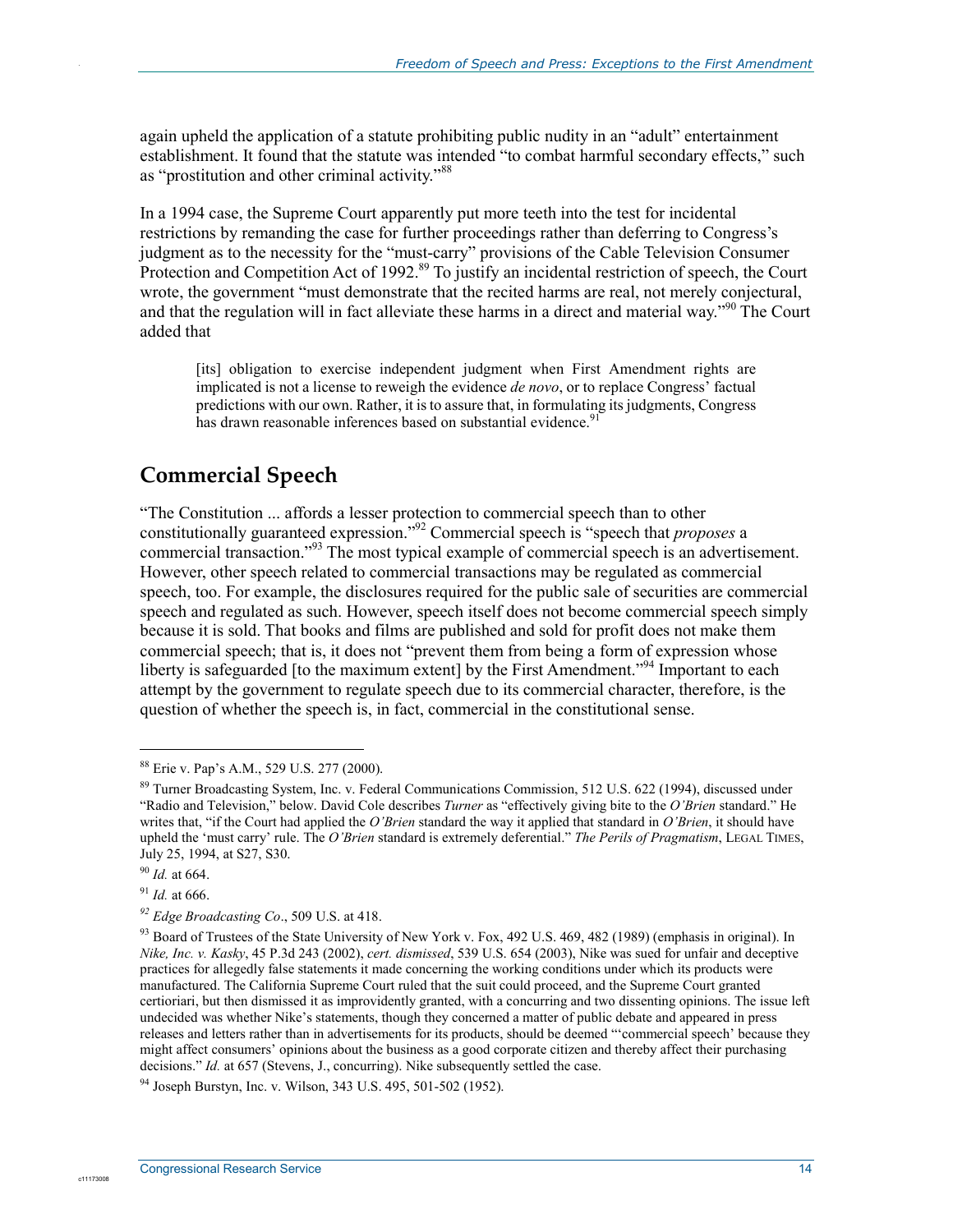Commercial speech may be banned if it is false or misleading, or if it advertises an illegal product or service. Even if it fits in none of these categories, the government may regulate it more than it may regulate fully protected speech. In addition, the government may generally require disclosures to be included in commercial speech; see the section on "Compelled Speech," below.

The Supreme Court has prescribed the four-prong *Central Hudson* test to determine whether a governmental regulation of commercial speech is constitutional. This test asks initially (1) whether the commercial speech at issue is protected by the First Amendment (that is, whether it concerns a lawful activity and is not misleading) and (2) whether the asserted governmental interest in restricting it is substantial. "If both inquiries yield positive answers," then to be constitutional the restriction must (3) "directly advance<sup>[]</sup> the governmental interest asserted," and (4) be "not more extensive than is necessary to serve that interest."<sup>95</sup>

The Supreme Court has held that, in applying the third prong of the *Central Hudson* test, the courts should consider whether the regulation, in its general application, directly advances the governmental interest asserted. If it does, then it need not advance the governmental interest as applied to the particular person or entity challenging it.<sup>96</sup> Its application to the particular person or entity challenging it is relevant in applying the fourth *Central Hudson* factor, although this factor too is to be viewed in terms of "the relation it bears to the overall problem the government seeks to correct."<sup>97</sup> The fourth prong is not to be interpreted "strictly" to require the legislature to use the "least restrictive means" available to accomplish its purpose. Instead, the Court has held, legislation regulating commercial speech satisfies the fourth prong if there is a reasonable "fit" between the legislature's ends and the means chosen to accomplish those ends.<sup>98</sup>

Despite the more lenient standard of review applied to the regulation of commercial speech, the Court often strikes down commercial speech regulations that burden too much speech, particularly if the speech is neither false nor misleading.<sup>99</sup> In 44 Liquormart, Inc. v. Rhode Island, the Court struck down a state statute that prohibited disclosure of retail prices in advertisements for alcoholic beverages.<sup>100</sup> In the process, the Court made clear that a total prohibition on "the dissemination of truthful, nonmisleading commercial messages for reasons unrelated to the preservation of a fair bargaining process" will be subject to a stricter review by the courts than a regulation designed "to protect consumers from misleading, deceptive, or aggressive sales practices."<sup>101</sup> The Court added, "The First Amendment directs us to be especially skeptical of

 $\overline{a}$ 

c11173008

<sup>95</sup> Central Hudson Gas & Electric Corp. v. Public Service Commission of New York, 447 U.S. at 566 (1980).

<sup>96</sup> See, *Edge Broadcasting*, 509 U.S. at 427.

<sup>97</sup> *Id.* at 430.

<sup>98</sup> *Fox*, 492 U.S. at 480.

<sup>99</sup> *See* Cincinatti v. Discovery Network, Inc., 507 U.S. 510 (1993) (striking down a Cincinatti regulation that banned newsracks on public property if they distributed commercial publications); Edenfield v. Fane, 507 U.S. 761 (1993) (striking down a Florida law banning solicitation by certified public accountants); *Edge Broadcasting*, 509 U.S. at 418 (upholding federal statutes that prohibit the broadcast of lottery advertising by a broadcaster licensed to a State that does not allow lotteries, while allowing such broadcasting by a broadcaster licensed to a State that sponsors a lottery); Ibanez v. Florida Board of Accountancy, 512 U.S. 136 (1994) (holding that the Florida Board of accountancy could not prohibit a Certified Public Accountant from stating that she was a certified public accountant in her advertisements); Rubin v. Coors Brewing Co., 514 U.S. 476 (1995) (striking down 27 U.S.C. § 205(e), which prohibited beer labels from displaying alcohol content unless state law required the disclosure, because the regulatory scheme was irrational); Florida Bar v. Went For It, Inc., 515 U.S. 618 (1995)(upholding a rule that prohibited personal injury lawyers from sending targeted direct-mail solicitations to victims and their relatives for 30 days following an accident or disaster). <sup>100</sup> *Id.*

<sup>&</sup>lt;sup>101</sup> *Id.* at 501. The nine Justices were unanimous in striking down the law, which prohibited advertising the price of (continued...)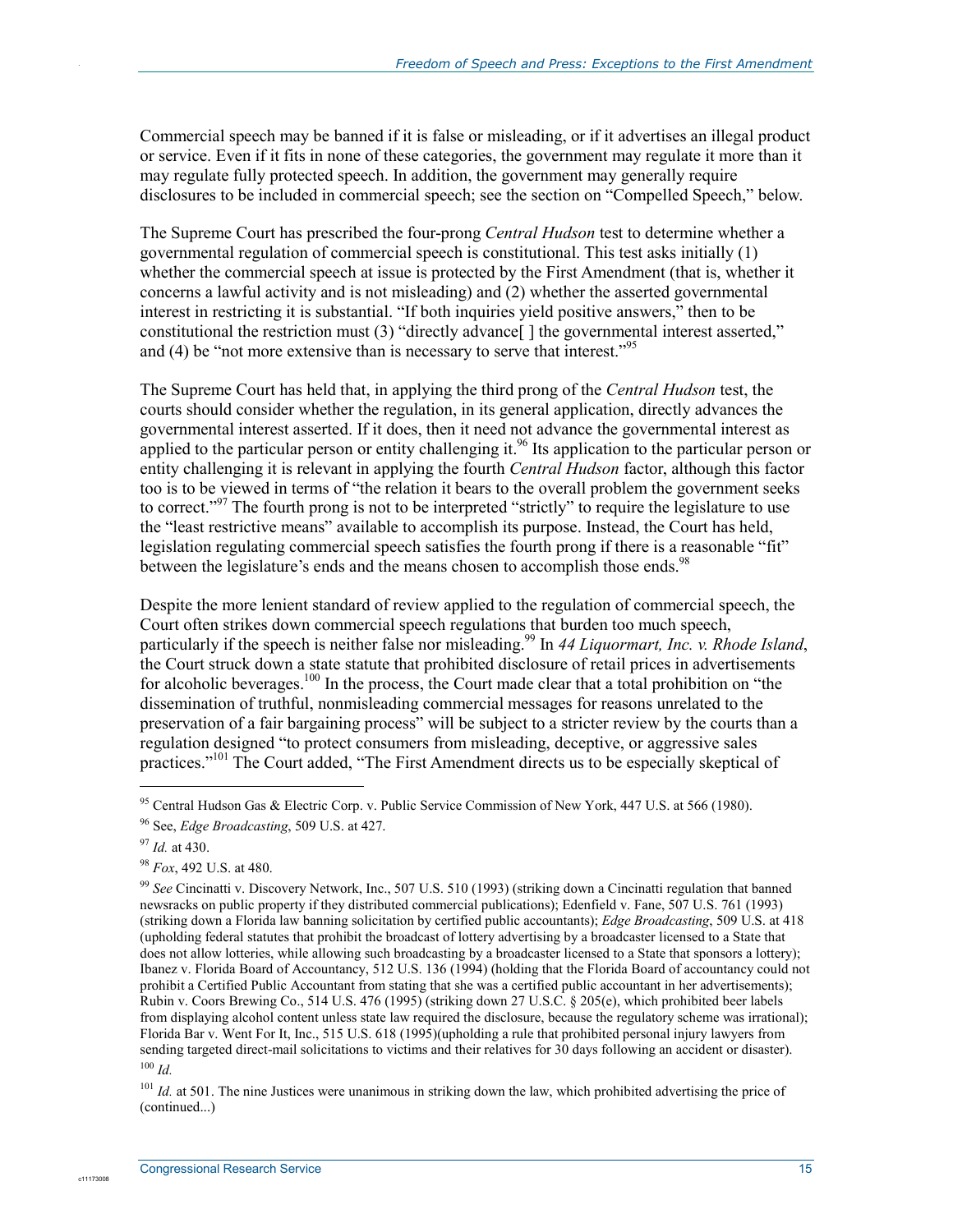regulations that seek to keep people in the dark for what the government perceives to be their own good."<sup>102</sup>

The Court has also demonstrated a willingness to strike down commercial speech regulations where the government's chosen methods of achieving a legitimate goal are too burdensome on the speakers. In *Lorillard Tobacco Co. v. Reilly*, the Supreme Court applied the *Central Hudson* test to strike down most of the Massachusetts attorney general's regulations governing the advertising and sale of cigarettes, smokeless tobacco, and cigars.<sup>103</sup> The Court struck down the outdoor advertising regulations under the fourth prong of the *Central Hudson* test, finding that the prohibition of any advertising within 1,000 feet of schools or playgrounds "prohibit[ed] advertising in a substantial portion of the major metropolitan areas of Massachusetts,"104 and that such a burden on speech did not constitute a reasonable fit between the means and ends of the regulatory scheme. "Similarly, a ban on all signs of any size seems ill suited to target the problem of highly visible billboards, as opposed to smaller signs."105

In a case that further elucidates the application of the fourth prong of the *Central Hudson* test and reemphasizes the Court's reluctances to uphold restrictions on the communication of truthful information, even in the commercial context, *Thompson v. Western States Medical Center*,<sup>106</sup> the Court struck down Section 503A of the Food, Drug, and Cosmetic Act, 21 U.S.C. § 353a, which "exempts 'compounded drugs' from the Food and Drug Administration's standard drug approval requirements as long as the providers of those drugs abide by several restrictions, including that they refrain from advertising or promoting particular compounded drugs."<sup>107</sup> "Drug compounding," the Court explained, "is a process by which a pharmacist or doctor combines, mixes, or alters ingredients to create a medication tailored to the needs of an individual patient."<sup>108</sup> The Court found that the speech restriction in this case served "important" governmental interests, but that, "[e]ven assuming" that it directly advances these interests, it failed the fourth prong of the *Central Hudson* test.<sup>109</sup> In considering the fourth prong, the Court wrote that "the Government has failed to demonstrate that the speech restrictions are 'not more extensive than is necessary to serve'" the governmental interests, as "[s]everal non-speech-related means [of serving those interests] might be possible here."<sup>110</sup> "If the First Amendment means anything," the Court added, "it means that regulating speech must be a last—not first—resort. Yet

 $\overline{a}$ 

.

<sup>(...</sup>continued)

alcoholic beverages, but only parts of Justice Stevens' opinion for the Court were joined by a majority of justices. The quotations above, for example, are from Part IV of the Court's opinion, which was joined by only Justices Kennedy and Ginsburg besides Justice Stevens.

<sup>102</sup> *Id.* at 503.

<sup>103 533</sup> U.S. 525 (2001).

 $104$  *Id.* at 562.

<sup>&</sup>lt;sup>105</sup> *Id.* at 563. The Court also found "that the point-of-sale advertising regulations fail both the third and fourth steps of the Central Hudson analysis." The prohibition on advertising "placed lower than five feet from the floor of any retail establishment which is located within a one thousand foot radius of" any school or playground did not advance the goal of preventing minors from using tobacco products because "[n]ot all children are less than 5 feet tall, and those who are certainly have the ability to look up and take in their surroundings." *Id*. at 566.

<sup>106 535</sup> U.S. 357 (2002).

<sup>107</sup> *Id.* at 360.

<sup>108</sup> *Id.* at 360-361.

<sup>109</sup> *Id.* at 369, 371.

<sup>110</sup> *Id.* at 371, 372.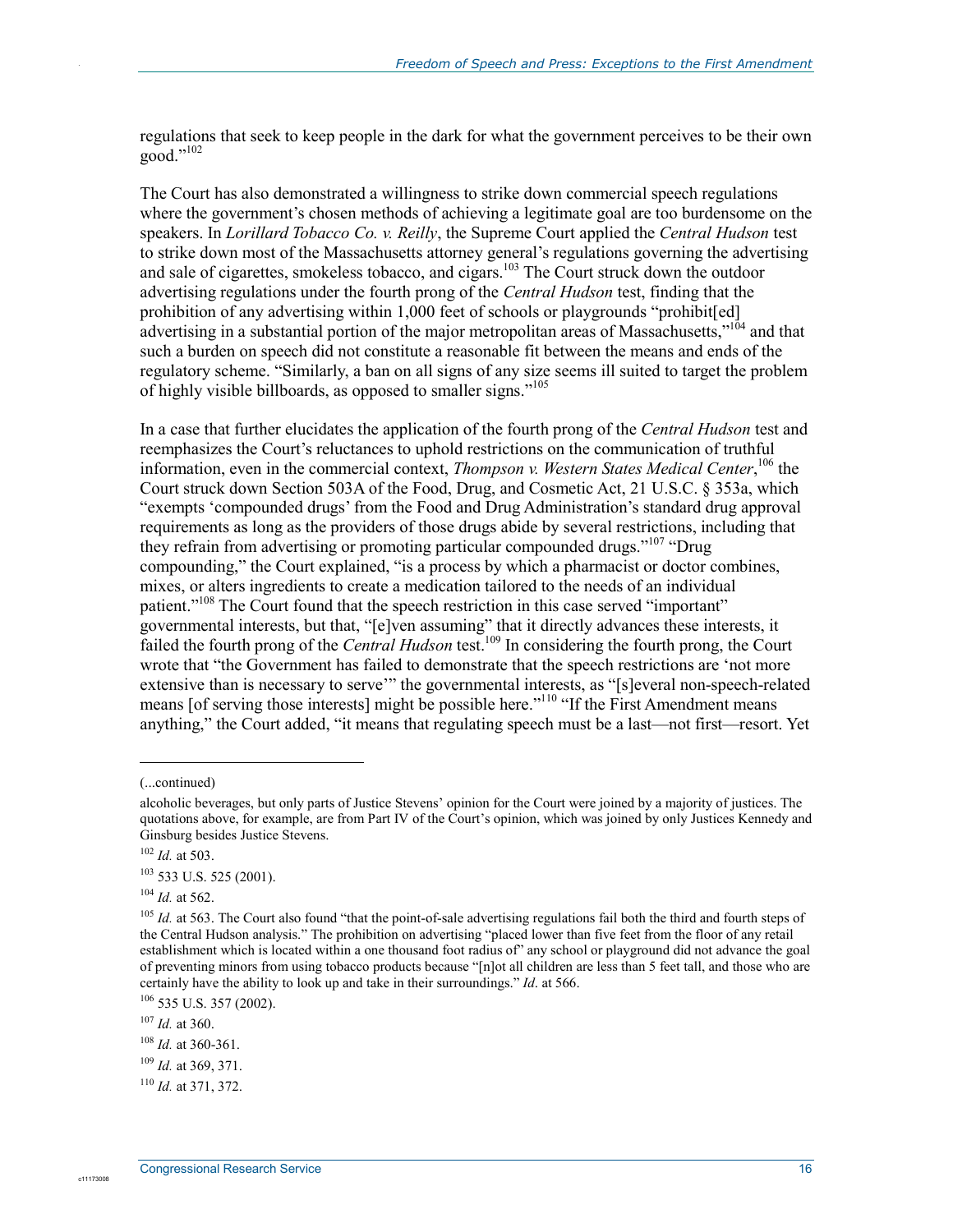here it seems to have been the first strategy the Government thought to try."<sup>111</sup> The Court noted that it had "rejected the notion that the Government has an interest in preventing the dissemination of truthful commercial information in order to prevent members of the public from making bad decisions with the information."<sup>112</sup>

Lastly, in its *Thompson* opinion, the Court noted that "several Members of the Court have expressed doubts about the Central Hudson analysis and whether it should apply in particular cases." These Justices believe that the test does not provide adequate protection to commercial speech, but the Court has found it unnecessary to consider whether to abandon the test, because it has been striking down the statutes in question. It is possible, given recent developments, that the Court is now moving towards a higher degree of protection for at least some truthful commercial speech.

In *Sorrell v. IMS Health*, 113 the Court, for the first time since the *Central Hudson* decision was issued, did not apply the *Central Hudson* standard to a commercial speech regulation. Instead, the Court applied what it termed to be "heightened judicial scrutiny" to a Vermont statute that prohibited the sale of certain data for the purposes of using that data to market drugs to doctors and other medical professionals. The data could be freely sold for academic research or for any other reason not related to the commercial use of the data. The Court held that the Vermont statute should be subject to "heightened judicial scrutiny," because it placed both content- and speakerbased restrictions on speech.<sup>114</sup> The Court seemed particularly concerned with what it believed to be Vermont's attempt to favor its own message by disadvantaging the speech of a particular group (in this case, pharmaceutical marketers). The "First Amendment requires heightened scrutiny whenever the government creates 'a regulation of speech because of disagreement with the message it conveys.'"115 Burdens on commercial speech are not excepted from this rule, according to the Court. Often citizens may have more of an interest in hearing truthful commercial speech than even highly valued political dialogue. "That reality has great relevance in the fields of medicine and public health, where information can save lives.<sup> $5116$ </sup>

Fundamentally, the Court seemed to be particularly concerned that the government, in this case, had burdened a message simply because the government did not approve of the message, and found it to be too effective. The government also left unburdened the speech of speakers with whom the government agreed or whose message the government supported. "This the State cannot do," even when regulating commercial speech.<sup>117</sup> It remains to be seen whether *Sorrell* signals a shift in the Court towards greater protections for commercial speech and away from the *Central Hudson* test.

1

.

<sup>111</sup> *Id.* at 373.

<sup>112</sup> *Id.* at 374.

<sup>113</sup> No. 10-779 131 S.Ct. 2653 (2011).

<sup>114</sup> *Id*. at 2663-2664.

<sup>115</sup> *Id*. (citing *Ward*, 491 U.S. at 791).

<sup>116</sup> *Id*.

<sup>117</sup> *Id*.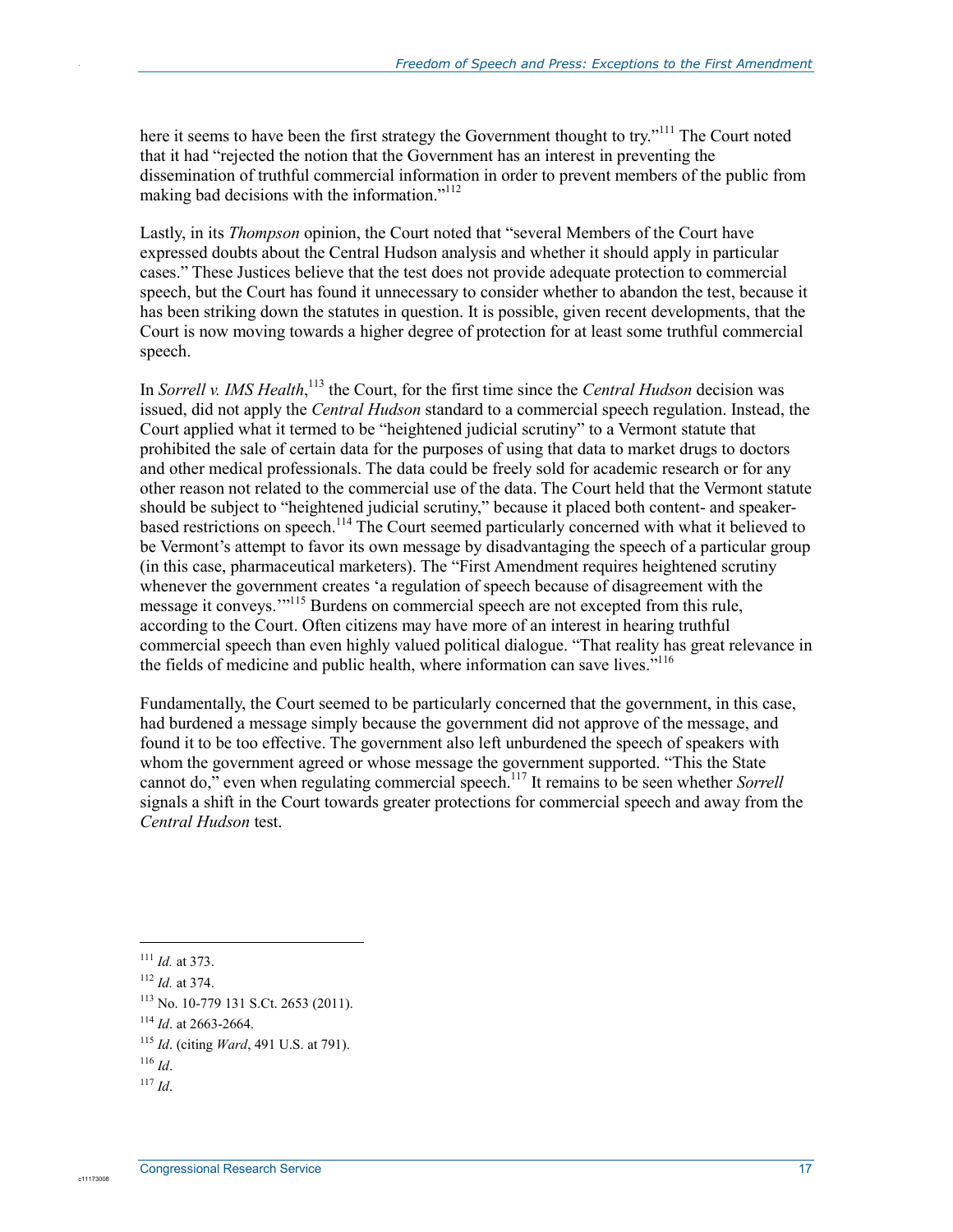### **Compelled Speech**

.

On occasion, the government attempts to compel speech rather than to restrict it. For example, in *Riley v. National Federation of the Blind of North Carolina, Inc.*, a North Carolina statute required professional fundraisers for charities to disclose to potential donors the gross percentage of revenues retained in prior charitable solicitations.<sup>118</sup> The Supreme Court held this unconstitutional, stating:

There is certainly some difference between compelled speech and compelled silence, but in the context of protected speech, the difference is without constitutional significance, for the First Amendment guarantees "freedom of speech," a term necessarily comprising the decision of both what to say and what *not* to say.<sup>119</sup>

Nonetheless, disclosures in the noncommericial context may also be permissible in some circumstances. In *Meese v. Keene*, the Court upheld a compelled disclosure requirement in the Foreign Agents Registration Act of 1938.<sup>120</sup> It requires that, when an agent of a foreign principal seeks to disseminate foreign "political propaganda," he must label such material with certain information, including his identity, the principal's identity, and the fact that he has registered with the Department of Justice.

On the subject of compelled disclosure, the Court wrote:

Congress did not prohibit, edit, or restrain the distribution of advocacy materials.... To the contrary, Congress simply required the disseminators of such material to make additional disclosures that would better enable the public to evaluate the import of the propaganda.<sup>121</sup>

One might infer from this that compelled disclosure, in a noncommercial context, gives rise to no serious First Amendment issue, and nothing in the Court's opinion would seem to refute this inference. Thus, it seems impossible to reconcile this opinion with the Court's holding a year later in *Riley* (which did not mention *Meese v. Keene*) that there is no difference of constitutional significance between compelled speech and compelled silence.

In *Meese v. Keene*, the Court did not mention earlier cases in which it had struck down laws compelling speech. In *Wooley v. Maynard*, the Court struck down a New Hampshire statute requiring motorists to leave visible on their license plates the motto "Live Free or Die."122 In *West Virginia State Board of Education v. Barnette*, the Court held that a state may not require children to pledge allegiance to the United States.123 In *Miami Herald Publishing Co. v. Tornillo*, the Court

1

<sup>118 487</sup> U.S. 781 (1988). In *Illinois ex rel. Madigan v. Telemarketing Associates, Inc.*, 538 U.S. 600, 605 (2003), the Supreme Court held that a fundraiser who retained 85 percent of gross receipts from donors, but falsely represented that "a significant amount of each dollar donated would be paid over to" a charitable organization, could be sued for fraud. "So long as the emphasis is on what the fundraisers misleadingly convey, and not on percentage limitations on solicitors' fees *per se*, such [fraud] actions need not impermissibly chill protected speech." *Id.* at 619.

<sup>119</sup> *Riley*, 487 U.S. at 796-797 (emphasis in original).

 $120$  481 U.S. 465 (1987).

<sup>121</sup> *Id.* at 480.

 $122$  430 U.S. 705 (1977).

<sup>123 319</sup> U.S. 624 (1943).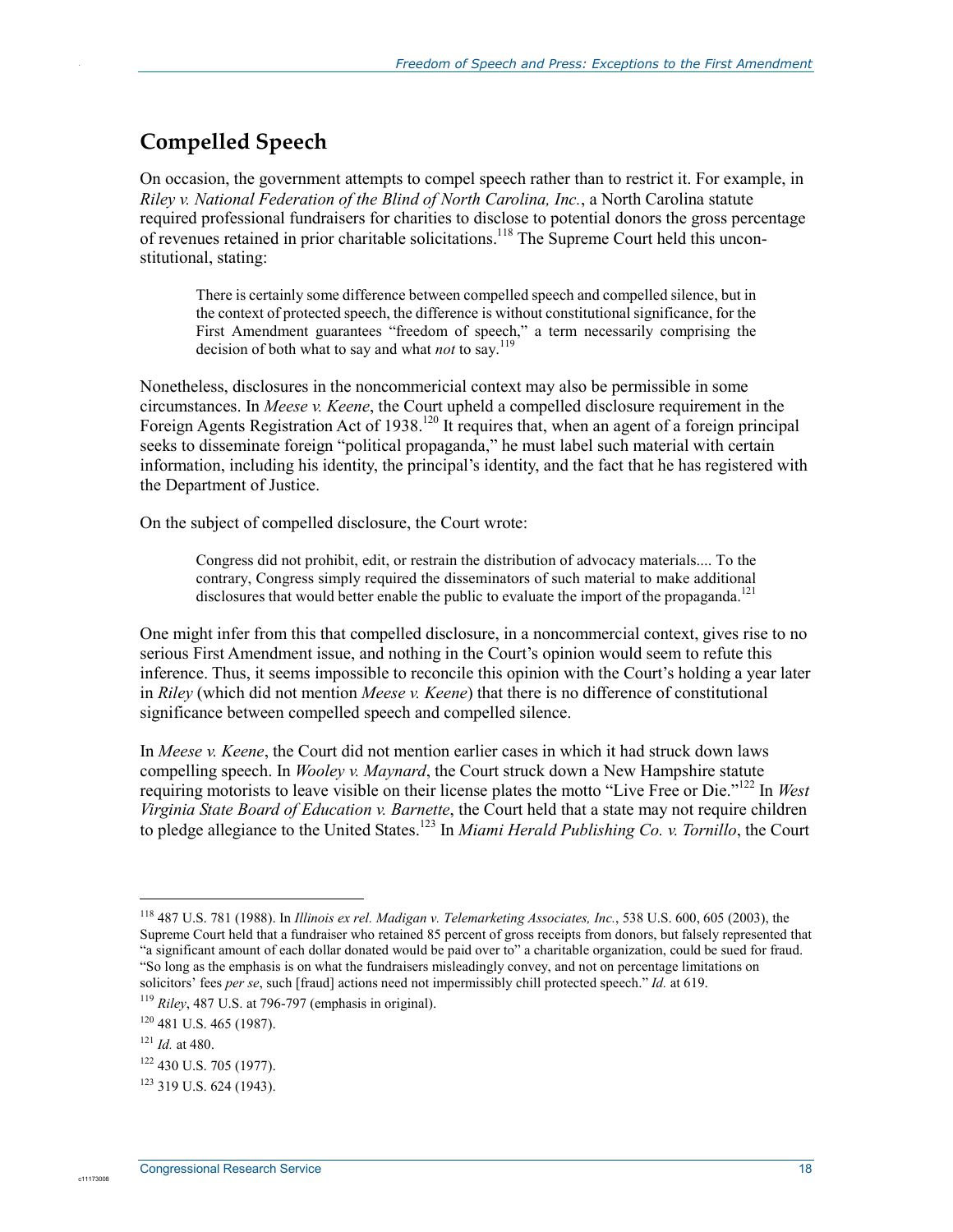struck down a Florida statute that required newspapers to grant political candidates equal space to reply to the newspapers' criticism and attacks on their record.<sup>124</sup>

In *McIntyre v. Ohio Elections Commission*, the Court, applying strict scrutiny, struck down a compelled disclosure requirement by holding unconstitutional a state statute that prohibited the distribution of anonymous campaign literature. "The State," the Court wrote, "may, and does, punish fraud directly. But it cannot seek to punish fraud indirectly by indiscriminately outlawing a category of speech, based on its content, with no necessary relationship to the danger sought to be prevented."<sup>125</sup>

In *Hurley v. Irish-American Gay Group of Boston*, the Court held that Massachusetts could not require private citizens who organize a parade to include among the marchers a group imparting a message—in this case support for gay rights—that the organizers do not wish to convey. Massachusetts had attempted to apply its statute prohibiting discrimination on the basis of sexual orientation in any place of public accommodations, but the Court held that parades are a form of expression, and the state's "[d]isapproval of a private speaker's statement does not legitimatize use of the Commonwealth's power to compel the speaker to alter the message by including one more acceptable to others."<sup>126</sup>

Each of these cases, *Meese v. Keene* notwithstanding, indicates that the Court may be nearly as reluctant to allow the government to require speech as it is to allow the government to prohibit it. However, recently, the Court took a different view. In *Citizens United v. FEC*,<sup>127</sup> the Court upheld requirements for disclosure of funding sources for electioneering communications in the Bipartisan Campaign Reform Act using language very similar to that it used in *Meese v. Keene*. The Court found that, while the disclosure requirements may place some burden on speakers, they "do not prevent anyone from speaking" and "impose no ceiling on campaign-related activities." - The Court acknowledged that the requirements might be unconstitutional if there was a reasonable probability that the speaker might suffer threats or harm as a result of the speech, but found that the requirements only would be unconstitutional as applied in those cases. It seems, therefore, that generally applicable disclosure requirements may be permissible in the eyes of the Court, so long as they are factual, do not prevent any speech, do not require the communication of a message with which a private speaker does not agree, and are not aimed at suppressing particular categories of speakers.

#### **Commercial Disclosure Requirements**

In the commercial speech context, by contrast, the Supreme Court held, in *Zauderer v. Office of Disciplinary Counsel*, that

[an advertiser's] constitutionally protected interest in *not* providing any particular factual information in his advertising is minimal.... [A]n advertiser's rights are reasonably protected

1

c11173008

<sup>124 418</sup> U.S. 241 (1974). In *Pacific Gas & Electric Co. v. Public Utilities Commission of California*, 475 U.S. 1 (1986), the Court held that a state may not require a privately owned utility company to include in its billing envelopes views of a consumer group with which it disagrees. While a plurality opinion adhered to by four Justices relied heavily on *Tornillo*, there was not a Court majority consensus as to rationale.

<sup>125 514</sup> U.S. 334, 357 (1995).

 $126$  515 U.S. 557, 581 (1995).

 $127$  130 S. Ct. 876 (2010).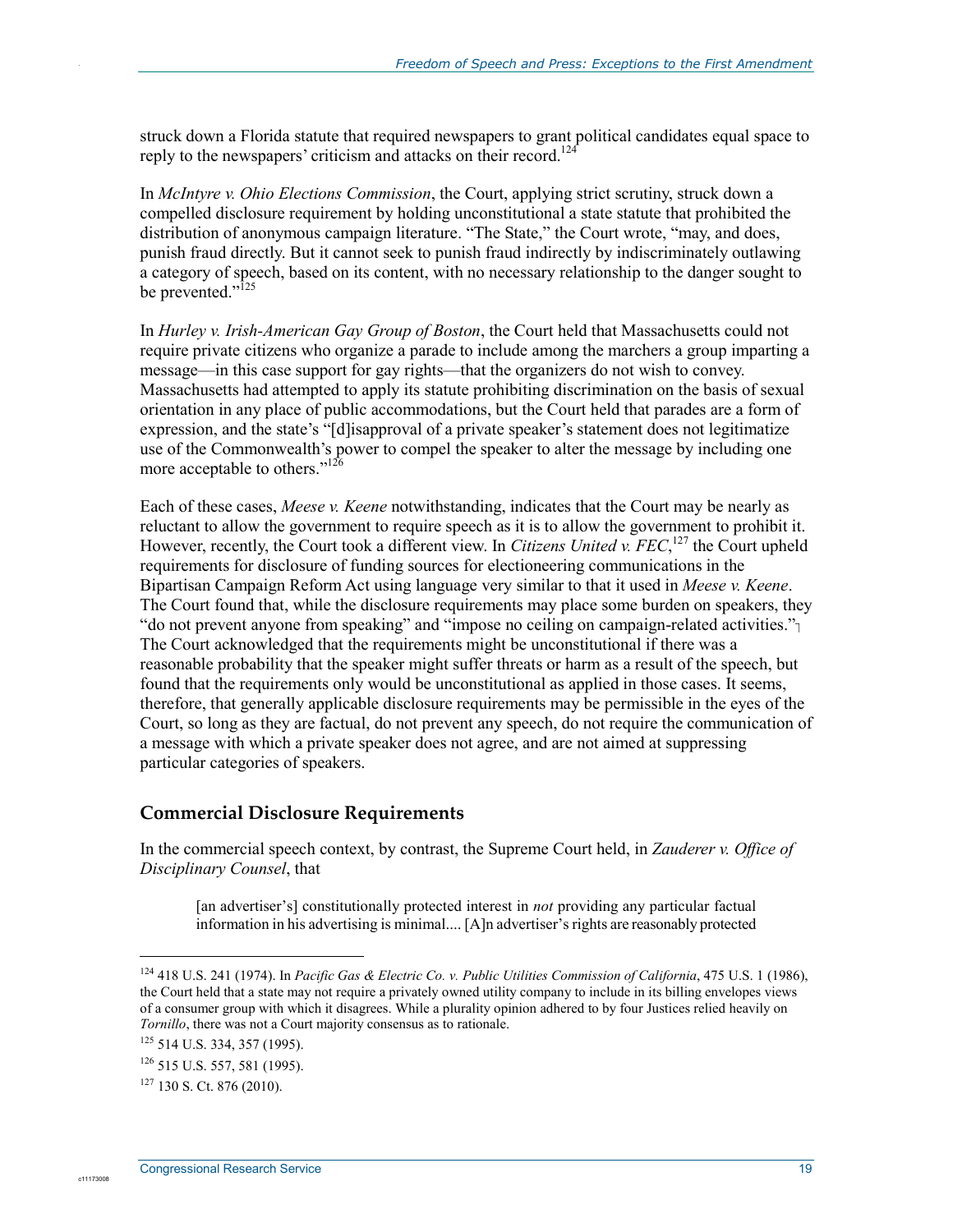as long as disclosure requirements are reasonably related to the State's interest in preventing deception of consumers.... The right of a commercial speaker not to divulge accurate information regarding his services is not ... a fundamental right.<sup>128</sup>

In *Zauderer*, the Supreme Court upheld an Ohio requirement that advertisements by lawyers that mention contingent-fee rates disclose whether percentages are computed before or after deduction of court costs and expenses. It stands for the principle that the government may require commercial speakers to provide additional factual information along with their commercial messages, as long as the disclosure requirement is reasonably related to the government's interest. According to a number of Circuit Courts of Appeal, the *Zauderer* standard may apply to disclosure requirements imposed for reasons beyond the prevention of consumer deception.<sup>129</sup>

#### **Check-off Programs**

.

Another type of compelled commercial speech occurs when the government requires industry participants to contribute money that will support advertising campaigns for the industry, often called "check-off" programs. In *Glickman v. Wileman Brothers & Elliott, Inc.*, the Supreme Court upheld the constitutionality of marketing orders promulgated by the Secretary of Agriculture that imposed assessments on fruit growers to cover the cost of generic advertising of fruits.<sup>130</sup> The First Amendment, the Court held, does not preclude the government from "compel[ling] financial contributions that are used to fund advertising," provided that such contributions do not finance "political or ideological" views.<sup>131</sup>

However, in *United States v. United Foods, Inc.*, the Court struck down a federal statute that mandated assessments on handlers of fresh mushrooms to fund advertising for the product.<sup>132</sup> The Court did not apply the *Central Hudson* commercial speech test, but rather found "that the mandated support is contrary to First Amendment principles set forth in cases involving expression by groups which include persons who object to the speech, but who, nevertheless, must remain members of the group by law or necessity."133 It distinguished *Glickman* on the ground that "[i]n *Glickman* the mandated assessments for speech were ancillary to a more comprehensive program restricting marketing authority. Here, for all practical purposes, the advertising itself, far from being ancillary, is the principal object of the regulatory scheme."<sup>134</sup>

In *Johanns v. Livestock Marketing Association*, the Supreme Court upheld a federal statute that directed the Secretary of Agriculture to use funds raised by an assessment on cattle sales and importation to promote the marketing and consumption of beef and beef products.<sup>135</sup> The Court

1

<sup>128 471</sup> U.S. 626, 651, 652 n.14 (1985) (emphasis in original).

<sup>&</sup>lt;sup>129</sup> American Meat Institute v. Dep't of Ag., No. 13-5281 (D.C. Cir. 2014); N.Y. State Rest. Ass'n v. N.Y. City Bd. of Health, 556 F.3d 114, 133 (2d Cir. 2009); Pharm. Care Mgmt. Ass'n v. Rowe, 429 F.3d 294, 310 (1st Cir. 2005) (Torruella, J.).

<sup>130 521</sup> U.S. 457 (1997).

<sup>&</sup>lt;sup>131</sup> *Id.*, 521 U.S. at 471, 472. The Court found that the marketing orders did not raise a First Amendment issue, but "simply a question of economic policy for Congress and the Executive to resolve." The *Central Hudson* test (see "Commercial Speech," above), therefore, was inapplicable. *Id.* at 474.

 $132$  533 U.S. 405 (2001).

<sup>133</sup> *Id.* at 413.

<sup>134</sup> *Id.* at 411.

<sup>135 544</sup> U.S. 550 (2005).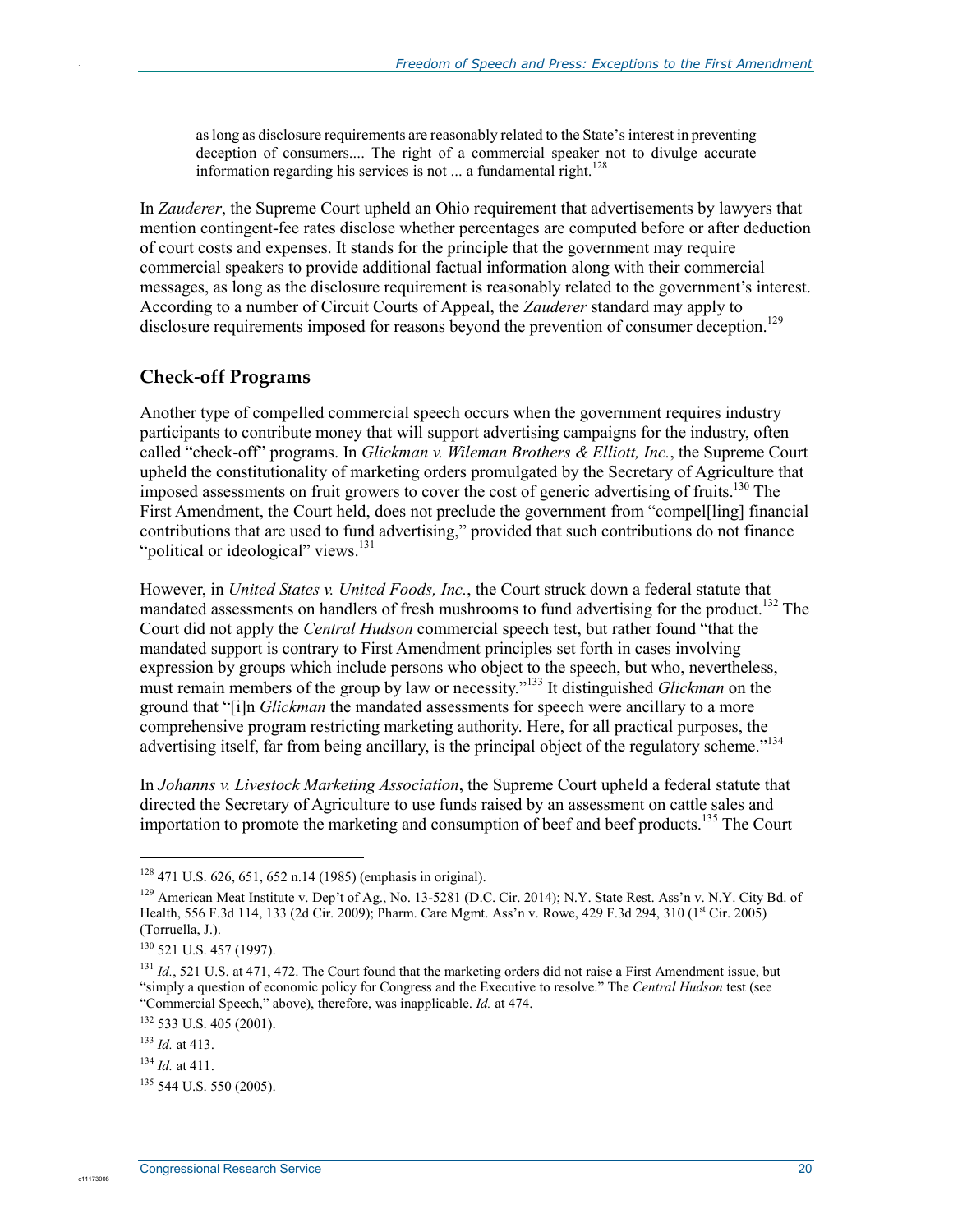found that, unlike in *Glickman* and *United Foods*, where "the speech was, or was presumed to be, that of an entity other than the government itself," in *Johanns* the promotional campaign constituted the government's own speech and therefore was "exempt from First Amendment scrutiny."<sup>136</sup> It did not matter "whether the funds for the promotions are raised by general taxes or through targeted assessment."137 As for the plaintiffs' contention "that crediting the advertising to 'America's Beef Producers'" attributes the speech to them, the Court found that, because the statute does not *require* such attribution, it does not violate the First Amendment, but the plaintiffs' contention might form the basis for challenging the manner in which the statute is applied.<sup>138</sup> Therefore, it seems that "check-off" programs and marketing orders will likely be upheld as constitutional so long as the advertising campaign constitutes the government's own speech.

#### **Defamation**

.

Defamation (libel is written defamation; slander is oral defamation) is the intentional communication of a falsehood about a person, to someone other than that person, that injures the person's reputation. The injured person may sue and recover damages under state law, unless state law makes the defamation privileged (for example, a statement made in a judicial, legislative, executive, or administrative proceeding is ordinarily privileged). Being required to pay damages for a defamatory statement restricts one's freedom of speech; defamation, therefore, constitutes an exception to the First Amendment.

The Supreme Court, however, has granted limited First Amendment protection to defamation. The Court has held that public officials and public figures may not recover damages for defamation unless they prove, with "convincing clarity," that the defamatory statement was made with ""actual malice"—that is, with knowledge that it was false or with reckless disregard of whether it was false or not."<sup>139</sup>

The Court has also held that a private figure who sues a media defendant for defamation may not recover without some showing of fault, although not necessarily of actual malice (unless the relevant state law requires it). However, if a defamatory falsehood involves a matter of public concern, then even a private figure must show actual malice in order to recover presumed damages (i.e., not actual financial damages) or punitive damages. $140$ 

### **Speech Harmful to Children**

Speech that is otherwise fully protected by the First Amendment may be restricted in order to protect children. This is because the Court has "recognized that there is a compelling interest in protecting the physical and psychological well-being of minors."<sup>141</sup> However, any restriction must

1

<sup>136</sup> *Id*. at 559, 553.

<sup>137</sup> *Id*. at 562.

<sup>138</sup> *Id*. at 564-566.

<sup>139</sup> New York Times v. Sullivan, 376 U.S. 254, 279-280 (1964); Curtis Publishing Co. v. Butts, 388 U.S. 130 (1967).

<sup>140</sup> Gertz v. Robert Welch, Inc., 418 U.S. 323 (1974).

<sup>&</sup>lt;sup>141</sup> Sable Communications of California, Inc. v. FCC, 492 U.S. 115, 126 (1989). A federal district court noted that, in cases that involve a restriction of minors' access to sexually explicit material, "the Supreme Court's jurisprudence does not require empirical evidence. Only some minimal amount of evidence is required.... " Playboy Entertainment Group, (continued...)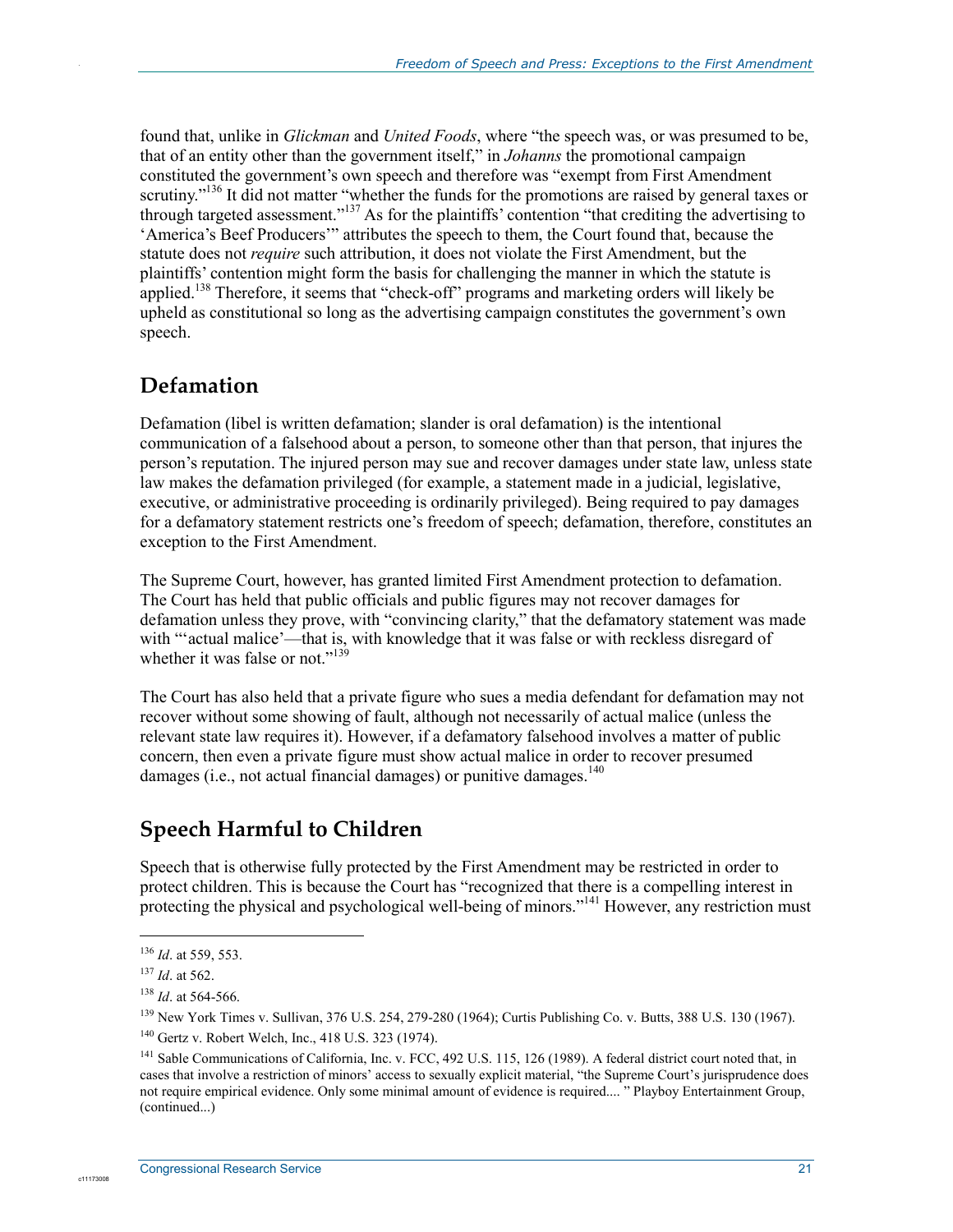be accomplished "'by narrowly drawn regulations without unnecessarily interfering with First Amendment freedoms.' It is not enough to show that the government's ends are compelling; the means must be carefully tailored to achieved those ends."<sup>142</sup>

Thus, the government may prohibit the sale to minors of material that it deems "harmful to minors" ("so called 'girlie' magazines"), whether or not they are not obscene as to adults.<sup>143</sup> It may prohibit the broadcast of "indecent" language on radio and television during hours when children are likely to be in the audience, but it may not ban it around the clock unless it is obscene.<sup>144</sup> Federal law currently bans indecent broadcasts between 6 a.m. and 10 p.m.<sup>145</sup> Similarly, Congress may not ban dial-a-porn, but it may (as it does at 47 U.S.C.  $\S$  223) prohibit it from being made available to minors or to persons who have not previously requested it in writing. $146$ 

The government's ability to restrict speech in order to protect children is not unlimited, however. In *Reno v. American Civil Liberties Union*, the Supreme Court declared unconstitutional two provisions of the Communications Decency Act (CDA) that prohibited indecent communications to minors on the Internet.<sup>147</sup> The Court held that the CDA's "burden on adult speech is unaccep-

.

<sup>142</sup> *Id.* In the case of content-based regulations, narrow tailoring requires that the regulation be "the least restrictive means to further the articulated interest."

<sup>143</sup> Ginsberg v. New York, 390 U.S. 629, 631 (1968). The Supreme Court held that this standard does not extend to violent speech. Brown v. Ent. Merch. Ass'n, 131 S. Ct. 2729 (2011).

<sup>144</sup> Federal Communications Commission v. Pacifica Foundation, 438 U.S. 726 (1978); Action for Children's Television v. Federal Communications Commission, 58 F.3d 654 (D.C. Cir. 1995) (en banc), *cert. denied*, 516 U.S. 1043 (1996). The Supreme Court has stated that, to be indecent, a broadcast need not have prurient appeal; "the normal definition of 'indecent' refers merely to nonconformance with accepted standards of morality," *Pacifica*, 438 U.S. at 740. The FCC holds that the concept "is intimately connected with the exposure of children to language that describes, in terms patently offensive as measured by contemporary community standards for the broadcast medium, sexual or excretory activities and organs, at times of the day when there is a reasonable risk that children may be in the audience." *Id.* at 732. The FCC applied this definition in a case in which the singer Bono said at the Golden Globe Awards that his award was "f[\*\*\*]ing brilliant." In another case involving "fleeting expletives," however, the U.S. Court of Appeals for the Second Circuit held "that the FCC's new policy regarding 'fleeting expletives' is arbitrary and capricious under the Administrative Procedure Act." Fox Television Stations, Inc. v. Federal Communications Commission, 489 F.3d 444 (2d Cir. 2007). The Supreme Court, however, reversed the Second Circuit's decision, finding that the FCC's explanation of its decision was adequate; it left open the question whether censorship of fleeting expletives violates the First Amendment. Federal Communications Commission v. Fox Television Stations, Inc., 129 S. Ct. 1800 (2009).

Similarly, the FCC fined broadcast stations for broadcasting Janet Jackson's exposure of her breast for nine-sixteenth of a second during a Super Bowl halftime show, but a federal court of appeals overturned the fine on non-constitutional grounds. CBS Corp. v. FCC, 535 F.3d 167 (3d Cir. 2008). For additional information, including an analysis of whether prohibiting the broadcast of "fleeting expletives" would violate the First Amendment, see CRS Report RL32222, *Regulation of Broadcast Indecency: Background and Legal Analysis*, by Kathleen Ann Ruane.

<sup>145</sup> *See*, "Speech on Radio and Television."

<sup>146</sup> Sable Communications of California, Inc. v. Federal Communications Commission, 492 U.S. 115 (1989); Dial Information Services v. Thornburgh, 938 F.2d 1535 (2d Cir. 1991), *cert. denied*, 502 U.S. 1072 (1992). <sup>147</sup> 521 U.S. 844 (1997).

<sup>(...</sup>continued)

Inc. v. U.S., 30 F. Supp. 2d 702, 716 (D. Del. 1998); *aff'd*, 529 U.S. 803 (2000). By contrast, in cases not involving access of minors to sexually explicit material, the Supreme Court generally requires that the government, to justify a restriction even on speech with less than full First Amendment protection, "must demonstrate that the recited harms are real, not merely conjectural, and that the regulation will in fact alleviate these harms in a direct and material way." Turner Broadcasting System v. FCC, 512 U.S. 622, 664 (1994) (incidental restriction on speech). See also, Edenfield v. Fane, 507 U.S. 761, 770-771 (1993) (restriction on commercial speech); Nixon v. Shrink Missouri Government PAC, 528 U.S. 377, 392 (2000) (restriction on campaign contributions).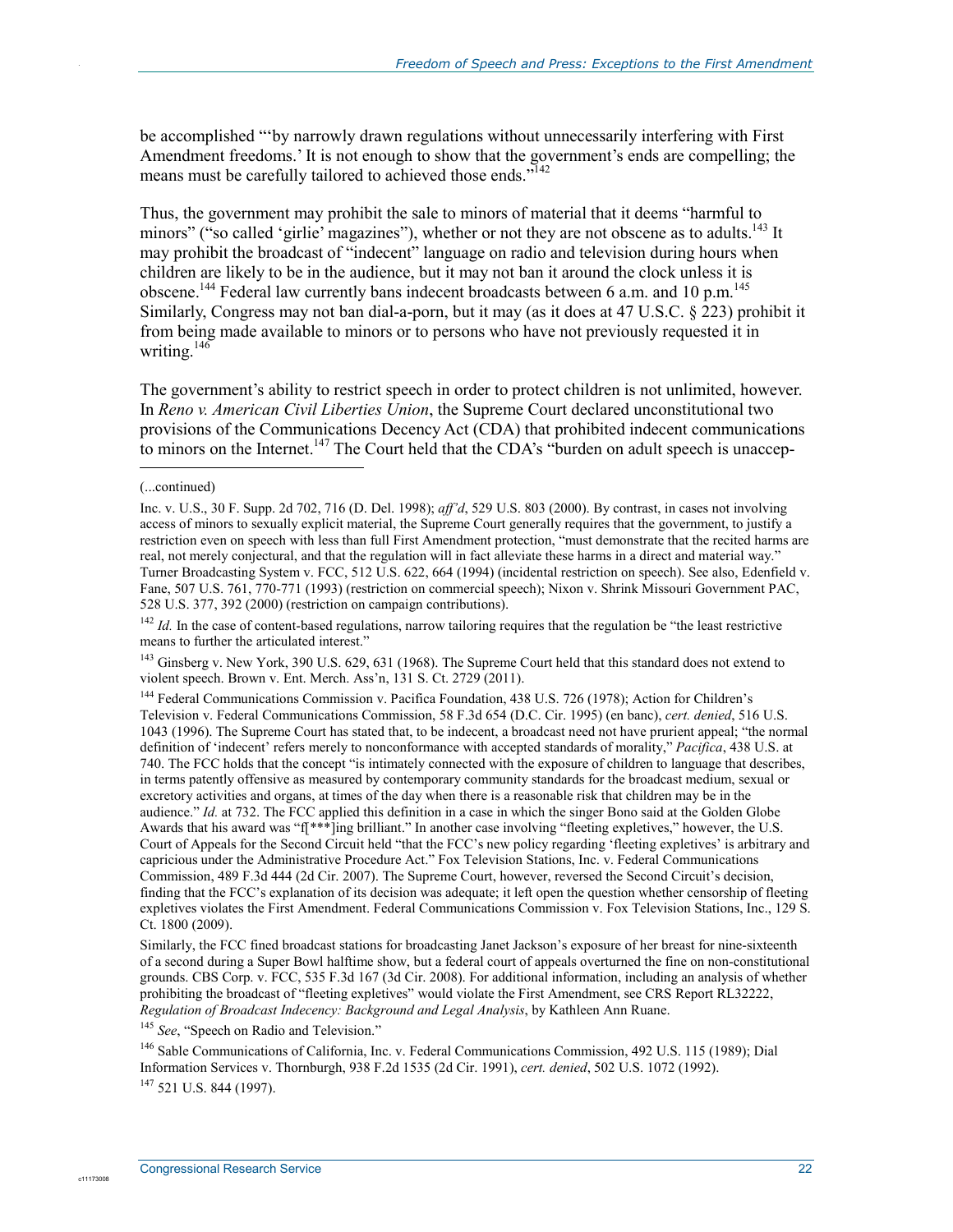table if less restrictive alternatives would be at least as effective in achieving the legitimate purpose that the statute was enacted to serve." "[T]he governmental interest in protecting children from harmful materials ... does not justify an unnecessarily broad suppression of speech addressed to adults. As we have explained, the Government may not 'reduc[e] the adult population ... to ... only what is fit for children.'"<sup>148</sup>

The Court distinguished the Internet from radio and television because (1) "[t]he CDA's broad categorical prohibitions are not limited to particular times and are not dependent on any evaluation by an agency familiar with the unique characteristics of the Internet"; (2) the CDA imposes criminal penalties, and the Court has never decided whether indecent broadcasts "would justify a criminal prosecution"; and (3) radio and television, unlike the Internet, have, "as a matter of history ... received the most limited First Amendment protection ... in large part because warnings could not adequately protect the listener from unexpected program content.... [On the Internet], the risk of encountering indecent material by accident is remote because a series of affirmative steps is required to access specific material."

In 1998, Congress enacted the Child Online Protection Act (COPA), P.L. 105-277, title XIV, to replace the CDA. COPA differs from the CDA in two main respects: (1) it prohibits communication to minors only of "material that is harmful to minors," rather than material that is indecent, and (2) it applies only to communications for commercial purposes on publicly accessible websites. COPA has not taken effect, because a constitutional challenge was brought and the district court, finding a likelihood that the plaintiffs would prevail, issued a preliminary injunction against enforcement of the statute, pending a trial on the merits. The Third Circuit affirmed, but, in 2002, in *Ashcroft v. American Civil Liberties Union*, the Supreme Court held that COPA's use of community standards to define "material that is harmful to minors" does not by itself render the statute unconstitutional. The Supreme Court, however, did not remove the preliminary injunction against enforcement of the statute, and remanded the case to the Third Circuit to consider whether it is unconstitutional nonetheless. In 2003, the Third Circuit again found the plaintiffs likely to prevail and affirmed the preliminary injunction. In 2004, the Supreme Court affirmed the preliminary injunction because it found that the government had failed to show that filtering prohibited material would not be as effective in accomplishing Congress's goals. It remanded the case for trial, however, and did not foreclose the district court from concluding otherwise.<sup>149</sup> In 2007, the district court found COPA unconstitutional and issued a permanent injunction against its enforcement; in 2008, the U.S. Court of appeals affirmed, finding that COPA "does not employ the least restrictive alternative to advance the Government's compelling interest" and is also vague and overbroad.<sup>150</sup> In 2009, the Supreme Court declined to review the case.

### **Children's First Amendment Rights**

In a case upholding high school students' right to wear black arm bands to protest the war in Vietnam, the Supreme Court held that public school students do not "shed their constitutional

 $\overline{a}$ 

c1117300

<sup>148</sup> *Id.* at 874-875.

<sup>149</sup> American Civil Liberties Association v. Reno, 31 F. Supp. 2d 473 (E.D. Pa. 1999), *aff'd*, 217 F.3d 162 (3d Cir. 2000), *vacated and remanded sub nom.* Ashcroft v. American Civil Liberties Union, 535 U.S. 564 (2002), *aff'd on remand*, 322 F.3d 240 (3d Cir. 2003), *aff'd and remanded*, 542 U.S. 656 (2004). *See also*, footnote 8 of this report. 150 American Civil Liberties Union v. Gonzales, 478 F. Supp. 2d 775 (E.D. Pa. 2007), *aff'd sub nom*. American Civil Liberties Union v. Mukasey, 534 F.3d 181, 198 (3d Cir. 2008), *cert. denied*, 129 S. Ct. 1032 (2009).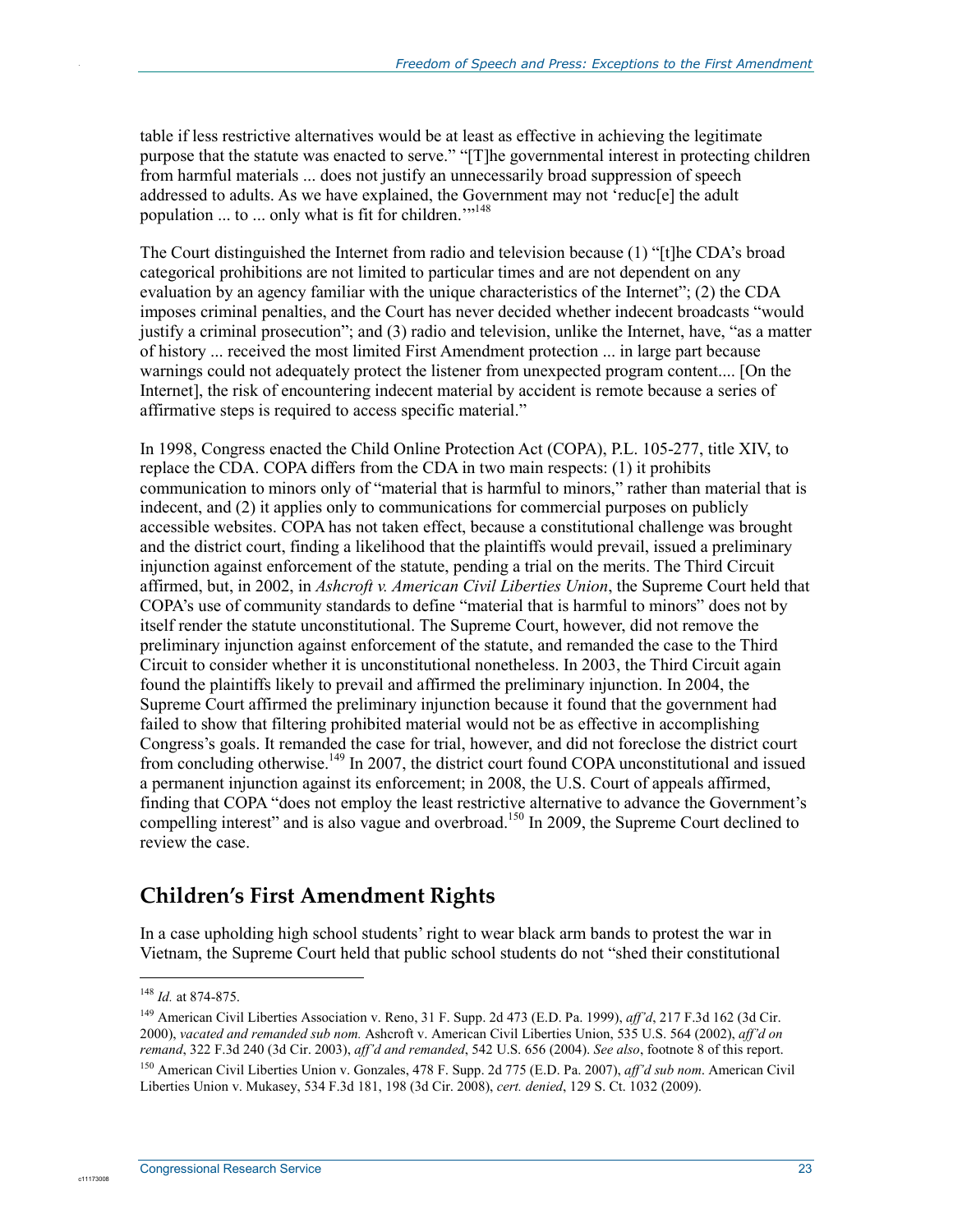rights to freedom of speech or expression at the schoolhouse gate."<sup>151</sup> They do, however, shed them to some extent. The Supreme Court has upheld the suspension of a student for using a sexual metaphor in a speech nominating another student for a student office.<sup>152</sup> It has upheld censorship of a student newspaper produced as part of the school curriculum.<sup>153</sup> (Lower courts have indicated that non-school-sponsored student writings may not be censored.)<sup>154</sup>

A plurality of the Justices found that a school board must be permitted "to establish and apply their curriculum in such a way as to transmit community values," but that it may not remove school library books in order to deny access to ideas with which it disagrees for political or religious reasons.155 The Supreme Court has also held that Congress may not prohibit people 17 or younger from making contributions to political candidates and contributions or donations to political parties.156 Most recently, in *Morse v. Frederick*, the Court held that a school could punish a pupil for displaying a banner that read, "BONG HiTS 4 JESUS," because these words could reasonably be interpreted as "promoting illegal drug use."<sup>157</sup> The Court indicated that it might have reached a different result if the banner had addressed the issue of "the criminalization of drug use or possession."158 Justice Alito, joined by Justice Kennedy, wrote a concurring opinion stating that they had joined the majority opinion "on the understanding that (a) it goes no further than to hold that a public school may restrict speech that a reasonable observer would interpret as advocating illegal drug use and (b) it provides no support for any restriction on speech that can plausibly be interpreted as commenting on any political or social issue, including speech on issues such as 'the wisdom of the war on drugs or of legalizing marijuana for medicinal use.'"159 As *Morse v. Frederick* was a 5-to-4 decision, Justices Alito's and Kennedy's votes were necessary for a majority and therefore should be read as limiting the majority opinion with respect to future cases.

Outside of the context of public schools, children have greater First Amendment rights. For example, in *Brown v. Entertainment Merchants Assn*., the Supreme Court struck down a California statute banning the sale of certain violent video games to persons under the age of 18<sup>.160</sup> In this case, the Court applied strict scrutiny to strike down a law designed to protect children. First, citing explicitly violent literature and children's stories, the Court disagreed that explicit violence was equivalent to explicit sexual content, and declined to find that children needed to be protected from it in a similar fashion. Then, applying strict scrutiny to the law, the Court found that California had not presented sufficient evidence of the harm to children caused by the games and struck down the regulation on that basis. This case suggests that outside the context of access to sexual content and public school, children may have First Amendment rights nearly coextensive with adults.

1

<sup>&</sup>lt;sup>151</sup> Tinker v. Des Moines Independent Community School District, 393 U.S. 503, 506 (1969).

<sup>152</sup> Bethel School District No. 463 v. Fraser, 478 U.S. 675 (1986).

<sup>153</sup> Hazelwood School District v. Kuhlmeier, 484 U.S. 260 (1988).

<sup>&</sup>lt;sup>154</sup> E.g., Burch v. Barker, 861 F.2d 1149 (9<sup>th</sup> Cir. 1988); Romano v. Harrington, 725 F. Supp. 687 (E.D. N.Y. 1989).

<sup>155</sup> Board of Education, Island Trees School District v. Pico, 457 U.S. 853, 864 (1982). The Court noted that "nothing in our decision today affects in any way the discretion of a local school board to choose books to *add* to the libraries of their schools." *Id*. at 871.

<sup>156</sup> McConnell v. Federal Election Commission, 540 U.S. 93, 231-232 (2003).

<sup>157 127</sup> S. Ct. 2618, 2624 (2007).

<sup>158</sup> *Id*. at 2625.

<sup>159</sup> *Id*. at 2636.

<sup>160 131</sup> S. Ct. 2729 (2011).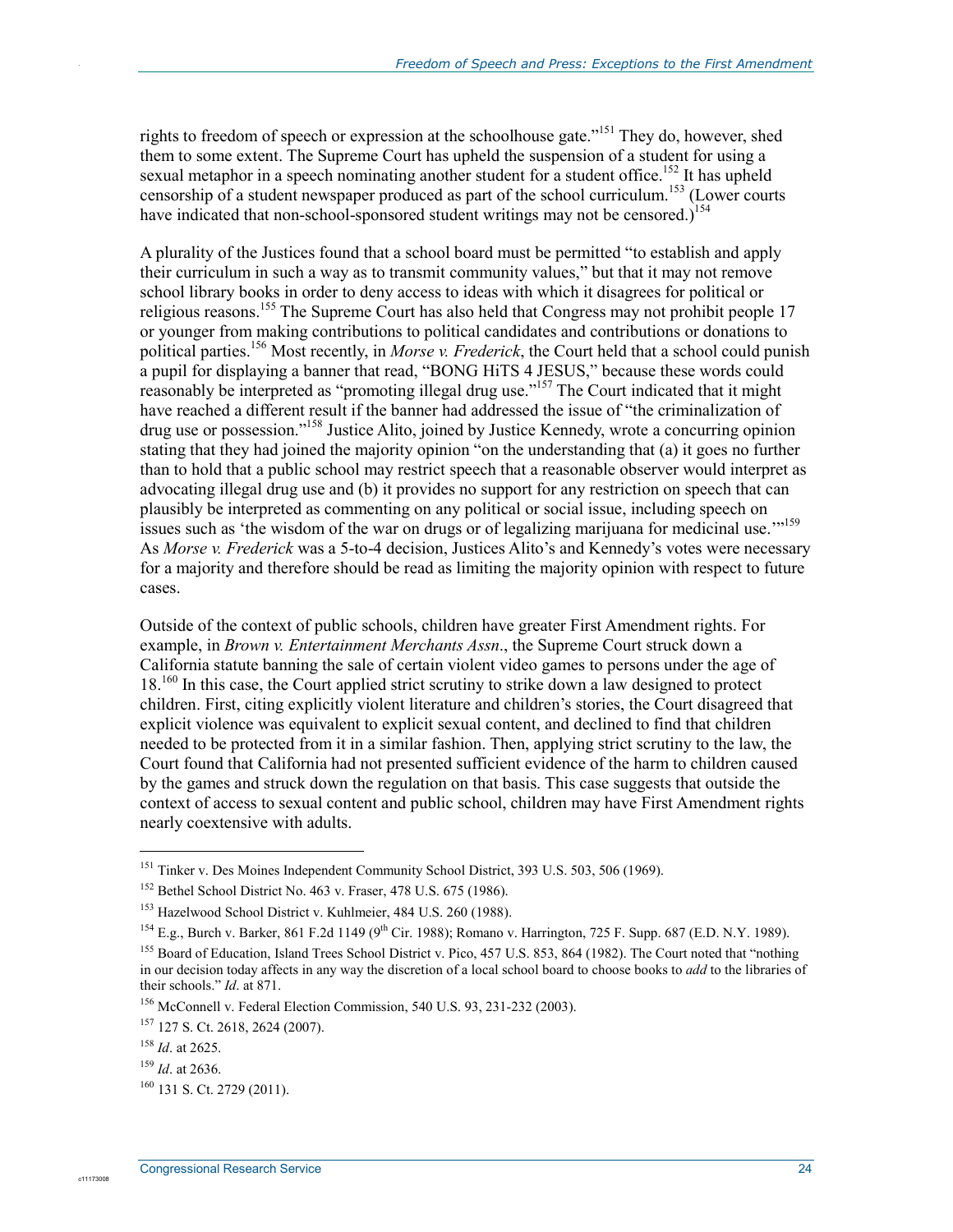#### **Speech on Radio and Television**

Speech on radio and television is treated differently depending on the method of delivery of the content. Broadcast radio and television content may be regulated more extensively than cable, satellite, or online radio or television content. Recent Supreme Court opinions have hinted that this discrepancy in treatment of broadcast content may change in the near future, if the right case presents itself to the Court.

#### **Broadcast Radio and Television**

Radio and television broadcasting has more limited First Amendment protection than other media. In *Red Lion Broadcasting Co. v. Federal Communications Commission*, the Supreme Court invoked what has become known as the "scarcity rationale" to justify this discrimination:

Where there are substantially more individuals who want to broadcast than there are frequencies to allocate, it is idle to posit an unabridgeable First Amendment right to broadcast comparable to the right of every individual to speak, write, or publish.<sup>161</sup>

The Court made this statement in upholding the constitutionality of the Federal Communication Commission's (FCC's) "fairness doctrine," which required broadcast media licensees to provide coverage of controversial issues of interest to the community and to provide a reasonable opportunity for the presentation of contrasting viewpoints on such issues. The Fairness Doctrine has since been repealed by the  $FCC$ <sup>162</sup>

Following *Red Lion*, in *Federal Communications Commission v. Pacifica Foundation*, the Court upheld the power of the FCC "to regulate a radio broadcast that is indecent but not obscene."<sup>163</sup> The Court cited two distinctions between broadcasting and other media: "First, the broadcast media have established a uniquely pervasive presence in the lives of all Americans ... confront[ing] the citizen, not only in public, but also in the privacy of the home," and "[s]econd, broadcasting is uniquely accessible to children."164

The Court may be poised to limit, or even overrule these decisions allowing the government to regulate more tightly the speech of broadcasters. The FCC's indecency policy has come under fire over the past decade.<sup>165</sup> The most recent legal challenges to the rule involved the agency's decision to pursue enforcement actions against broadcasters that aired fleeting expletives or fleeting indecent images. The court challenge to the policy, captioned *FCC v. Fox Television*, reached the Supreme Court twice, and twice the policy was struck down, but the Court did not do so on First Amendment grounds in either case.<sup>166</sup> The second time the challenge reached the

 $\overline{a}$ 

c11173008

<sup>161 395</sup> U.S. 367, 388 (1969).

<sup>162 76</sup> Fed. Reg. 55817-818 (2011).

<sup>163 438</sup> U.S. 726, 729 (1978).

<sup>164</sup> *Id.* at 748-749. In *Action for Children's Television v. Federal Communications Commission* (ACT III), 58 F.3d 654, 660 (D.C. Cir. 1995) (en banc), *cert. denied*, 516 U.S. 1043 (1996), the court of appeals, in upholding a ban on indecent broadcasts from 6 a.m. to 10 p.m., wrote: "While we apply strict scrutiny to regulations of this kind regardless of the medium affected by them, our assessment of whether section 16(a) survives that scrutiny must necessarily take into account the unique context of the broadcast media." See, "Speech Harmful to Children," *supra*.

<sup>165</sup> CRS Report RL32222, *Regulation of Broadcast Indecency: Background and Legal Analysis*, by Kathleen Ann Ruane

<sup>&</sup>lt;sup>166</sup> Federal Communications Commission v. Fox Television Stations, Inc., 129 S. Ct. 1800 (2009); FCC v. Fox (continued...)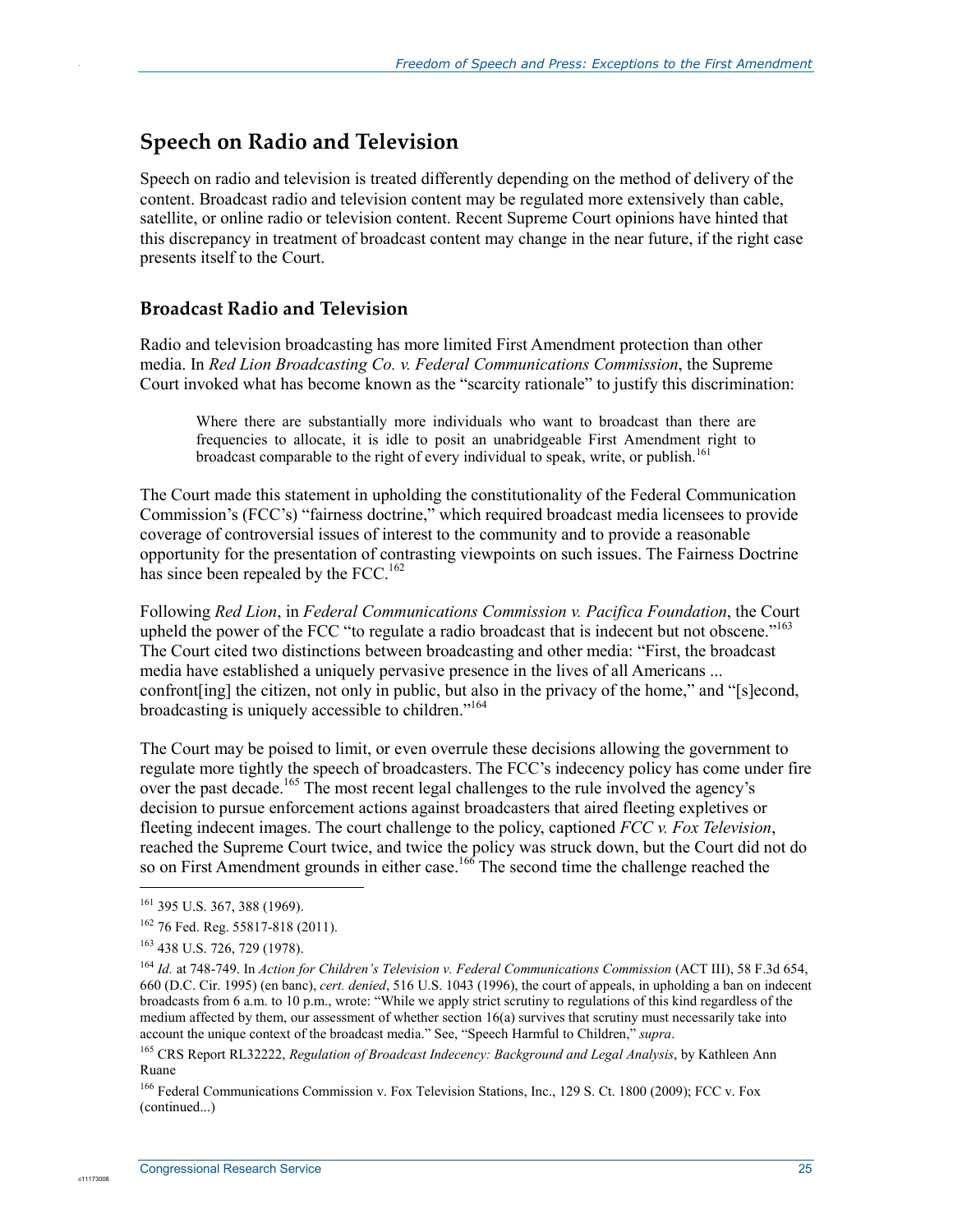highest court, Justice Ginsburg filed a concurring opinion that was joined by Justice Thomas.<sup>167</sup> In her concurrence, Justice Ginsburg made clear that she believes that *FCC v. Pacifica*168 was wrongly decided, and that she believes the case should be reconsidered. This concurrence may prove significant in a future case, should the Supreme Court have the occasion to consider the constitutionality of broadcast indecency regulations while Justice Ginsburg and Justice Thomas remain on the Court. If the Court does overrule *Pacifica* and *Red Lion*, it is possible that it will become more difficult for the government to impose restrictions on speech over the broadcast airwaves.

#### **Cable, Satellite, and Online Radio and Television**

Speech on cable systems and online video and radio delivery systems is fully protected speech the regulation of which is subject to strict scrutiny. The Court began to draw a distinction between these content delivery systems and broadcast systems in *Turner Broadcasting System, Inc. v. Federal Communications Commission*. In that case, the Court held that "application of the more relaxed standard of scrutiny adopted in *Red Lion* and other broadcast cases is inapt when determining the First Amendment validity of cable regulation."<sup>169</sup> Despite finding that speech over cable systems was entitled to greater First Amendment protection, the Court did not apply strict scrutiny to the "must-carry" provisions of the Cable Television Consumer Protection and Competition Act of 1992, which require cable television systems to devote a portion of their channels to the transmission of local broadcast television stations. The Court found the requirements to be content-neutral in application and subject only to the test for incidental restrictions on speech. $170$ 

In *United States v. Playboy Entertainment Group, Inc.*, the Supreme Court did apply strict scrutiny to a content-based speech restriction on cable television.<sup>171</sup> The Court struck down a federal statute designed to "shield children from hearing or seeing images resulting from signal bleed," which refers to blurred images or sounds that come through to non-subscribers. The statute required cable operators, on channels primarily dedicated to sexually oriented programming, either to fully scramble or otherwise fully block such channels, or to not provide such programming when a significant number of children are likely to be viewing it, which, under an FCC regulation, meant to transmit the programming only from 10 p.m. to 6 a.m. The Court apparently assumed that the government had a compelling interest in protecting children from sexually oriented signal bleed, but found that Congress had not used the least restrictive means to do so. Congress in fact had enacted another provision that was less restrictive and that served the government's purpose. This other provision requires that, upon request by a cable subscriber, a

1

c1117300

<sup>(...</sup>continued)

Television, Inc. 132 S.Ct. 2307 (2012).

<sup>167</sup> *FCC v. Fox*, 132 S.Ct. at 2321 (Ginsburg, J., concurring).

<sup>168 428</sup> U.S. 726 (1978).

<sup>169</sup> *Turner*, 512 U.S. at 639.

<sup>&</sup>lt;sup>170</sup> *Id.* at 667-668. Attempting to apply this test, however, the Court found "genuine issues of material fact still to be resolved" as to whether "broadcast television is in jeopardy" and as to "the actual effects of must-carry on the speech of cable operators and cable programmers." It therefore remanded the case for further proceedings. On remand, the lower court upheld the must-carry rules, and the Supreme Court affirmed, finding "that the must-carry provisions further important governmental interests; and ... do not burden substantially more speech than necessary to further those interests." Turner Broadcasting System, Inc. v. Federal Communications Commission, 520 U.S. 180, 185 (1997).  $171$  529 U.S. 803 (2000).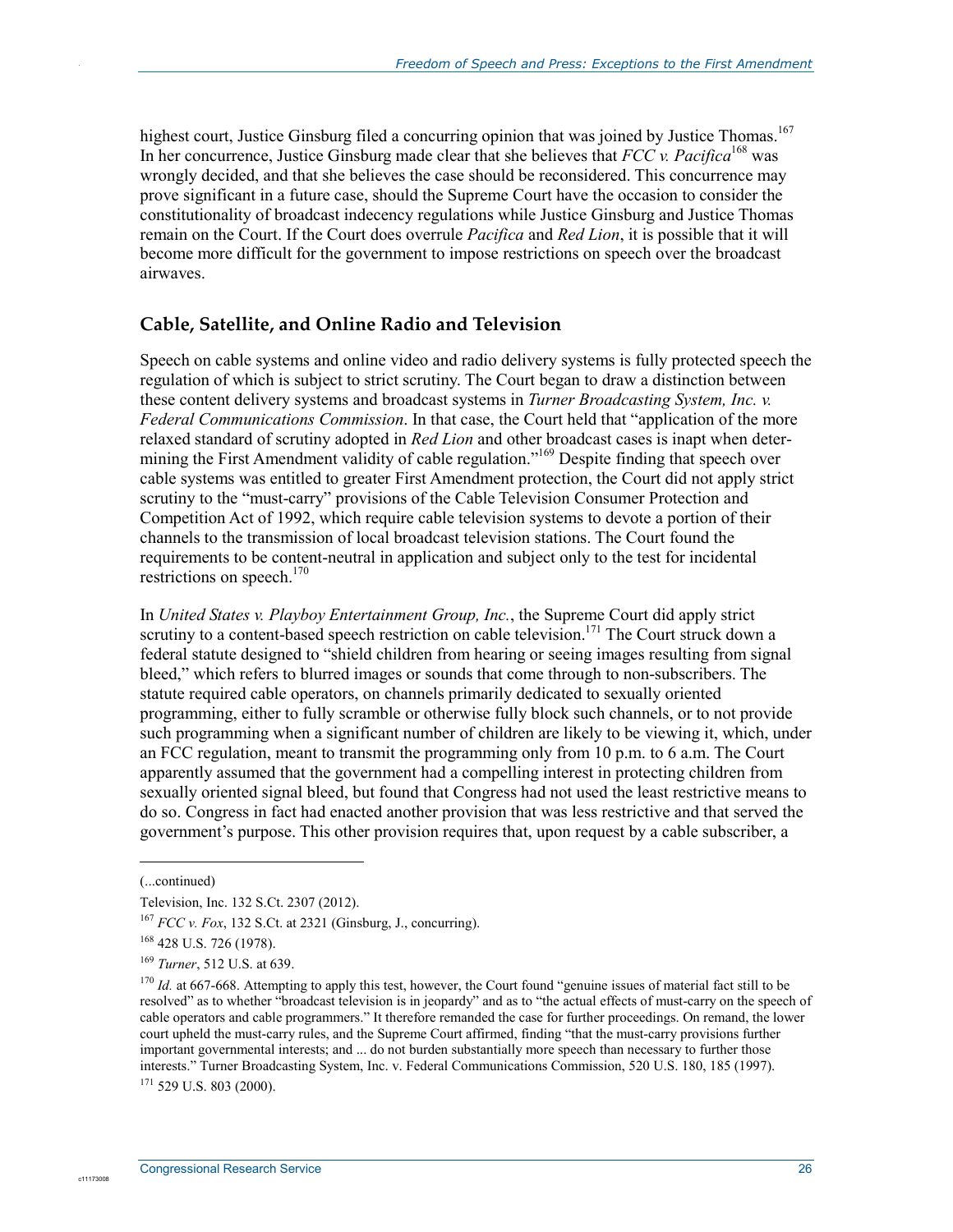cable operator, without charge, must fully scramble or fully block any channel to which a subscriber does not subscribe.

The Supreme Court has never decided whether the regulation of speech over satellite radio and television can be regulated similarly to broadcast radio and television, or if regulation of speech over the medium should be subject to strict scrutiny like speech over cable systems. The FCC does not currently regulate indecency over satellite television, reasoning that "because cable and satellite services are subscription-based, viewers of these services have greater control over the programming content that comes into their homes, whereas broadcast content traditionally has been available to any member of the public with a radio or television."<sup>172</sup> The FCC, therefore, equates its regulatory authority over satellite television and radio with its authority over cable, and refrains from regulating content delivered by both.

As noted above, in the section entitled "Speech Harmful to Children," the Supreme Court held, in *Reno v. ACLU*, that speech on the Internet is fully protected and that its regulation, generally, would be subject to strict scrutiny.<sup>173</sup>

### **Freedom of Speech and Government Funding**

The Constitution grants Congress the power to subsidize some activities and speech without subsidizing all speech, or even all viewpoints on a particular topic. There is a certain amount of discrimination inherent in the choices Congress makes to provide funds or tax deductions to one organization's activities, but not to another. However, when the condition on the receipt of federal funds is an agreement to espouse, or to refrain from espousing, a particular point of view that is in line with the government's favored viewpoint, questions related to whether Congress is infringing upon the First Amendment freedoms of fund recipients may arise. While the principle that Congress may choose to subsidize whatever speech or behavior it may desire may seem simple enough, in practice, the case law has been described as complicated and contentious.<sup>174</sup> Nonetheless, some core principles may be distilled from the case history.

Congress may not coerce citizens to engage in or to refrain from certain speech through the tax code.<sup>175</sup> Congress may, however, choose not to provide a subsidy to a particular type of speech, though it chooses to provide subsidies to other types of speech. In the seminal case, *Regan v. Taxation with Representation*, a group known as Taxation with Representation (TWR) challenged Congress's denial of certain tax deductions to organizations that engage in substantial lobbying activities as a violation of the group's core First Amendment rights.<sup>176</sup> TWR argued that the federal government was unconstitutionally discriminating against a form of fully protected speech, in this case lobbying, based solely upon its content, while providing tax subsidies to

 $\overline{a}$ 

c1117300

<sup>&</sup>lt;sup>172</sup> FCC, Regulation of Obscenity, Indecency, and Profanity, http://www.fcc.gov/encyclopedia/regulation-obscenityindecency-and-profanity.

<sup>173 521</sup> U.S. 844 (1997).

<sup>174</sup> Alliance for Open Society v. United States Agency for International Development, 678 F.3d 127 (2d. Cir. 2011) *denying rehearing en banc* (J. Pooler, concurring) (citing Kathleen Sullivan, *Unconstitutional Conditions*, 102 Harv. L. Rev. 1415, 1415-17 (1989)).

<sup>&</sup>lt;sup>175</sup> Speiser v. Randall, 375 U.S. 513 (1958) (striking down a law that denied any and all tax deductions to persons who advocated the unlawful overthrow of the United States government).

 $176$  Regan v. Taxation with Representation, 461 U.S. 540 (1983).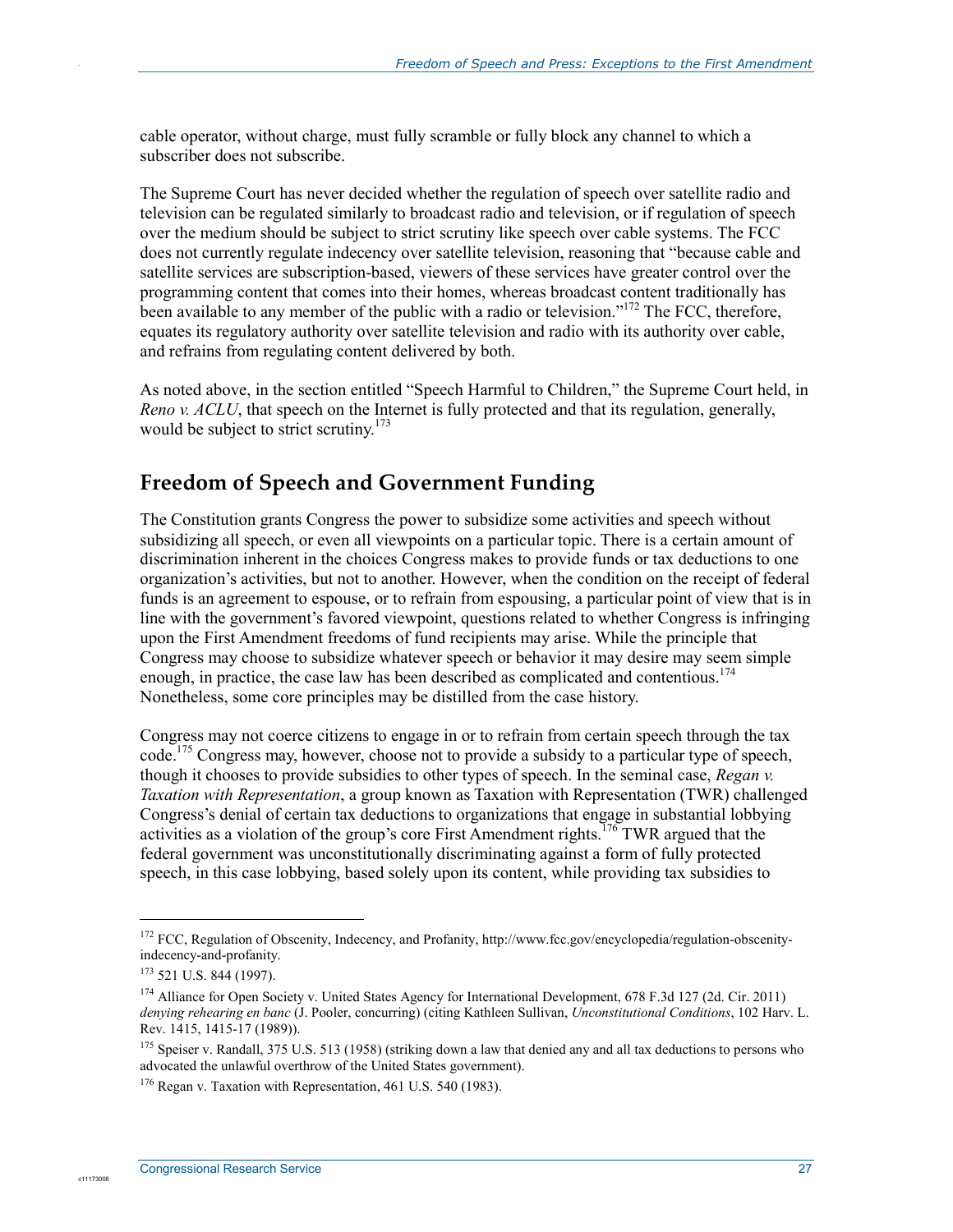charitable donations, and that this discrimination violated the First Amendment.<sup>177</sup> The Supreme Court disagreed and found that the refusal to allow a tax deduction for lobbying activities was within Congress's power to tax and spend. In short, Congress was not discriminating against lobbying. It was merely choosing not to pay for lobbying activities. The Court pointed out that TWR was not prohibited from lobbying under the statute. It was merely prohibited from lobbying with funds it received pursuant to its  $501(c)(3)$  structure. The Court noted that this would be a different case if Congress had discriminated against lobbying speech in such a way as to "aim at the suppression of dangerous ideas."178 Finding no such circumstances in Congress's general refusal to subsidize lobbying activities, with a narrow exception for certain veterans organizations, the Court held that Congress did not have to provide a tax deduction in this circumstance.

The following year, in *FCC v. League of Women Voters*, 179 the Court examined whether Congress could constitutionally prohibit non-commercial broadcast stations that received federal funds through the Corporation for Public Broadcasting from engaging in editorializing. The Court found that Congress could not. Distinguishing this case from *TWR* where the organization remained free to engage in lobbying, the Court found that under this funding restriction noncommercial broadcasters were prohibited completely from editorializing if they received federal funds.<sup>180</sup> In fact, a non-commercial broadcaster that received only 1% of its funding from the federal government was subject to the editorializing prohibition and could not, for example, segregate its federal funds so as to prevent the use of those funds for editorializing activities, while using its private funds to editorialize. The Court conceded, however, that if Congress were to amend the statute at issue to prohibit the use of federal funds to support editorializing activities, but allow the broadcasters to engage in such speech with private funding, the statute would then be constitutional.<sup>181</sup>

Following *FCC v. League of Women Voters*, it appeared that Congress was entitled to subsidize the activities it supported, including speech activities, without being required to subsidize all activities. However, Congress was required to allow those who might benefit from congressional largesse the freedom to express their opinions outside the bounds of the congressional subsidy. Illustrating these principles, in *Rust v. Sullivan*, 182 grant recipients challenged the administration of Title X of the Public Health Service Act. Title X was intended to provide federal funding to subsidize health care for women prior to the conception of a child that included counseling, preconceptive care, education, general reproductive health care, and preventive family planning.<sup>183</sup> However, the regulations made clear that no federal money was to be spent to provide counseling for abortion, nor were any participants in the Title X program permitted to provide patients with a referral to an abortion provider, even when the patient may have requested

c1117300

1

<sup>&</sup>lt;sup>177</sup> Taxpayers who donated to  $501(c)(3)$  organizations could deduct those donations from their taxes. 26 U.S.C. §501(c)(3). 501(c)(3) organizations were prohibited from engaging in substantial lobbying. Taxpayers who donated to 501(c)(4) organizations could not deduct those donations from their federal income taxes. 26 U.S.C. §501(c)(4). 501(c)(4) organizations were permitted to engage in lobbying activities. TWR had been operating with a dual structure wherein its lobbying activities were accomplished via contributions to a  $501(c)(4)$  organization and its other activities were funded through a  $501(c)(3)$ .

<sup>178</sup> *Regan*, 461 U.S. at 550.

<sup>179 468</sup> U.S. 364 (1984).

<sup>180</sup>*Id*. at 400.

<sup>181</sup> *Id*.

<sup>182 500</sup> U.S. 173 (1991).

<sup>183 42</sup> C.F.R. §59.2 (1989).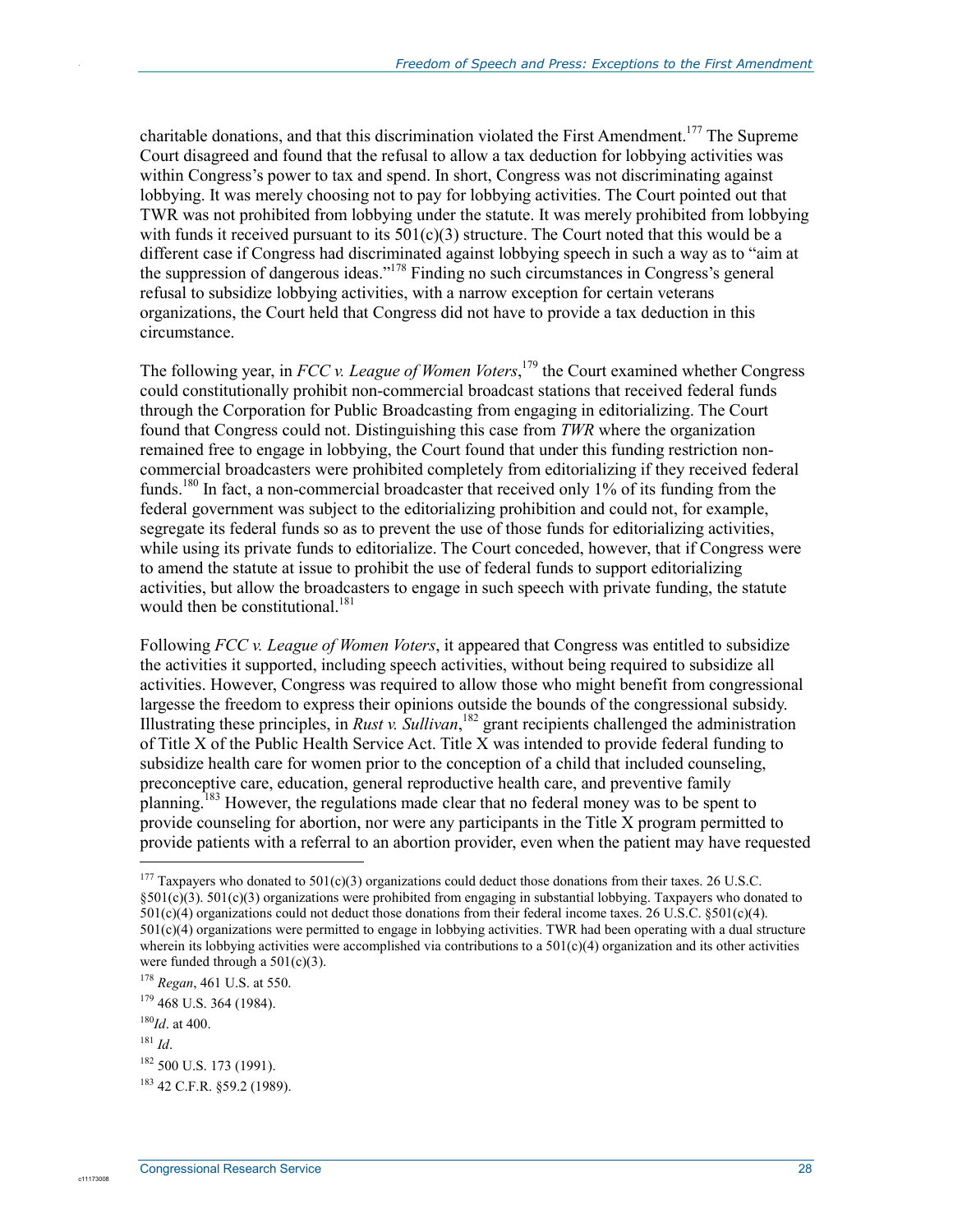such a referral, nor could employees advocate or lobby for abortion rights.<sup>184</sup> The Supreme Court upheld the program. The Court reasoned that Congress is entitled to subsidize the public policy message it chooses to fund without funding other opinions on the same topic. Congress was within its constitutional rights to control the message that it preferred to encourage family planning methods other than abortion with funding conditions. The Court wrote, "this is not a case of the Government suppressing a dangerous idea, but of a prohibition on a project grantee or its employees engaging in activity that was outside of the project's scope."185 Congress was not denying a benefit based upon the grantees' support for abortion, but was instead preventing the use of federal funds for purposes outside the intended use of the program those funds were intended to support. Important for the Court's analysis in this case was the fact that the restrictions on speech only applied to the administration and employees of the Title X program itself.186 The grantee, on the other hand, was free to receive funds for a variety of programs from a variety of sources and these other activities were not subject to the Title X speech restriction. As a result, Title X did not suffer from the same fatal flaw as the funding restriction in *FCC v. League of Women Voters*.

Following *Rust* came two significant cases wherein the law of unconstitutional conditions was further refined. First, in *Legal Services Corporation v. Vasquez*, 187 the Supreme Court struck down a restriction on the use of federal funds by lawyers employed by the Legal Services Corporation (LSC) to challenge existing welfare laws. In *Rust*, the government had used restrictions on the use of federal funds to subsidize and control the government's own message. In this case, however, the government was attempting to use restrictions on the use of federal funds to hinder private speech. In the Court's analysis, lawyers for the LSC were not speaking for the federal government or administering the federal government's message. They were representing the private views and interests of their clients. Because the LSC funded private expression, and not the message of the government, the Court found that Congress could not limit the types of cases that LSC attorneys could bring on behalf of their clients because such restrictions violated the First Amendment.<sup>188</sup>

The second case outlining some limits to Congress's ability to condition its spending was *Rosenberger v. Rector and Visitors of Univ. of Va*. 189 In this case, plaintiffs challenged a university regulation that provided funds to student publications, but refused to provide funding to student publications with religious affiliations. The Court found the university's restriction to be unconstitutional. Where the government creates a quasi-public forum, as it had in this case by making funds generally available to all university student publications, the government could not then discriminate against students seeking to use that forum on the basis of content.

Taken together these cases seem to indicate that where Congress has appropriated funds to support the government's own message, Congress has wide latitude to condition the receipt of those funds on the espousal of the government's approved message, unless that condition invidiously discriminates against the espousal of dangerous ideas. In conditioning the use of federal funds on making sure the funds are only used to support Congress's approved message,

 $\overline{a}$ 

<sup>184</sup> *Rust*, 500 U.S. at 180-181.

<sup>185</sup> *Id*. at 194.

<sup>186</sup> *Id*. at 196.

<sup>187 531</sup> U.S. 533 (2001).

<sup>188</sup> *Id*. at 543.

<sup>189 515</sup> U.S. 819 (1995).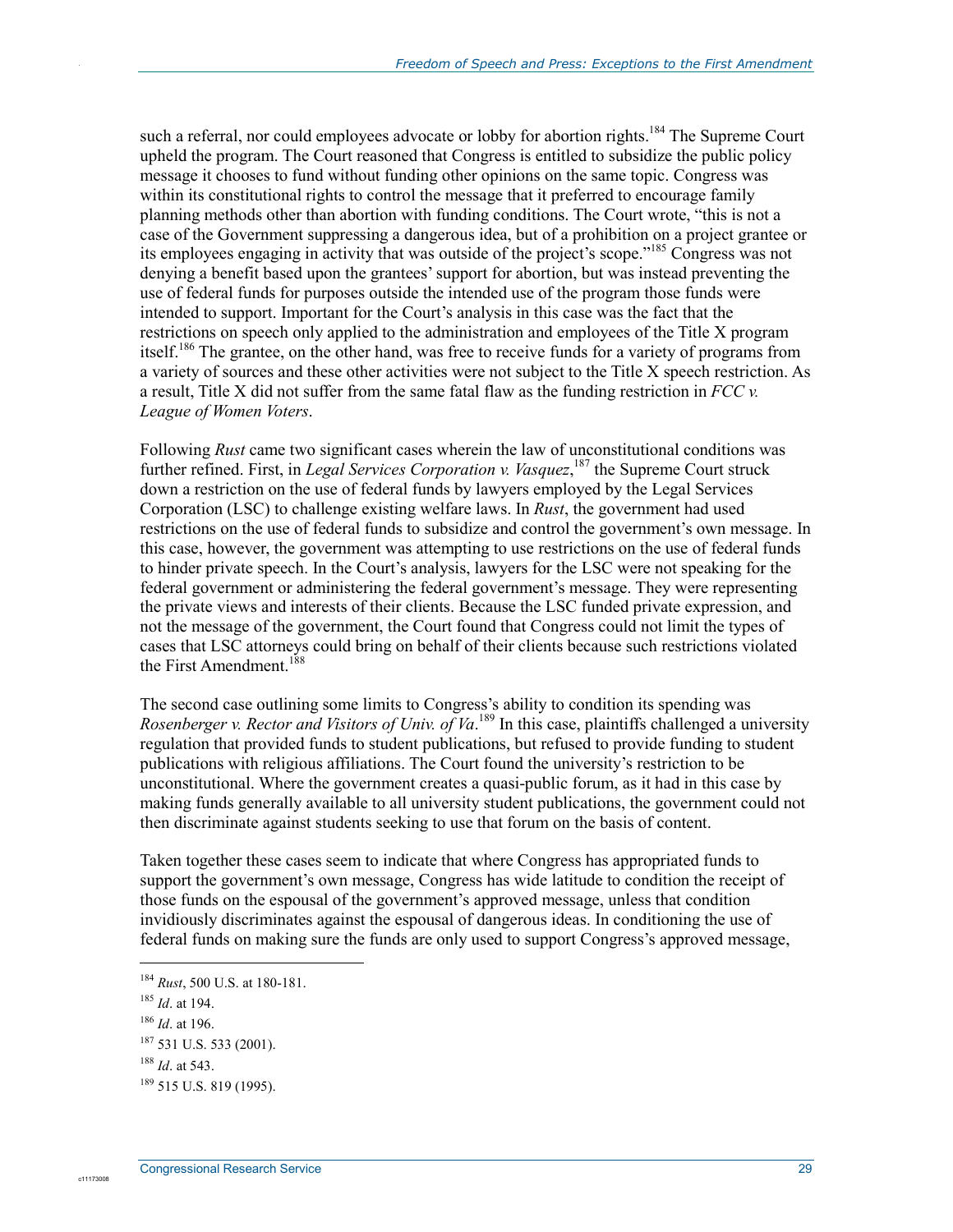ample opportunity for the recipients of those funds to exercise their protected constitutional rights outside of the federal program in which they are participating must be preserved. However, where Congress has provided funds for private speech or created a public or quasi-public forum, the ability to restrict speech funded by that money on the basis of content is narrower.

In 2013, the Court again struck down a condition on the receipt of federal funds for violating the First Amendment. In 2003, Congress passed the United States Leadership Against HIV/AIDS, Tuberculosis and Malaria Act (Leadership Act), 22 U.S.C. §§ 7601 *et seq*. Congress provided funds in the Leadership Act to private entities to assist in the fight against HIV/AIDS. Within the statute, Congress made clear that organizations would not be eligible to receive those funds unless they had adopted a policy explicitly opposing prostitution and sex trafficking.<sup>190</sup> This requirement meant that organizations that disagreed with that message or took no position regarding prostitution or trafficking had to adopt a policy denouncing prostitution and sex trafficking that applied to the entire organization in order to receive federal funds under the program. The Court pointed out the difference "between [permissible] conditions that define the federal program and those that reach outside" the program to restrict speech and behavior accomplished without federal funds. The Court noted that the line between the two is not always clear but it is crossed when the government seeks "to leverage funding to regulate speech outside the contours of the program itself."191 Essentially, the Court found that the policy requirement forced funding recipients to adopt the government's view as their own on an issue of public concern. "By requiring recipients to profess a specific belief, the policy requirement goes beyond defining the limits of the federally funded program to defining the recipient," and that the government cannot do.<sup>192</sup>

## **Free Speech Rights of Government Employees and Government Contractors**

#### **Government Employees**

In *Pickering v. Board of Education*, the Supreme Court made clear that the government has an interest in regulating the speech of its employees and may do so to a greater degree than it may restrict the speech of citizens generally,<sup>193</sup> but the First Amendment "protects a public employee's right, in certain circumstances, to speak as a citizen addressing matters of public concern<sup> $194$ </sup> without fear of loss of government employment. In *Pickering*, the Supreme Court held it unconstitutional for a school board to fire a teacher for writing a letter to a local newspaper criticizing the administration of the school system. In keeping with the rule announced by the case, the Court did not hold that the teacher had the same right as a private citizen to write such a letter. Rather, because the teacher had spoken as a citizen on a matter of public concern, the Court balanced "the interests of the teacher, as a citizen, in commenting upon matters of public concern and the interest of the State, as an employer, in promoting the efficiency of the public services it

1

c11173008

<sup>190 22</sup> U.S.C. § 7631(f).

<sup>&</sup>lt;sup>191</sup> Agency for International Development v. Alliance for Open Society, Int'l., No. 12-10 slip op., at 12 (2013).

<sup>192</sup> *Id*. at 12.

<sup>193 391</sup> U.S. 563, 568 (1968).

<sup>&</sup>lt;sup>194</sup> Garcetti v. Ceballos, 547 U.S. 410, 417 (2006).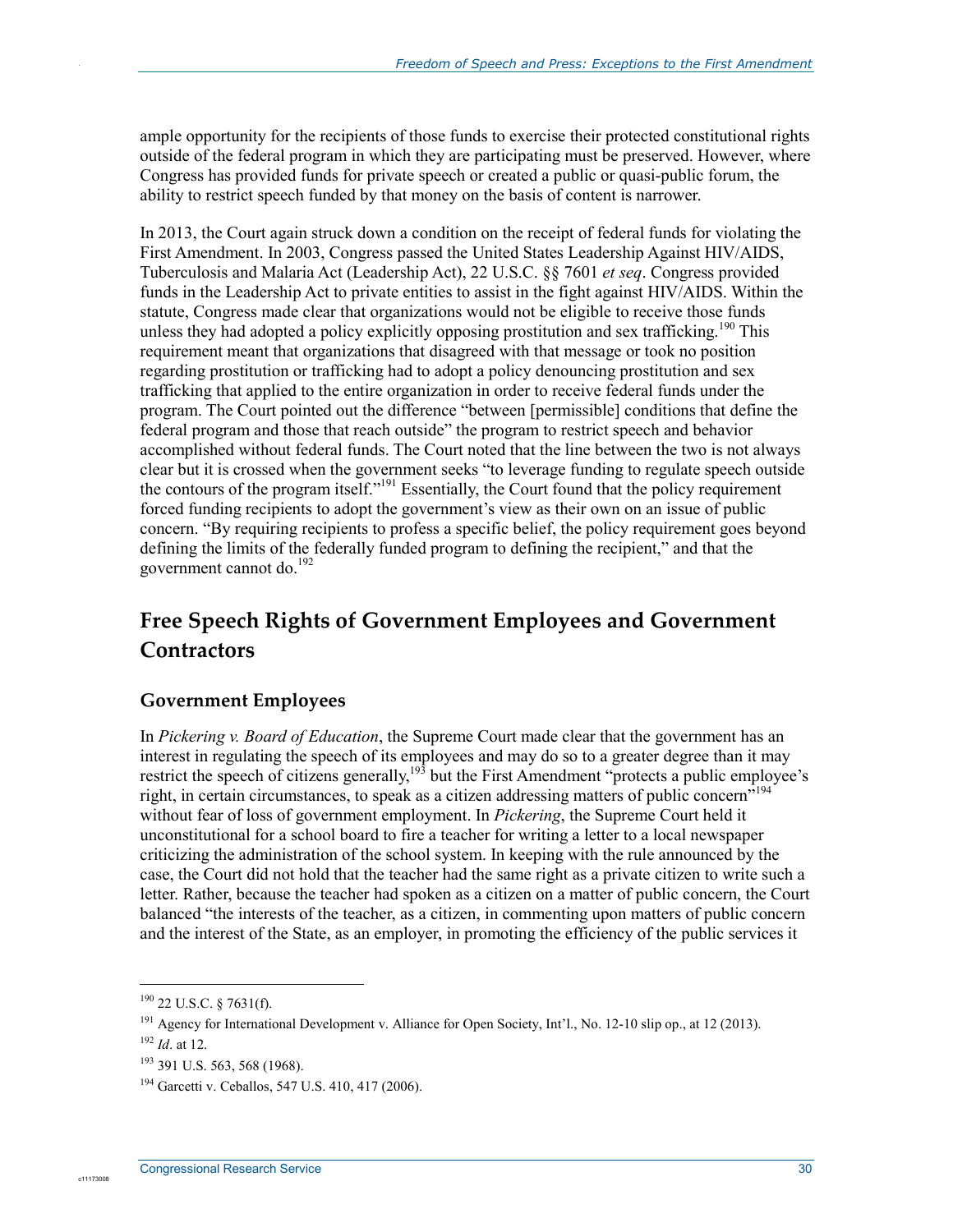performs through its employees."<sup>195</sup> In this case, the Court found that the open letter was not a direct criticism of the teacher's direct supervisors, which would have raised questions regarding the ability of the school to discipline an insubordinate employee. In this case, while the teacher did have an employment relationship with the school board, the relationship was not a close working relationship and therefore the teacher's speech was too tenuous in relation to the board to be considered within the scope of his employment or a threat to the proper functioning of the particular school that employed him.<sup>196</sup>

In *Arnett v. Kennedy*, the Supreme Court again balanced governmental interests and employee rights, and this time sustained the constitutionality of a federal statute that authorized removal or suspension without pay of an employee "for such cause as will promote the efficiency of the suspension which put of an employee for such the  $\frac{1}{27}$ . The employee's speech in this service," where the "cause" cited was an employee's speech.<sup>197</sup> The employee's speech in this case, however, consisted in falsely and publicly accusing the director of his agency of bribery. The Court interpreted the statute to proscribe: "only that public speech which improperly damages and impairs the reputation and efficiency of the employing agency, and it thus imposes no greater controls on the behavior of federal employees as are necessary for the protection of the Government as employer."<sup>198</sup>

In *Connick v. Myers*, an assistant district attorney was fired for insubordination after she circulated a questionnaire among her peers soliciting views on matters relating to employee morale.<sup>199</sup> The Supreme Court upheld the firing, distinguishing *Pickering* on the ground that, in that case, unlike in this one, the fired employee had engaged in speech concerning matters of public concern:

We hold only that when a public employee speaks not as a citizen upon matters of public concern, but as an employee upon matters only of personal interest, absent the most unusual of circumstances, a federal court is not the appropriate forum in which to review the wisdom of a personnel decision taken by a public agency allegedly in reaction to the employee's behavior.<sup>200</sup>

In *Rankin v. McPherson*, the Court upheld the right of an employee to remark, after hearing of an attempt on President Reagan's life, "If they go for him again, I hope they get him."201 The Court considered the fact that the statement dealt with a matter of public concern, did not amount to a threat to kill the President, did not interfere with the functioning of the workplace, and was made in a private conversation with another employee and therefore did not discredit the office. Furthermore, as the employee's duties were purely clerical and encompassed "no confidential, policymaking, or public contact role," her remark did not indicate that she was "unworthy of employment."<sup>202</sup>

1

c11173008

<sup>195</sup> *Id.*, quoting *Pickering*, 391 U.S. at 568.

<sup>196</sup> *Pickering*, 391 U.S. at 569-570.

<sup>197 416</sup> U.S. 134, 140 (1974).

<sup>198</sup> *Id.* at 162.

<sup>199 461</sup> U.S. 138 (1983).

<sup>200</sup> *Id.* at 146-147. Subsequently, in *Garcetti v. Ceballos*, 547 U.S. at 418, the Court wrote that, if an employee did not speak as a citizen on a matter of public concern, then "the employee has no First Amendment cause of action based on his or her employer's reaction to the speech." See *Connick***,** 461 U.S. at 147.

 $201$  483 U.S. 378, 380 (1987).

<sup>202</sup> *Id.* at 390-391.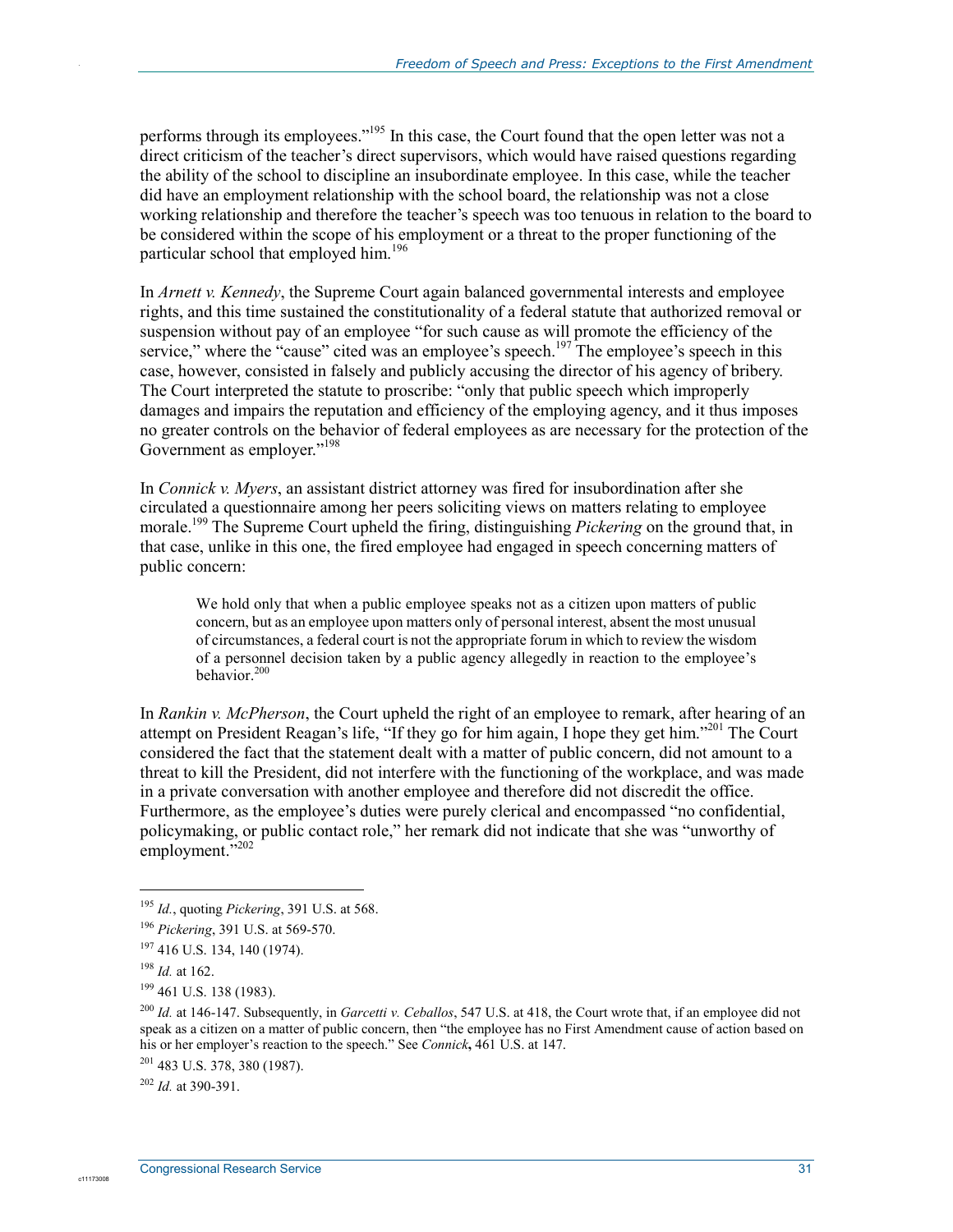These Supreme Court cases indicate the relevant factors in determining whether a government employee's speech is protected by the First Amendment. It should be emphasized that the Court considers the time, place, and manner of expression.<sup>203</sup> Thus, if an employee made political speeches on work time, such that they interfered with his or others' job performance, he could likely be fired as "unworthy of employment." At the same time, he could not be fired for the particular political views he expressed, unless his holding of those views made him unfit for the job. Also, a governmental employer could not allow employees to make speeches in support of one political candidate on work time, but not allow employees to make speeches in support of that candidate's opponent. But a Secret Service agent assigned to guard the President would not have the same right as the clerical worker in *Rankin* to express the hope that the President would be assassinated.

In *Garcetti v. Ceballos*, the Court appeared to limit First Amendment protection for government employees by holding that there is no protection—*Pickering* balancing is not to be applied— "when public employees make statements pursuant to their official duties," even if those statements are about matters of public concern.<sup>204</sup> In this case, a deputy district attorney had presented his supervisor with a memo expressing his concern that an affidavit that the office had used to obtain a search warrant contained serious misrepresentations. The deputy district attorney claimed that he was subjected to retaliatory employment actions, and sued. The Supreme Court held "that when public employees make statements pursuant to their official duties, the employees are not speaking as citizens for First Amendment purposes, and the Constitution does not insulate their communications from employer discipline.<sup>"205</sup> The fact that the employee's speech occurred inside his office, and the fact that the speech concerned the subject matter of his employment, were not sufficient to foreclose First Amendment protection. Rather, the "controlling factor" was "that his expressions were made pursuant to his duties."<sup>206</sup> Therefore, another employee in the office, with different duties, might have had a First Amendment right to utter the speech in question, and the deputy district attorney himself might have had a First Amendment right to communicate the information that he had in a letter to the editor of a newspaper. In these two instances, a court would apply *Pickering* balancing.

In 2014, the Court further clarified the distinction between the speech of an employee as a public citizen and speech of an employee during the course of employment. In *Lane v. Franks*, the Court found that the First Amendment protected the testimony of a public employee in a criminal trial where the employee was called to testify to crimes he had witnessed in the course of his employment.<sup>207</sup> Though the employee was called to the stand to speak about his employment, he was not called as a representative of his employer; therefore, he was speaking outside the scope of his employment, and criminal activity is a matter of public concern. The Court, therefore, applied the *Pickering* test, and found that "the employer's side of the Pickering scale [was] entirely empty." As a result, the employee's speech was entitled to First Amendment protection.

c1117300

1

<sup>203</sup> *See, e.g.*, Connick v. Myers, 461 U.S. at 152 ("Also relevant is the manner, time, and place in which the questionnaire was distributed.").

<sup>204</sup> *Garcetti*, 547 U.S. at 421.

<sup>205</sup> *Id*.

<sup>206</sup> *Garcetti*, 547 U.S. at 421.

 $^{207}$  Lane v. Franks, No. 13-483, slip op., (2014) available at http://www2.bloomberglaw.com/public/desktop/document/ Lane\_v\_Franks\_No\_13483\_US\_June\_19\_2014\_Court\_Opinion.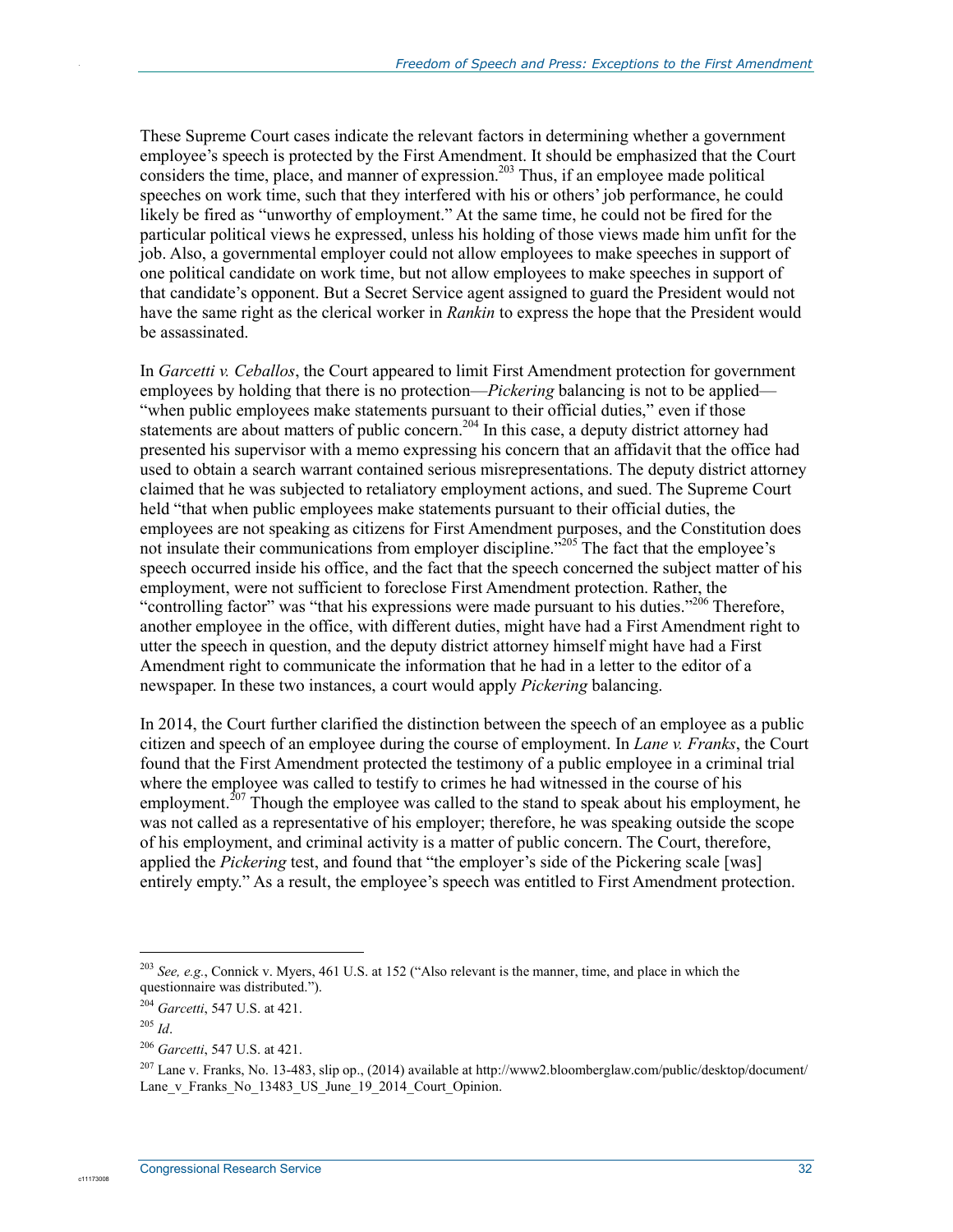#### **Government Contractors**

.

In *Board of County Commissioners v. Umbehr*, the Court held that "the First Amendment protects independent contractors from the termination of at-will government contracts in retaliation for their exercise of the freedom of speech."208 The Court held that, in determining whether a particular termination violates the First Amendment, "the *Pickering* balancing test, adjusted to weigh the government's interests as contractor rather than as employer," should be used.<sup>209</sup> The Court did "not address the possibility of suits by bidders or applicants for new government contracts."210

In *Elrod v. Burns*<sup>211</sup> and *Branti v. Finkel*,<sup>212</sup> the Supreme Court held that "[g]overnment officials may not discharge public employees for refusing to support a political party or its candidates, unless political affiliation is a reasonably appropriate requirement for the job in question."<sup>213</sup> In *O'Hare Truck Service, Inc. v. Northlake*, the Court held "that the protections of *Elrod* and *Branti* extend to ... [a situation] where the government retaliates against a contractor, or a regular provider of services, for the exercise of rights of political association or the expression of political allegiance."214

### **Symbolic Speech**

"The First Amendment literally forbids the abridgment only of 'speech,' but we have long recognized that its protection does not end at the spoken or written word."<sup>215</sup> Thus wrote the Supreme Court when it held that a statute prohibiting flag desecration violated the First Amendment. Such a statute is not content-neutral if it is designed to protect "a perceived need to preserve the flag's status as a symbol of our Nation and certain national ideals.<sup>2216</sup>

By contrast, the Court upheld a federal statute that made it a crime to burn a draft card, finding that the statute served "the Government's substantial interest in assuring the continuing availability of issued Selective Service certificates," and imposed only an "appropriately narrow" incidental restriction of speech.<sup>217</sup> Even if Congress's purpose in enacting the statute had been to suppress freedom of speech, the Court would "not strike down an otherwise constitutional statute on the basis of an alleged illicit legislative motive."<sup>218</sup>

In 1992, in *R.A.V. v. City of St. Paul*, the Supreme Court struck down an ordinance that prohibited the placing on public or private property of a symbol, such as "a burning cross or Nazi swastika, which one knows or has reasonable grounds to know arouses anger, alarm or resentment in

 $\overline{a}$ 

 $208$  518 U.S. 668, 670 (1996).

<sup>209</sup> *Id.* at 673.

 $^{210}$  *Id.* at 685.

<sup>211 427</sup> U.S. 347 (1976).

<sup>212 445</sup> U.S. 507 (1980).

<sup>213</sup> O'Hare Truck Service, Inc. v. Northlake, 518 U.S. 712, 714 (1996).

<sup>214</sup> *Id.*

<sup>215</sup> Texas v. Johnson, 491 U.S. 397 (1989).

<sup>216</sup> United States v. Eichman, 496 U.S. 310 (1990).

<sup>217</sup> United States v. O'Brien, 391 U.S. 367, 382 (1968).

<sup>218</sup> *Id.* at 383.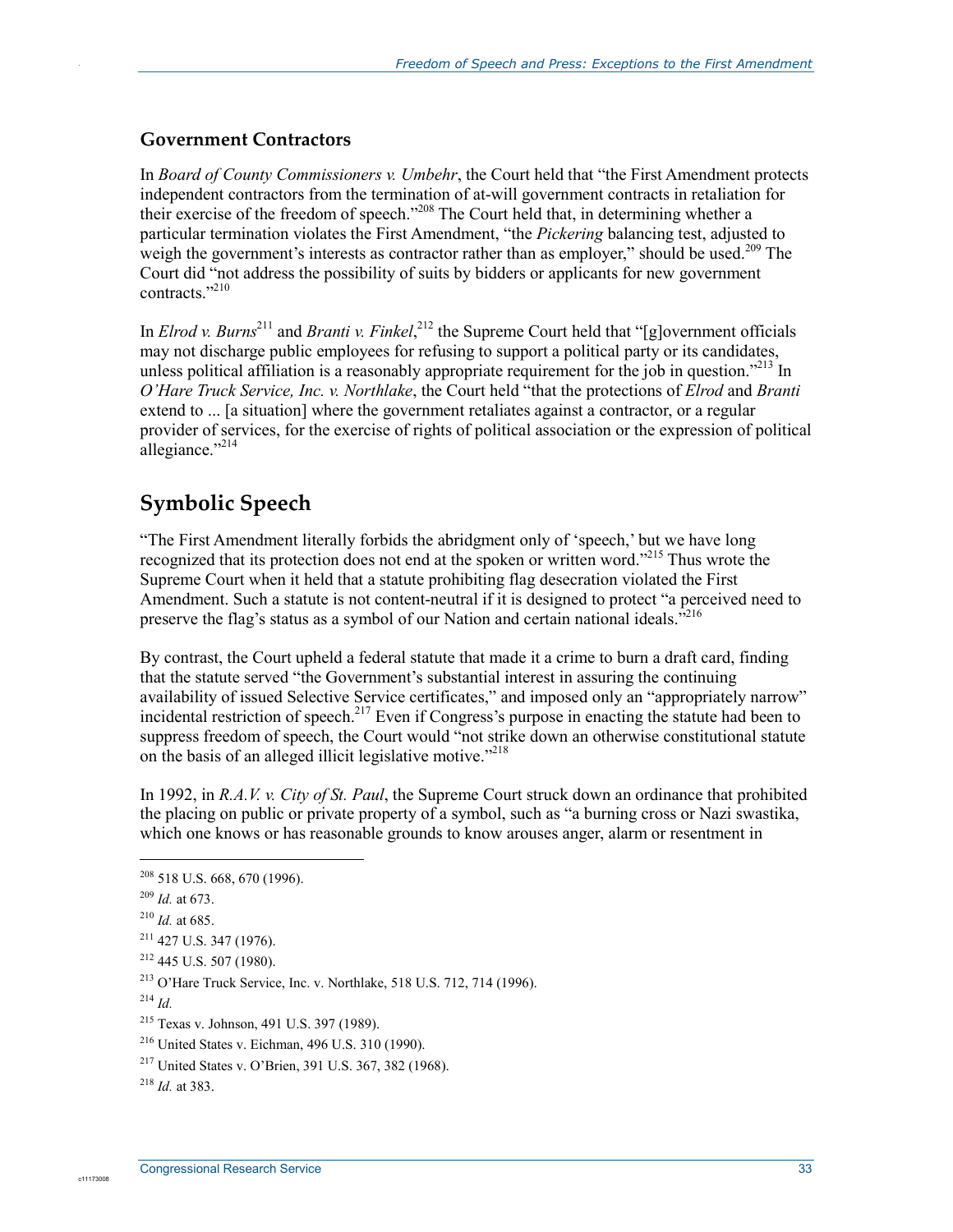others, on the basis of race, color, creed, religion or gender."219 Read literally, this ordinance would clearly violate the First Amendment, because, "[i]f there is a bedrock principle underlying the First Amendment, it is that the Government may not prohibit the expression of an idea simply because society finds the idea itself offensive or disagreeable.<sup> $220$ </sup> In this case, however, the Minnesota Supreme Court had construed the ordinance to apply only to conduct that amounted to fighting words. Therefore, the question for the Supreme Court was whether the ordinance, construed to apply only to fighting words, was constitutional.

The Court held that it was not, because, although fighting words may be proscribed "*because of their constitutionally proscribable content*," they may not "be made the vehicles for content discrimination unrelated to their distinctively proscribable content."<sup>221</sup> Thus, the government may discrimination unrelated to their distributively prosecutive sensitively discrimination of proscribing<br>proscribe fighting words, but it may not make the further content discrimination of proscribing particular fighting words on the basis of hostility "towards the underlying message expressed." In this case, the ordinance banned fighting words that insult "on the basis of race, color, creed, religion or gender," but not "for example, on the basis of political affiliation, union membership, or homosexuality.... The First Amendment does not permit St. Paul to impose special prohibitions on those speakers who express views on disfavored subjects."<sup>223</sup>

In a subsequent case, the Supreme Court held that its opinion in *R.A.V.* did not mean that statutes that impose additional penalties for crimes that are motivated by racial hatred are unconstitutional. Such statutes imposed enhanced sentences not for bigoted thought, but for the commission of crimes that can inflict greater and individual and societal harm because of their bias-inspired motivation. A defendant's motive has always been a factor in sentencing, and even in defining crimes; "Title VII [of the Civil Rights Act of 1964], for example, makes it unlawful for an employer to discriminate against an employee '*because of* such individual's race, color, religion, sex, or national origin."<sup>224</sup>

In *Virginia v. Black*, the Court held that its opinion in *R.A.V.* did not make it unconstitutional for a state to prohibit burning a cross with the intent of intimidating any person or group of persons.<sup>225</sup> Such a prohibition does not discriminate on the basis of a defendant's beliefs—"as a factual matter it is not true that cross burners direct their intimidating conduct solely to racial or religious minorities.... The First Amendment permits Virginia to outlaw cross burning done with the intent to intimidate because burning a cross is a particularly virulent form of intimidation. Instead of prohibiting all intimidating messages, Virginia may choose to regulate this subset of intimidating messages."<sup>226</sup>

1

c1117300

<sup>219 505</sup> U.S. 377 (1992).

<sup>220</sup> Texas v. Johnson, 491 U.S. at 417**.**

 $221$  *R.A.V.*, 505 U.S. at 384-385 (emphasis in original).

<sup>222</sup> *Id.* at 386.

<sup>223</sup> *Id.* at 391.

<sup>&</sup>lt;sup>224</sup> Wisconsin v. Mitchell, 508 U.S. 476, 487 (1993) (emphasis added by the Court to its quotation of the statute).

 $^{225}$  Virginia v. Black, 538 U.S. 343 (2003). A plurality held, however, that a statute may not presume, from the fact that a defendant burned a cross, that he had an intent to intimidate. The state must prove that he did, as "a burning cross is not always intended to intimidate," but may constitute a constitutionally protected expression of opinion. *Id.* at 365. <sup>226</sup> *Id.* at 363.